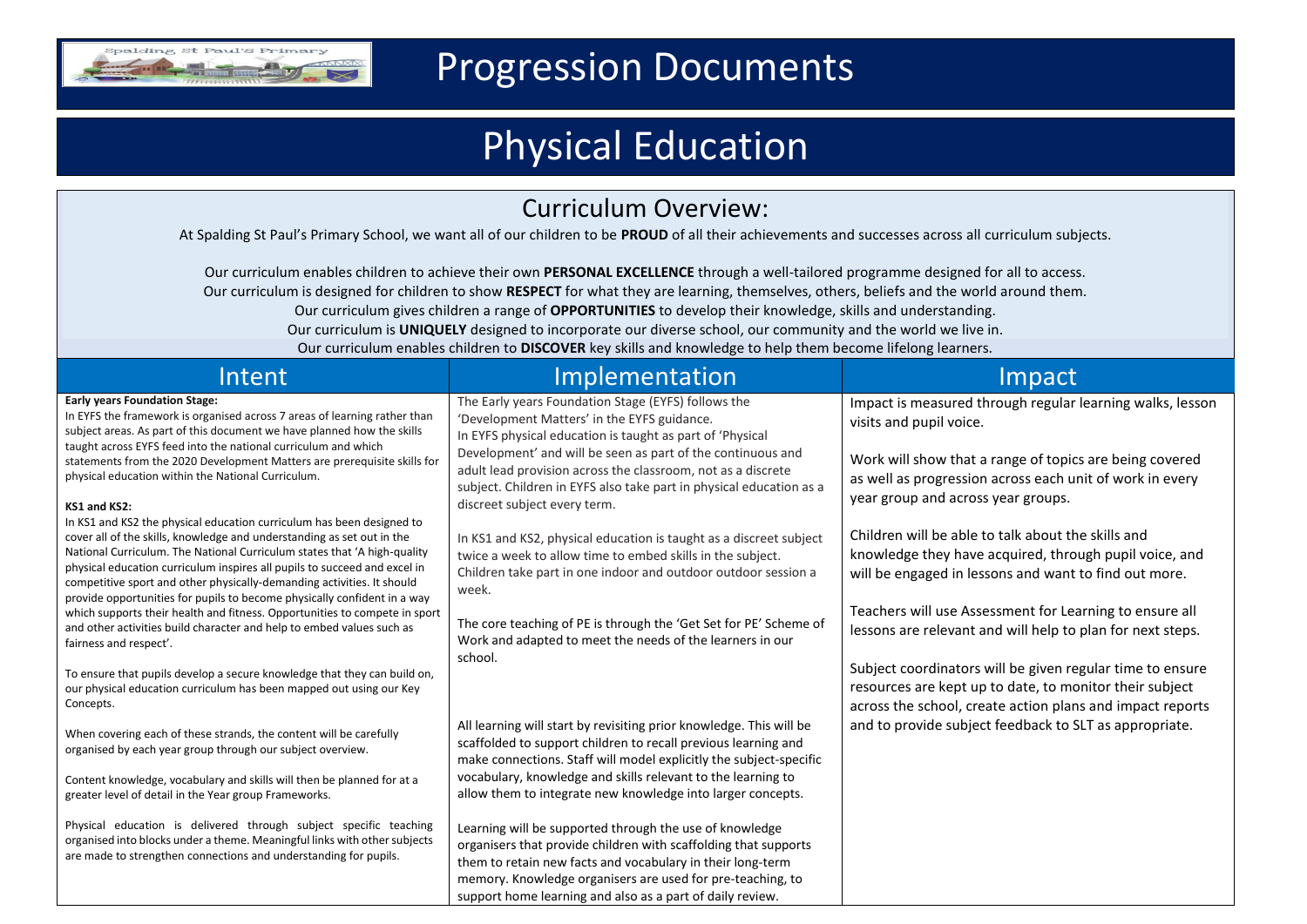| <b>Breadth of study</b>                                                                                                                                                                           |                                                  |                                                |                                                                                                                                                                                                                                                                                                                                                                                                                                                                                                                                                                                                                                                                                                                                                                                                                                                                                                                                                                                                                                                                                                                                                                                                                                                                                                                                                                                                                                                     |
|---------------------------------------------------------------------------------------------------------------------------------------------------------------------------------------------------|--------------------------------------------------|------------------------------------------------|-----------------------------------------------------------------------------------------------------------------------------------------------------------------------------------------------------------------------------------------------------------------------------------------------------------------------------------------------------------------------------------------------------------------------------------------------------------------------------------------------------------------------------------------------------------------------------------------------------------------------------------------------------------------------------------------------------------------------------------------------------------------------------------------------------------------------------------------------------------------------------------------------------------------------------------------------------------------------------------------------------------------------------------------------------------------------------------------------------------------------------------------------------------------------------------------------------------------------------------------------------------------------------------------------------------------------------------------------------------------------------------------------------------------------------------------------------|
| <b>Breadth of Study EYFS:</b>                                                                                                                                                                     |                                                  |                                                |                                                                                                                                                                                                                                                                                                                                                                                                                                                                                                                                                                                                                                                                                                                                                                                                                                                                                                                                                                                                                                                                                                                                                                                                                                                                                                                                                                                                                                                     |
| Three and Four<br>Year-Olds                                                                                                                                                                       |                                                  | Personal, Social and Emotional Development     | • Select and use activities and resources, with help when needed. This helps them to achieve a goal they have chosen or one which is suggested to them.<br>• Increasingly follow rules, understanding why they are important.<br>• Remember rules without needing an adult to remind them.                                                                                                                                                                                                                                                                                                                                                                                                                                                                                                                                                                                                                                                                                                                                                                                                                                                                                                                                                                                                                                                                                                                                                          |
| <b>Physical Development</b>                                                                                                                                                                       |                                                  |                                                | • Continue to develop their movement, balancing, riding (scooters, trikes and bikes) and ball skills.<br>• Go up steps and stairs, or climb up apparatus, using alternate feet.<br>• Skip, hop, stand on one leg and hold a pose for a game like musical statues.<br>• Use large-muscle movements to wave flags and streamers, paint and make marks.                                                                                                                                                                                                                                                                                                                                                                                                                                                                                                                                                                                                                                                                                                                                                                                                                                                                                                                                                                                                                                                                                                |
|                                                                                                                                                                                                   |                                                  |                                                | • Start taking part in some group activities which they make up for themselves, or in teams.<br>• Increasingly able to use and remember sequences and patterns of music that are related to music and rhythm.<br>• Match their developing physical skills to tasks and activities in the setting. For example, they decide whether to crawl, walk or run across a plank, depending on<br>its length and width.                                                                                                                                                                                                                                                                                                                                                                                                                                                                                                                                                                                                                                                                                                                                                                                                                                                                                                                                                                                                                                      |
|                                                                                                                                                                                                   |                                                  |                                                | • Choose the right resources to carry out their own plan. For example, choosing a spade to enlarge a small hole they dug with a trowel.<br>• Collaborate with others to manage large items, such as moving a long plank safely, carrying large hollow blocks.<br>• Show a preference for a dominant hand.<br>• Be increasingly independent as they get dressed and undressed. For example, putting coats on and doing up zips.                                                                                                                                                                                                                                                                                                                                                                                                                                                                                                                                                                                                                                                                                                                                                                                                                                                                                                                                                                                                                      |
|                                                                                                                                                                                                   | <b>Expressive Arts and Design</b>                |                                                | Respond to what they have heard, expressing their thoughts and feelings.                                                                                                                                                                                                                                                                                                                                                                                                                                                                                                                                                                                                                                                                                                                                                                                                                                                                                                                                                                                                                                                                                                                                                                                                                                                                                                                                                                            |
| Reception                                                                                                                                                                                         |                                                  | Personal, Social and Emotional Development     | • Manage their ownneeds -personal hygiene<br>• Know and talk about the different factors that support overall health and wellbeing: -regular physical activity                                                                                                                                                                                                                                                                                                                                                                                                                                                                                                                                                                                                                                                                                                                                                                                                                                                                                                                                                                                                                                                                                                                                                                                                                                                                                      |
| Physical Development<br><b>Expressive Arts and Design</b>                                                                                                                                         |                                                  |                                                | • Revise and refine the fundamental movement skills they have already acquired:<br>- rolling<br>- running<br>- crawling<br>- hopping<br>- walking<br>- skipping<br>- jumping<br>- climbing<br>• Progress towards a more fluent style of moving, with developing control and grace.<br>• Develop overall body-strength, balance, coordination and agility needed to engage successfully with future physical education sessions and other<br>physical disciplines, including dance, gymnastics, sport and swimming.<br>• Use their core muscle strength to achieve a good posture when sitting at a table or sitting on the floor.<br>• Combine different movements with ease and fluency.<br>• Confidently and safely use a range of large and small apparatus indoors and outdoors, alone and in a group.<br>• Develop overall body strength, balance, coordination and agility.<br>• Explore, use and refine a variety of artistic effects to express their ideas and feelings.<br>• Return to and build on their previous learning, refining ideas and developing their ability to represent them.<br>• Create collaboratively, sharing ideas, resources and skills.<br>• Listen attentively, move to and talk about music, expressing their feelings andresponses.<br>• Watch and talk about dance and performance art, expressing their feelings andresponses.<br>• Explore and engage in music making and dance, performing solo or ingroups. |
| ELG                                                                                                                                                                                               | Personal, Social<br>and Emotional<br>Development | Managing Self<br><b>Building Relationships</b> | • Be confident to try new activities and show independence, resilience and perseverance in the face of a challenge.<br>• Explain the reasons for rules, know right from wrong and try to behave accordingly.<br>• Manage their own basic hygiene and personal needs, including dressing.                                                                                                                                                                                                                                                                                                                                                                                                                                                                                                                                                                                                                                                                                                                                                                                                                                                                                                                                                                                                                                                                                                                                                            |
|                                                                                                                                                                                                   | Physical<br>Development                          | <b>Gross Motor Skills</b>                      | Work and play cooperatively and take turns with others.<br>• Negotiate space and obstacles safely, with consideration for themselves and others.<br>• Demonstrate strength, balance and coordination when playing.<br>• Move energetically, such as running, jumping, dancing, hopping, skipping andclimbing.                                                                                                                                                                                                                                                                                                                                                                                                                                                                                                                                                                                                                                                                                                                                                                                                                                                                                                                                                                                                                                                                                                                                       |
| Expressive<br>Being Imaginative and<br>Perform songs, rhymes, poems and stories with others, and (when appropriate) try to move in time with music.<br>$\bullet$<br>Arts and Design<br>Expressive |                                                  |                                                |                                                                                                                                                                                                                                                                                                                                                                                                                                                                                                                                                                                                                                                                                                                                                                                                                                                                                                                                                                                                                                                                                                                                                                                                                                                                                                                                                                                                                                                     |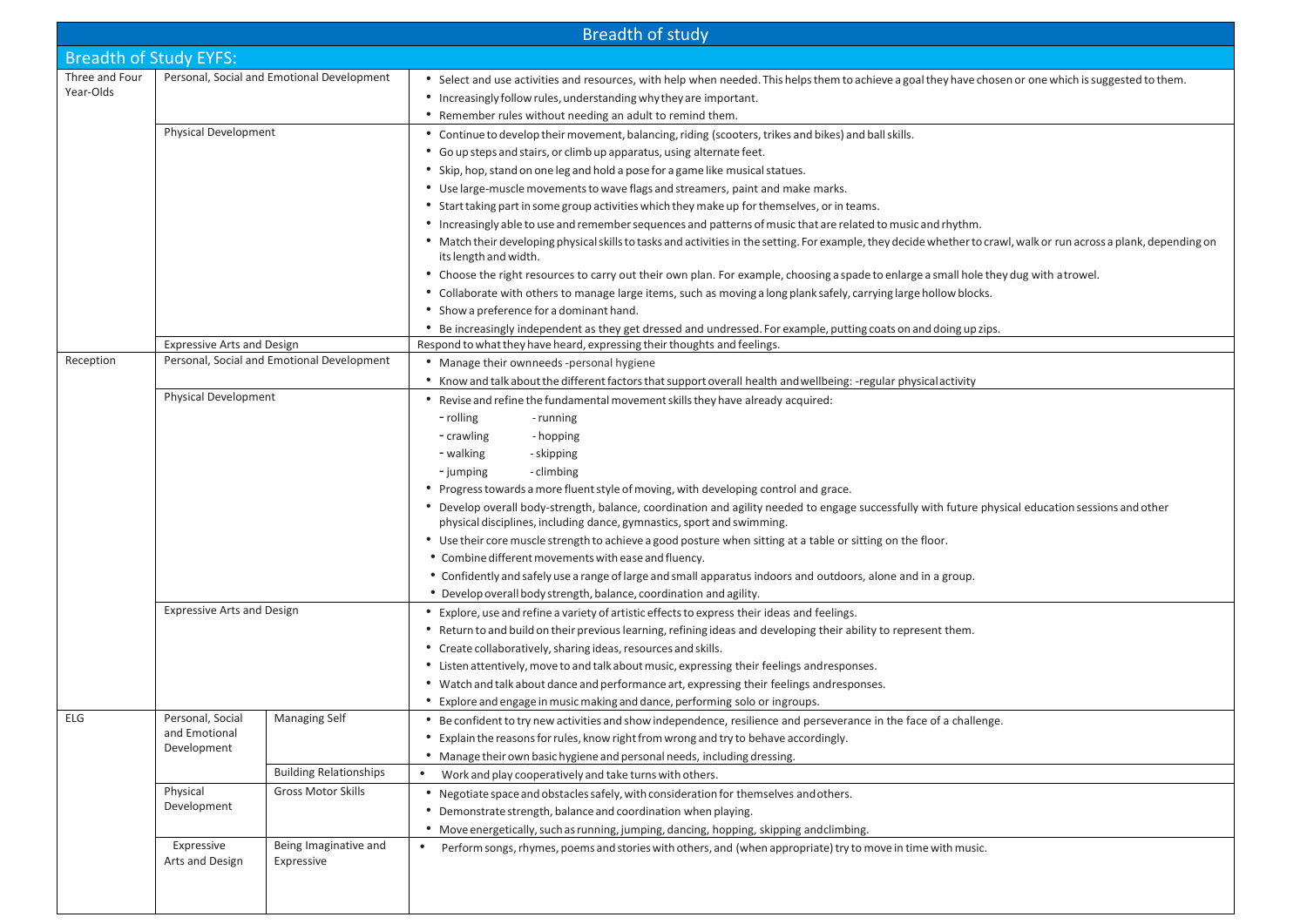### Breadth of study Key Stage 1:

Pupils should be taught to:

- Master basic movements including running, jumping, throwing and catching, as well as developing balance, agility and co-ordination, and begin to apply these in a range of activities
- Participate in team games, developing simple tactics for attacking and defending
- Perform dances using simple movement patterns.

#### Breadth of study Key Stage 2:

#### Pupils should be taught to:

- Use running, jumping, throwing and catching in isolation and in combination
- Play competitive games, modified where appropriate [for example, badminton, basketball, cricket, football, hockey, netball, rounders and tennis], and apply basic principles suitable for attacking and defending
- Develop flexibility, strength, technique, control and balance [for example, through athletics and gymnastics]
- Perform dances using a range of movement patterns
- Take part in outdoor and adventurous activity challenges both individually and within a team
- Compare their performances with previous ones and demonstrate improvement to achieve their personal best.

#### Swimming and water safety:

All schools must provide swimming instruction either in key stage 1 or key stage 2.

In particular, pupils should be taught to:

- Swim competently, confidently and proficiently over a distance of at least 25 metres
- Use a range of strokes effectively [for example, front crawl, backstroke and breaststroke]
- Perform safe self-rescue in different water-based situations.

|                                                                                                                                         | <b>Key Concepts</b>                                                                                                                                                                                                                                                                                                                                      |                                                                                                                                                                                                                                                                                                                                                                                                          |                                                                                                                                                                                                                                                                                                                                                                                                                                                                                                                                                                                                      |  |  |
|-----------------------------------------------------------------------------------------------------------------------------------------|----------------------------------------------------------------------------------------------------------------------------------------------------------------------------------------------------------------------------------------------------------------------------------------------------------------------------------------------------------|----------------------------------------------------------------------------------------------------------------------------------------------------------------------------------------------------------------------------------------------------------------------------------------------------------------------------------------------------------------------------------------------------------|------------------------------------------------------------------------------------------------------------------------------------------------------------------------------------------------------------------------------------------------------------------------------------------------------------------------------------------------------------------------------------------------------------------------------------------------------------------------------------------------------------------------------------------------------------------------------------------------------|--|--|
| Physical                                                                                                                                | Social                                                                                                                                                                                                                                                                                                                                                   | Emotional                                                                                                                                                                                                                                                                                                                                                                                                | Thinking                                                                                                                                                                                                                                                                                                                                                                                                                                                                                                                                                                                             |  |  |
| Physical Education provides children<br>with opportunities to become fit and<br>healthy and learn the skills of a<br>variety of sports. | Take turns. Learn to share equipment with others. Share<br>their ideas with others.<br>Encourage others to keep trying. Talk to a partner about<br>their ideas and take turns to listen to each other. Work with<br>a partner and small group to play games and solve<br>challenges.<br>Encourage and motivate others to woke to their personal<br>best. | Try again if they do not succeed.<br>Practice shills independently.<br>Confident to try new tasks and challenges<br>Show determination to continue working over a longer<br>period of time<br>Determined to complete the challenges and tasks set.<br>Explore skills independently before asking for help.<br>Confident to share ideas, contribute to class discussion and<br>perform in front of others | Begin to identify personal success. Choose own movements and<br>actions in response to simple tasks e.g. choosing to travel by<br>skipping<br>Begin to provide simple feedback saying what they liked or<br>thought was good about someone else's performance.<br>Make decisions when presented with a simple challenge. E.g.<br>move to an open space towards goal. Begin to select and apply<br>skills to use in a variety of differing situations. E.g. choose to use<br>a balance on their bottom on a wider piece of apparatus.<br>Provide feedback beginning to use key words from the lesson. |  |  |
|                                                                                                                                         | Work with others to achieve a shared goal<br>Work it others to self manage games.                                                                                                                                                                                                                                                                        | Persevere when finding a challenge difficult.<br>Understand what their best looks like and they work hard to<br>achieve it.<br>Begin to use rules showing awareness of fairness and<br>honesty.                                                                                                                                                                                                          | Pupils make quicker decisions when selecting and applying skills<br>to a situation. E.g. who to pass to and where to move.<br>Select and apply from a wider range of skills and actions in<br>response to a task.<br>Provide feedback using key terminology.                                                                                                                                                                                                                                                                                                                                         |  |  |
|                                                                                                                                         | Share ideas with others and work together to decide on the<br>best approach to a task. Lead others and show<br>consideration of including all within a group. Communicate<br>with others clearly and effectively.                                                                                                                                        | Show an awareness of how other people feel.<br>Understand what maximum effort looks and feels like and<br>show determination to achieve it.<br>Use different strategies to persevere to achieve personal<br>best.<br>Compete within the rules showing fair play and honesty<br>when playing independently<br>Confident to attempt tasks and challenges outside of their<br>comfort zone.                 | Reflect and evaluate their performances both as a group and as<br>an individual and suggest areas for improvement.<br>Recognise and explain their thought process when playing<br>games or completing tasks. E.g I moved here because my<br>teammate was over there.<br>Identify their own and others' strengths and areas for<br>development providing sensitive feedback and can suggest ways<br>to improve.<br>Select and apply appropriate skills for the situation when under<br>pressure.                                                                                                      |  |  |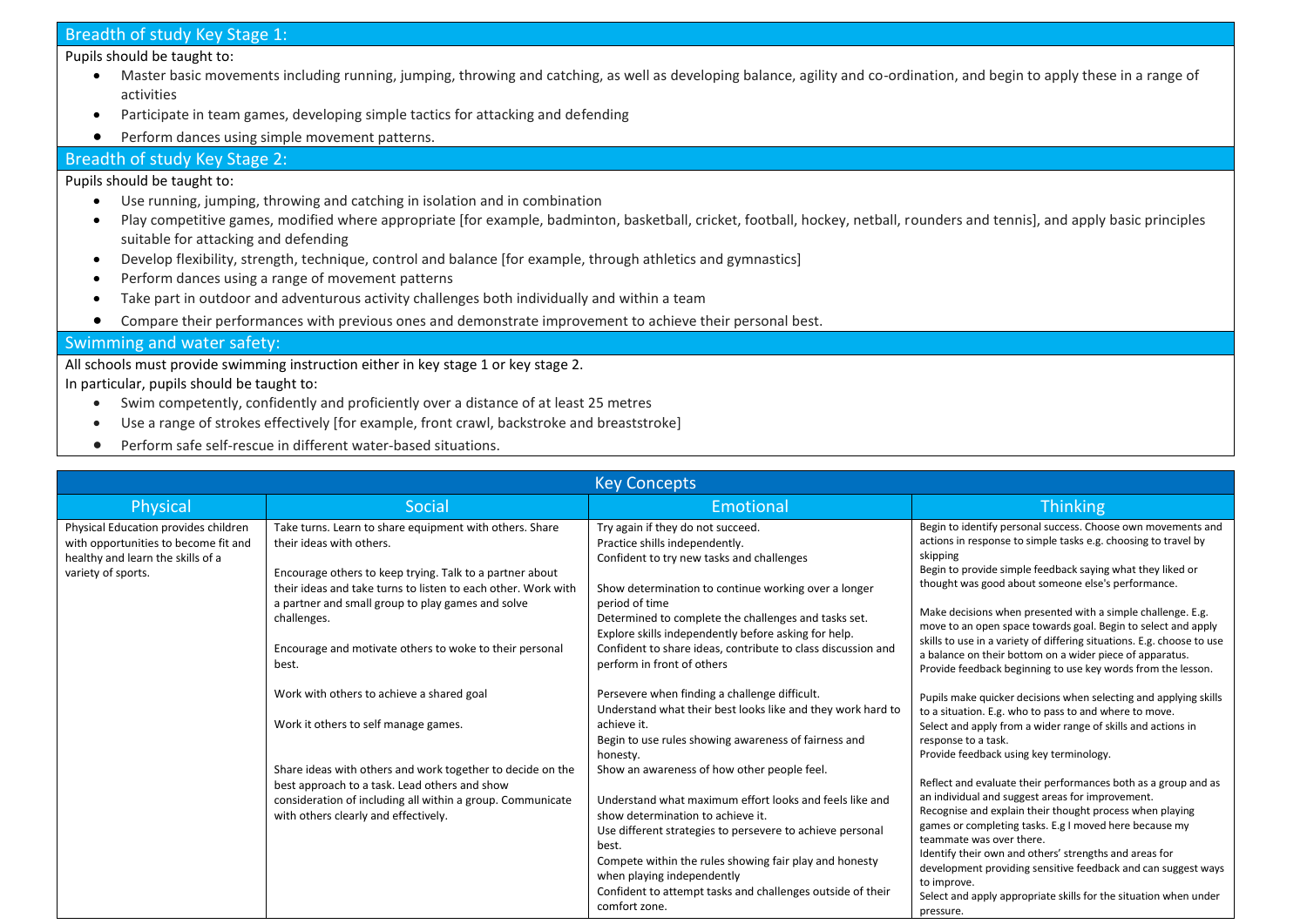| <b>Introduction to PE</b>                                                                                                                                                                                                                                                                                                                                                                                             |                                                     |                                                                                      |                                                                                |
|-----------------------------------------------------------------------------------------------------------------------------------------------------------------------------------------------------------------------------------------------------------------------------------------------------------------------------------------------------------------------------------------------------------------------|-----------------------------------------------------|--------------------------------------------------------------------------------------|--------------------------------------------------------------------------------|
|                                                                                                                                                                                                                                                                                                                                                                                                                       | <b>Overview</b>                                     |                                                                                      | <b>Key Skills</b>                                                              |
| Children will be introduced to Physical Education. They will spend time learning<br><b>EYFS</b><br>basic principles of a PE lesson such as finding space, freezing on command,<br>using and sharing equipment and working individually, with a partner and<br>group. They will take part in activities, which will develop fundamental<br>movement skills such as running, jumping, skipping. Children will also play | Physical                                            | Moving safely, running, jumping, throwing, catching, following a path, rolling       |                                                                                |
|                                                                                                                                                                                                                                                                                                                                                                                                                       | Social                                              | Sharing, taking turns, leadership, encouraging and supporting others, responsibility |                                                                                |
|                                                                                                                                                                                                                                                                                                                                                                                                                       | simple games and begin to understand and use rules. | Emotional                                                                            | Perseverance, confidence, honesty and fair play                                |
|                                                                                                                                                                                                                                                                                                                                                                                                                       |                                                     | Thinking                                                                             | Decision making, selecting and applying actions, understanding and using rules |

|             | <b>Games</b>                                                                                                                                                                  |           |                                                                      |  |
|-------------|-------------------------------------------------------------------------------------------------------------------------------------------------------------------------------|-----------|----------------------------------------------------------------------|--|
|             | <b>Overview</b>                                                                                                                                                               |           | <b>Key Skills</b>                                                    |  |
| <b>EYFS</b> | Children will develop their understanding of playing games. Children will practise<br>and further develop fundamental movement skills through games. They will also           | Physical  | Running, balancing, changing direction, striking a ball, throwing    |  |
|             | learn how to score and play by the rules, how to work with a partner and begin to<br>understand what a team is, as well as learning how to behave when winning and<br>losing. | Social    | Communication, cooperation, taking turns, supporting others, respect |  |
|             |                                                                                                                                                                               | Emotional | Honesty and fair play, managing emotions, perseverance               |  |
|             |                                                                                                                                                                               | Thinking  | Using tactics, decision making                                       |  |

| <b>Ball Skills</b>                                                                                                                                      |                                                                                                                                                         |           |                                                                                                                                                |
|---------------------------------------------------------------------------------------------------------------------------------------------------------|---------------------------------------------------------------------------------------------------------------------------------------------------------|-----------|------------------------------------------------------------------------------------------------------------------------------------------------|
|                                                                                                                                                         | <b>Overview</b>                                                                                                                                         |           | <b>Key Skills</b>                                                                                                                              |
| <b>EYFS</b>                                                                                                                                             | Children will develop fundamental ball skills such as rolling and receiving<br>a ball, throwing to a target, bouncing and catching, dribbling with feet | Physical  | Rolling a ball, stopping a rolling ball, throwing at a target, tracking a ball,<br>bouncing a ball, dribbling a ball with feet, kicking a ball |
|                                                                                                                                                         | and kicking a ball. Children will be able to develop their fine and gross<br>motor skills though a range of game play using a variety of equipment.     | Social    | Co-operation, supporting others, sharing and taking turns                                                                                      |
|                                                                                                                                                         | Children will be given opportunities to work independently and with a<br>partner and will develop decision making and using simple tactics.             | Emotional | Honesty, perseverance, determination                                                                                                           |
|                                                                                                                                                         |                                                                                                                                                         | Thinking  | Using tactics, decision making                                                                                                                 |
| <b>Y1</b>                                                                                                                                               | Pupils will explore their fundamental ball skills such as throwing and<br>catching, rolling, hitting a target, dribbling with both hands and feet and   | Physical  | Rolling, kicking, throwing, catching, bouncing, dribbling, tracking                                                                            |
|                                                                                                                                                         | kicking a ball. Pupils will have the opportunity to work independently, in<br>pairs and small groups. Pupils will be able to explore their own ideas in | Social    | Co-operation, communication, leadership, supporting others                                                                                     |
|                                                                                                                                                         | response to tasks.                                                                                                                                      | Emotional | Honesty, perseverance, challenging myself                                                                                                      |
|                                                                                                                                                         |                                                                                                                                                         | Thinking  | Using tactics, exploring actions, comprehension                                                                                                |
| <b>Y2</b>                                                                                                                                               | Pupils will develop their fundamental ball skills such as throwing and<br>catching, rolling, hitting a target, dribbling with both hands and feet and   | Physical  | Rolling, kicking, throwing, catching, dribbling, bouncing                                                                                      |
| kicking a ball. Pupils will have the opportunity to work independently, in<br>pairs and small groups. Pupils will be able to explore their own ideas in | Social                                                                                                                                                  |           |                                                                                                                                                |
|                                                                                                                                                         | response to tasks.                                                                                                                                      | Emotional | Honesty, perseverance, challenging myself                                                                                                      |
|                                                                                                                                                         |                                                                                                                                                         | Thinking  | Using tactics, exploring actions                                                                                                               |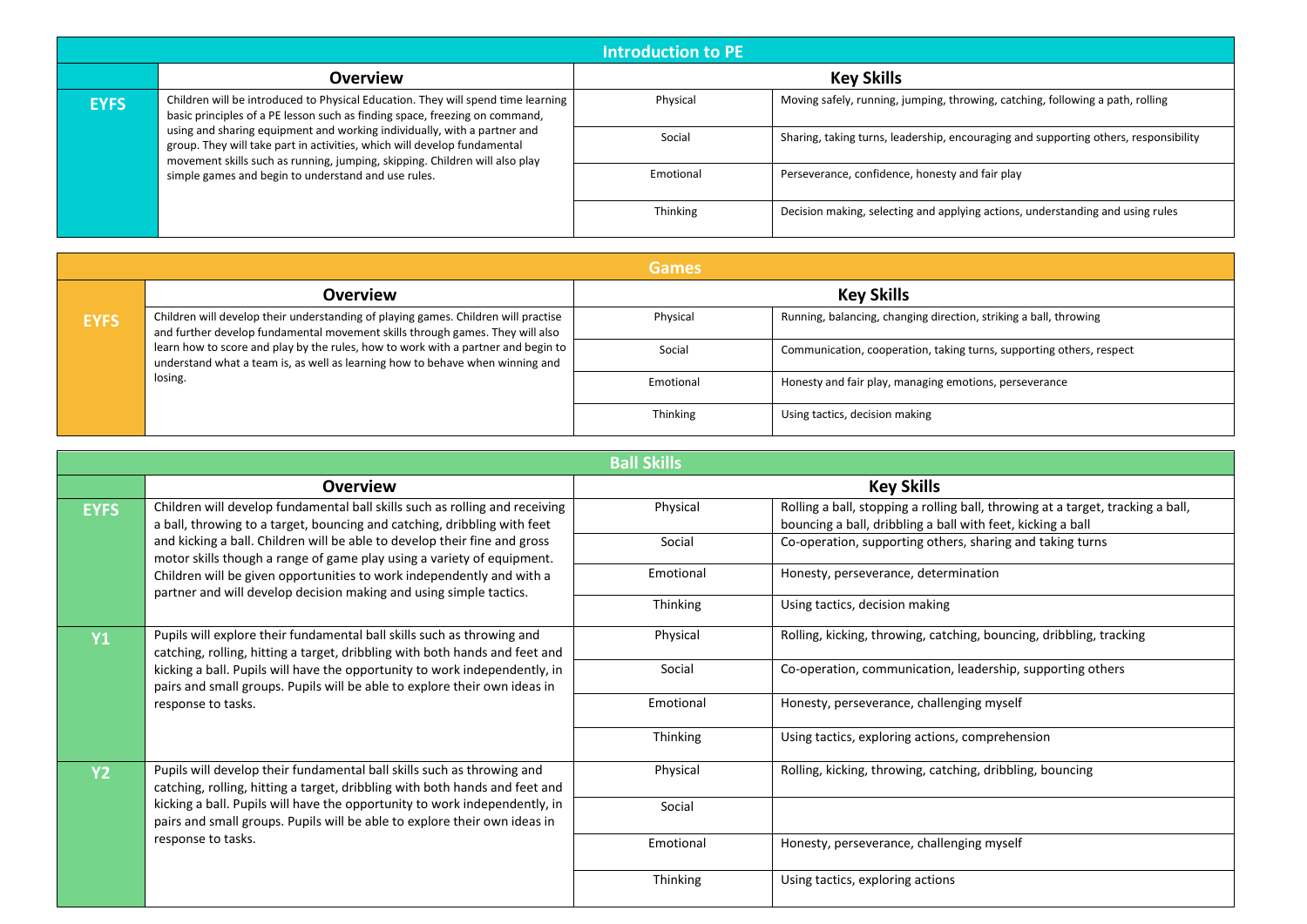|                                                                                                                                                                                                                                                                                                                                                                                                                                                                                                                                                            | <b>Invasion</b>                                                                                                                               |                                                                                      |                                                                             |
|------------------------------------------------------------------------------------------------------------------------------------------------------------------------------------------------------------------------------------------------------------------------------------------------------------------------------------------------------------------------------------------------------------------------------------------------------------------------------------------------------------------------------------------------------------|-----------------------------------------------------------------------------------------------------------------------------------------------|--------------------------------------------------------------------------------------|-----------------------------------------------------------------------------|
|                                                                                                                                                                                                                                                                                                                                                                                                                                                                                                                                                            | Overview                                                                                                                                      |                                                                                      | <b>Key Skills</b>                                                           |
| Pupils develop the basic skills required in invasion games such as sending,<br>receiving and dribbling a ball. They develop their understanding of attacking                                                                                                                                                                                                                                                                                                                                                                                               | Physical                                                                                                                                      | Throwing, catching, kicking, dribbling with hands and feet, dodging, finding space   |                                                                             |
|                                                                                                                                                                                                                                                                                                                                                                                                                                                                                                                                                            | and defending and what being 'in possession' means. They have the<br>opportunity to play uneven and even sided games. They learn how to score | Social                                                                               | Co-operation, communication, supporting and encouraging others, respect and |
| points in these types of games and how to play to the rules. They work<br>independently, with a partner and in a small group and begin to self-manage<br>their own games, showing respect and kindness towards their teammates and<br>opponents.                                                                                                                                                                                                                                                                                                           | Emotional                                                                                                                                     | Honesty, fair play, managing emotions                                                |                                                                             |
|                                                                                                                                                                                                                                                                                                                                                                                                                                                                                                                                                            | Thinking                                                                                                                                      | Connecting information, decision making, recalling information                       |                                                                             |
| Pupils develop the basic skills required in invasion games such as sending,<br>Y2.<br>receiving and dribbling a ball. They develop their understanding of attacking<br>and defending and what being 'in possession' means. They have the<br>opportunity to play uneven and even sided games. They learn how to score<br>points in these types of games and how to play to the rules. They work<br>independently, with a partner and in a small group and begin to self-manage<br>their own games, showing respect and kindness towards their teammates and | Physical                                                                                                                                      | Throwing, catching, kicking, dribbling with hands and feet, dodging, finding space   |                                                                             |
|                                                                                                                                                                                                                                                                                                                                                                                                                                                                                                                                                            | Social                                                                                                                                        | Co-operation, communication, supporting and encouraging others, respect and kindness |                                                                             |
|                                                                                                                                                                                                                                                                                                                                                                                                                                                                                                                                                            | Emotional                                                                                                                                     | Honesty, fair play, managing emotions                                                |                                                                             |
|                                                                                                                                                                                                                                                                                                                                                                                                                                                                                                                                                            | opponents.                                                                                                                                    | Thinking                                                                             | Connecting information, decision making, recalling information              |

| <b>Net and Wall</b>                                                                                                                                                                                                                                                                                                        |                                                                                                                                                                      |                                      |                                                                             |
|----------------------------------------------------------------------------------------------------------------------------------------------------------------------------------------------------------------------------------------------------------------------------------------------------------------------------|----------------------------------------------------------------------------------------------------------------------------------------------------------------------|--------------------------------------|-----------------------------------------------------------------------------|
|                                                                                                                                                                                                                                                                                                                            | <b>Overview</b>                                                                                                                                                      |                                      | <b>Key Skills</b>                                                           |
|                                                                                                                                                                                                                                                                                                                            | Pupils will be introduced to the basic skills required in Net and Wall games. Pupils<br>will learn the importance of the ready position. They will develop throwing, | Physical                             | Throwing, catching, hitting a ball, tracking a ball                         |
| Y1                                                                                                                                                                                                                                                                                                                         | catching and racket skills, learning to track and hit a ball. They will learn to play<br>against an opponent and over a net. They will begin to use rules and simple | Social                               | Respect, communication                                                      |
| tactics when playing against a partner. They will be encouraged to demonstrate<br>good sportsmanship and show respect towards others.                                                                                                                                                                                      | Emotional                                                                                                                                                            | Honesty and fair play, determination |                                                                             |
|                                                                                                                                                                                                                                                                                                                            |                                                                                                                                                                      | Thinking                             | Decision making, using simple tactics, recalling information, comprehension |
|                                                                                                                                                                                                                                                                                                                            | Pupils will be introduced to the basic skills required in Net and Wall games. Pupils<br>will learn the importance of the ready position. They will develop throwing, | Physical                             | Throwing, catching, hitting a ball, tracking a ball                         |
| <b>V2</b><br>catching and racket skills, learning to track and hit a ball. They will learn to play<br>against an opponent and over a net. They will begin to use rules and simple<br>tactics when playing against a partner. They will be encouraged to demonstrate<br>good sportsmanship and show respect towards others. | Social                                                                                                                                                               | Respect, communication               |                                                                             |
|                                                                                                                                                                                                                                                                                                                            | Emotional                                                                                                                                                            | Honesty and fair play, determination |                                                                             |
|                                                                                                                                                                                                                                                                                                                            |                                                                                                                                                                      | Thinking                             | Decision making, using simple tactics, recalling information, comprehension |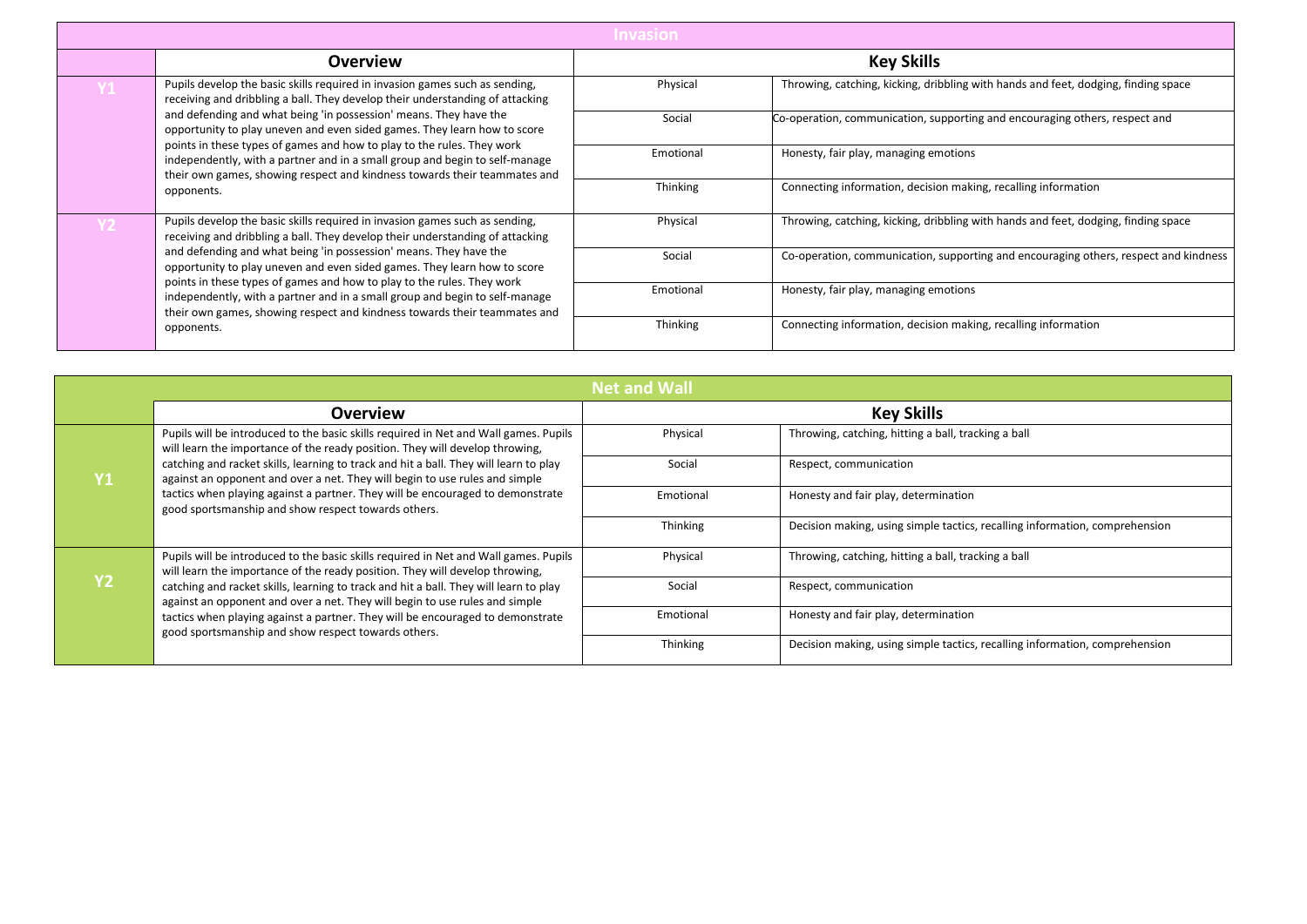|                                                                                                                                                                                                                                                                                                                                                                                                                                                                                                                                                    | <b>Sending and Receiving</b>                                                                                                                                              |                                                 |                                                 |  |
|----------------------------------------------------------------------------------------------------------------------------------------------------------------------------------------------------------------------------------------------------------------------------------------------------------------------------------------------------------------------------------------------------------------------------------------------------------------------------------------------------------------------------------------------------|---------------------------------------------------------------------------------------------------------------------------------------------------------------------------|-------------------------------------------------|-------------------------------------------------|--|
|                                                                                                                                                                                                                                                                                                                                                                                                                                                                                                                                                    | Overview                                                                                                                                                                  |                                                 | <b>Key Skills</b>                               |  |
| Pupils will develop their sending and receiving skills including<br>throwing and catching, rolling, kicking, tracking and stopping a ball. They will also                                                                                                                                                                                                                                                                                                                                                                                          | Physical                                                                                                                                                                  | Rolling, kicking, throwing, catching, tracking  |                                                 |  |
|                                                                                                                                                                                                                                                                                                                                                                                                                                                                                                                                                    | use equipment to send and receive a ball. Pupils will be given opportunities to<br>work with a range of different sized balls. They will apply their skills individually, | Social                                          | Cooperation, communication, keeping others safe |  |
| Y <sub>1</sub><br>in pairs and in small groups and begin to organise and self- manage their own<br>activities. They will understand the importance of abiding by rules to keep<br>themselves and others safe.                                                                                                                                                                                                                                                                                                                                      | Emotional                                                                                                                                                                 | Perseverance, challenging myself                |                                                 |  |
|                                                                                                                                                                                                                                                                                                                                                                                                                                                                                                                                                    | Thinking                                                                                                                                                                  | Identifying how to improve, transferring skills |                                                 |  |
| Pupils will develop their sending and receiving skills including throwing and<br>catching, rolling, kicking, tracking and stopping a ball. They will also use<br>equipment to send and receive a ball. Pupils will be given opportunities to work<br>with a range of different sized balls. They will apply their skills individually, in<br><b>Y2</b><br>pairs and in small groups and begin to organise and self- manage their own<br>activities. They will understand the importance of abiding by rules to keep<br>themselves and others safe. | Physical                                                                                                                                                                  | Rolling, kicking, throwing, catching, tracking  |                                                 |  |
|                                                                                                                                                                                                                                                                                                                                                                                                                                                                                                                                                    | Social                                                                                                                                                                    | Cooperation, communication, keeping others safe |                                                 |  |
|                                                                                                                                                                                                                                                                                                                                                                                                                                                                                                                                                    | Emotional                                                                                                                                                                 | Perseverance, challenging myself                |                                                 |  |
|                                                                                                                                                                                                                                                                                                                                                                                                                                                                                                                                                    |                                                                                                                                                                           | Thinking                                        | Identifying how to improve, transferring skills |  |

| <b>Striking and Fielding</b>                                                                                                                                                                                                                                                                                                                                                                                                                                                                                                                                                              |                                                                                                                                                                  |                                                                           |                                                                           |  |
|-------------------------------------------------------------------------------------------------------------------------------------------------------------------------------------------------------------------------------------------------------------------------------------------------------------------------------------------------------------------------------------------------------------------------------------------------------------------------------------------------------------------------------------------------------------------------------------------|------------------------------------------------------------------------------------------------------------------------------------------------------------------|---------------------------------------------------------------------------|---------------------------------------------------------------------------|--|
|                                                                                                                                                                                                                                                                                                                                                                                                                                                                                                                                                                                           | <b>Overview</b>                                                                                                                                                  |                                                                           | <b>Key Skills</b>                                                         |  |
| Pupils develop their basic understanding of striking and fielding games<br>$ {\sf Y1} $<br>such as Rounders and Cricket. They learn skills including throwing and catching,                                                                                                                                                                                                                                                                                                                                                                                                               | Physical                                                                                                                                                         | Throwing, catching, retrieving a ball, tracking a ball, striking a ball   |                                                                           |  |
|                                                                                                                                                                                                                                                                                                                                                                                                                                                                                                                                                                                           | stopping a rolling ball, retrieving a ball and striking a ball. They are given<br>opportunities to play one against one, one against two, and one against three. | Social                                                                    | Communication, supporting and encouraging others, consideration of others |  |
| They learn how to score points and how to to use simple tactics. They learn the<br>rules of the games and use these to play fairly. They show respect towards others<br>when playing competitively and develop communication skills.                                                                                                                                                                                                                                                                                                                                                      | Emotional                                                                                                                                                        | Perseverance, honesty and fair play                                       |                                                                           |  |
|                                                                                                                                                                                                                                                                                                                                                                                                                                                                                                                                                                                           | Thinking                                                                                                                                                         | Using tactics, selecting and applying skills, decision making             |                                                                           |  |
| Pupils develop their basic understanding of striking and fielding games such as<br>Y <sub>1</sub><br>Rounders and Cricket. They learn skills including throwing and catching, stopping<br>a rolling ball, retrieving a ball and striking a ball. They are given opportunities to<br>play one against one, one against two, and one against three. They learn how to<br>score points and how to to use simple tactics. They learn the rules of the games<br>and use these to play fairly. They show respect towards others when playing<br>competitively and develop communication skills. | Physical                                                                                                                                                         | Throwing, catching, retrieving a ball, tracking a ball, striking a ball   |                                                                           |  |
|                                                                                                                                                                                                                                                                                                                                                                                                                                                                                                                                                                                           | Social                                                                                                                                                           | Communication, supporting and encouraging others, consideration of others |                                                                           |  |
|                                                                                                                                                                                                                                                                                                                                                                                                                                                                                                                                                                                           | Emotional                                                                                                                                                        | Perseverance, honesty and fair play                                       |                                                                           |  |
|                                                                                                                                                                                                                                                                                                                                                                                                                                                                                                                                                                                           |                                                                                                                                                                  | Thinking                                                                  | Using tactics, selecting and applying skills, decision making             |  |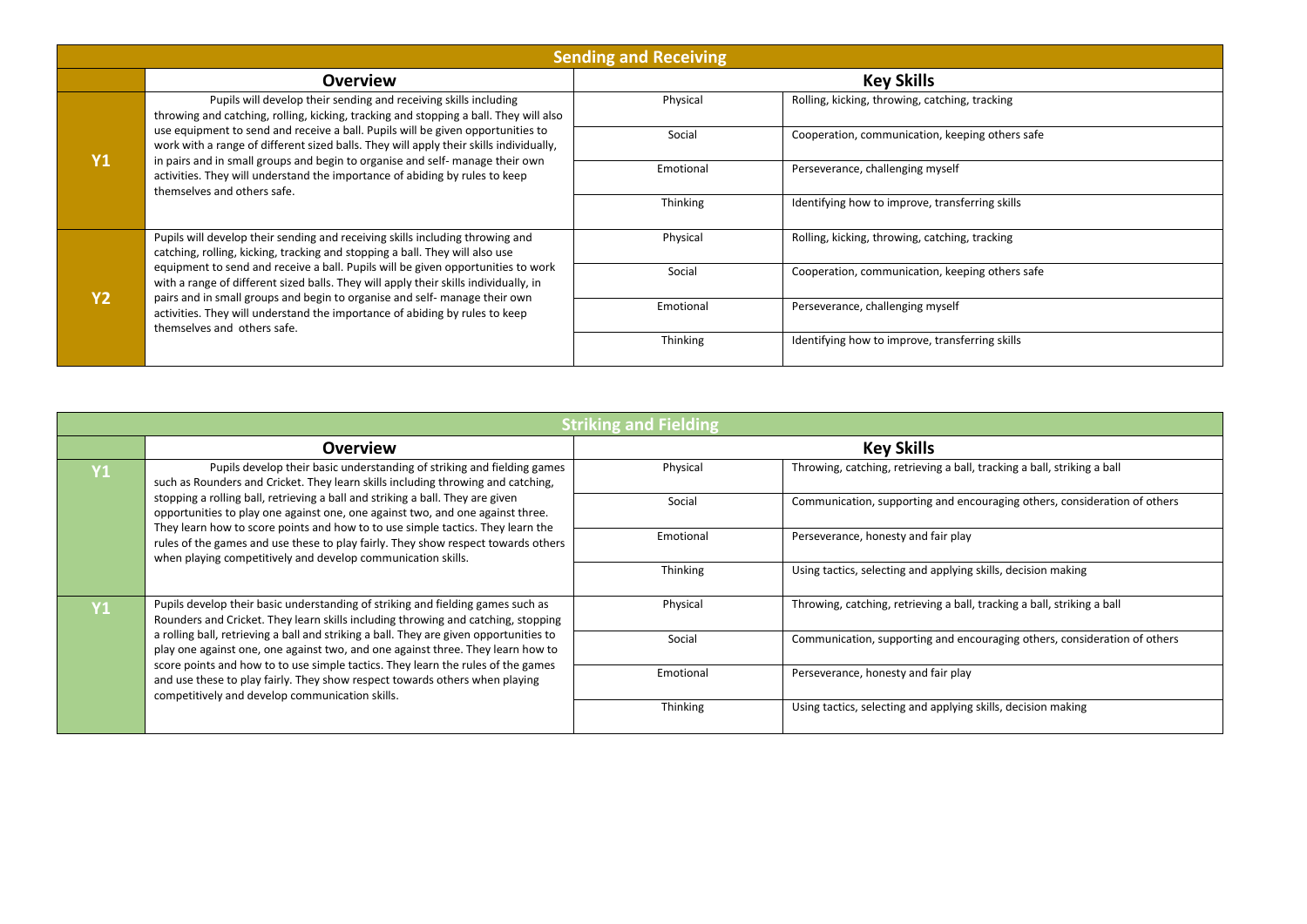|                                                                                                                                                                                                                                                                                                                                                                                                                                                                         | <b>Target Games</b>                                                                                                                                                   |                                                                         |                                                               |  |
|-------------------------------------------------------------------------------------------------------------------------------------------------------------------------------------------------------------------------------------------------------------------------------------------------------------------------------------------------------------------------------------------------------------------------------------------------------------------------|-----------------------------------------------------------------------------------------------------------------------------------------------------------------------|-------------------------------------------------------------------------|---------------------------------------------------------------|--|
|                                                                                                                                                                                                                                                                                                                                                                                                                                                                         | <b>Overview</b>                                                                                                                                                       |                                                                         | <b>Key Skills</b>                                             |  |
| Pupils will develop their aim using both underarm and overarm actions. Pupils<br>will be given opportunities to select and apply the appropriate action for the                                                                                                                                                                                                                                                                                                         | Physical                                                                                                                                                              | Underarm throwing, overarm throwing, aim, hand eye coordination.        |                                                               |  |
| <b>Y1</b>                                                                                                                                                                                                                                                                                                                                                                                                                                                               | target considering the size and distance of the challenge. They will apply their<br>skills individually, in pairs and in small groups and begin to organise and self- | Social                                                                  | Communication, supporting and encouraging others, leadership  |  |
|                                                                                                                                                                                                                                                                                                                                                                                                                                                                         | manage their own activities. They will understand the importance of abiding by<br>rules to keep themselves and others safe.                                           | Emotional                                                               | Perseverance, honesty and fair play                           |  |
|                                                                                                                                                                                                                                                                                                                                                                                                                                                                         |                                                                                                                                                                       | Thinking                                                                | Using tactics, selecting and applying skills, decision making |  |
| Pupils will develop their aim using both underarm and overarm actions. Pupils<br>will be given opportunities to select and apply the appropriate action for the<br>target considering the size and distance of the challenge. They will apply their<br>skills individually, in pairs and in small groups and begin to organise and self-<br>manage their own activities. They will understand the importance of abiding by<br>rules to keep themselves and others safe. | Physical                                                                                                                                                              | Throwing, catching, retrieving a ball, tracking a ball, striking a ball |                                                               |  |
|                                                                                                                                                                                                                                                                                                                                                                                                                                                                         | Social                                                                                                                                                                | Communication, supporting and encouraging others, leadership            |                                                               |  |
|                                                                                                                                                                                                                                                                                                                                                                                                                                                                         | Emotional                                                                                                                                                             | Perseverance, honesty and fair play                                     |                                                               |  |
|                                                                                                                                                                                                                                                                                                                                                                                                                                                                         |                                                                                                                                                                       | Thinking                                                                | Using tactics, selecting and applying skills, decision making |  |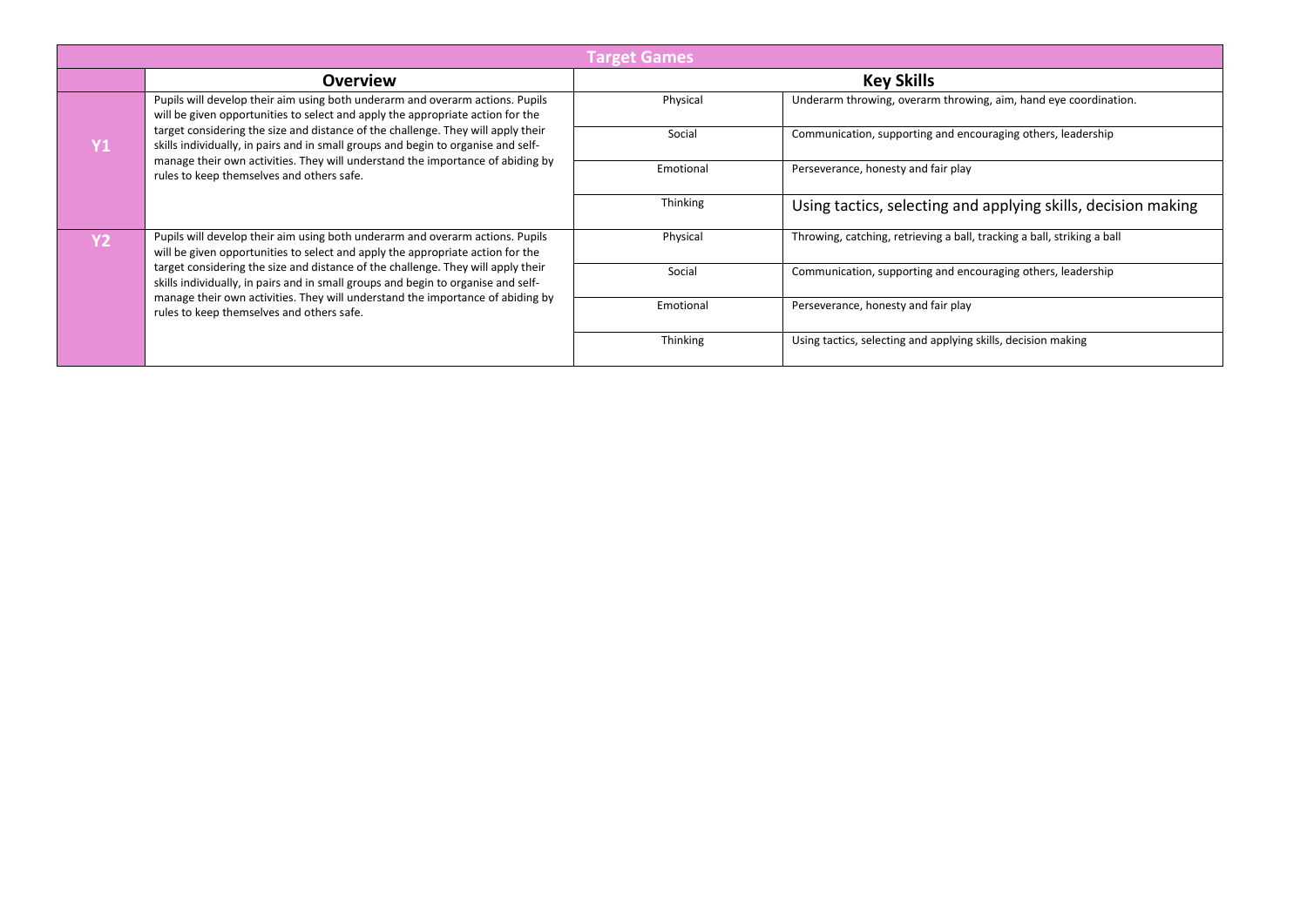|                                                                                                                                                                                                                                                                                 |                                                                                                                                                                                                                                                          | <b>Fundamentals</b>                                                                                                        |                                                                                                |
|---------------------------------------------------------------------------------------------------------------------------------------------------------------------------------------------------------------------------------------------------------------------------------|----------------------------------------------------------------------------------------------------------------------------------------------------------------------------------------------------------------------------------------------------------|----------------------------------------------------------------------------------------------------------------------------|------------------------------------------------------------------------------------------------|
|                                                                                                                                                                                                                                                                                 | <b>Overview</b>                                                                                                                                                                                                                                          |                                                                                                                            | <b>Key Skills</b>                                                                              |
| <b>EYFS</b>                                                                                                                                                                                                                                                                     | Children will develop their fundamental movement skills. Fundamental skills will                                                                                                                                                                         | Physical                                                                                                                   | Balancing, running, jumping, changing direction, hopping, traveling                            |
|                                                                                                                                                                                                                                                                                 | include balancing, running, changing direction, jumping, hopping and travelling.<br>Children will develop fine and gross motor skills through a range of activities. They                                                                                | Social                                                                                                                     | Working safely, responsibility, helping others                                                 |
|                                                                                                                                                                                                                                                                                 | will learn how to stay safe using space, working independently and with a partner.                                                                                                                                                                       | Emotional                                                                                                                  | Honesty, challenging myself, determination                                                     |
|                                                                                                                                                                                                                                                                                 |                                                                                                                                                                                                                                                          | Thinking                                                                                                                   | Decision making, selecting and applying actions, using tactics                                 |
| <b>Y1</b>                                                                                                                                                                                                                                                                       | Pupils will explore the fundamental skills of balancing, running, changing direction,                                                                                                                                                                    | Physical                                                                                                                   | Balancing, sprinting, jogging, dodging, jumping, hopping, skipping                             |
|                                                                                                                                                                                                                                                                                 | jumping, hopping and skipping. They will explore these skills in isolation as well as in<br>combination. Pupils will be given opportunities to identify areas of strength and                                                                            | Social                                                                                                                     | Taking turns, supporting and encouraging others, working safely, communication                 |
|                                                                                                                                                                                                                                                                                 | areas for improvement. Pupils will work collaboratively with others, taking turns and                                                                                                                                                                    | Emotional                                                                                                                  | Challenging myself, perseverance, honesty                                                      |
|                                                                                                                                                                                                                                                                                 | sharing ideas.                                                                                                                                                                                                                                           | Thinking                                                                                                                   | Selecting and applying actions, identifying strengths, Listening and following<br>instructions |
| <b>Y2</b>                                                                                                                                                                                                                                                                       | Pupils will develop the fundamental skills of balancing, running, changing direction,<br>jumping, hopping and skipping. Pupils will be given opportunities to work with a<br>range of different equipment. Pupils will be asked to observe and recognise | Physical                                                                                                                   | Balancing, sprinting, jogging, dodging, jumping, hopping, skipping                             |
|                                                                                                                                                                                                                                                                                 |                                                                                                                                                                                                                                                          | Social                                                                                                                     | Taking turns, supporting and encouraging others, respect, communication                        |
|                                                                                                                                                                                                                                                                                 | improvements for their own and others' skills and identify areas of strength. Pupils<br>will be given the opportunity to work collaboratively with others, taking turns and                                                                              | Emotional                                                                                                                  | Challenging myself, perseverance, honesty                                                      |
| sharing ideas.                                                                                                                                                                                                                                                                  |                                                                                                                                                                                                                                                          | Thinking                                                                                                                   | Selecting and applying actions, identifying strengths                                          |
| <b>Y3</b>                                                                                                                                                                                                                                                                       | Pupils will develop the fundamental skills of balancing, running, jumping, hopping<br>and skipping. Pupils will develop their ability to change direction with balance and                                                                               | Physical                                                                                                                   | Balancing, sprinting, jogging, dodging, jumping, hopping, skipping                             |
|                                                                                                                                                                                                                                                                                 | control. They will be given the opportunity to explore how the body moves at<br>different speeds as well as how to accelerate and decelerate.                                                                                                            | Social                                                                                                                     | Taking turns, supporting and encouraging others, respect, communication                        |
|                                                                                                                                                                                                                                                                                 | Pupils will be asked to observe and recognise improvements for their own and<br>others' performances and identify areas of strength and areas for development.<br>Pupils will be given the opportunity to work on their own and with others, taking      | Emotional                                                                                                                  | Challenging myself, perseverance, honesty                                                      |
| turns and sharing ideas.                                                                                                                                                                                                                                                        | Thinking                                                                                                                                                                                                                                                 |                                                                                                                            |                                                                                                |
| <b>Y4</b>                                                                                                                                                                                                                                                                       | Pupils will develop the fundamental skills of balancing, running, jumping, hopping<br>and skipping. Pupils will develop their ability to change direction with balance and                                                                               | Physical                                                                                                                   | Balancing, sprinting, jogging, dodging, jumping, hopping, skipping                             |
|                                                                                                                                                                                                                                                                                 | control. They will be given the opportunity to explore how the body moves at<br>different speeds as well as how to accelerate and decelerate.                                                                                                            | Social                                                                                                                     | Taking turns, supporting and encouraging others, respect, communication                        |
| Pupils will be asked to observe and recognise improvements for their own and<br>others' performances and identify areas of strength and areas for development.<br>Pupils will be given the opportunity to work on their own and with others, taking<br>turns and sharing ideas. | Emotional                                                                                                                                                                                                                                                | Challenging myself, perseverance, honesty                                                                                  |                                                                                                |
|                                                                                                                                                                                                                                                                                 | Thinking                                                                                                                                                                                                                                                 | Selecting and applying skills, observing others and providing feedback,<br>identifying strengths and areas for development |                                                                                                |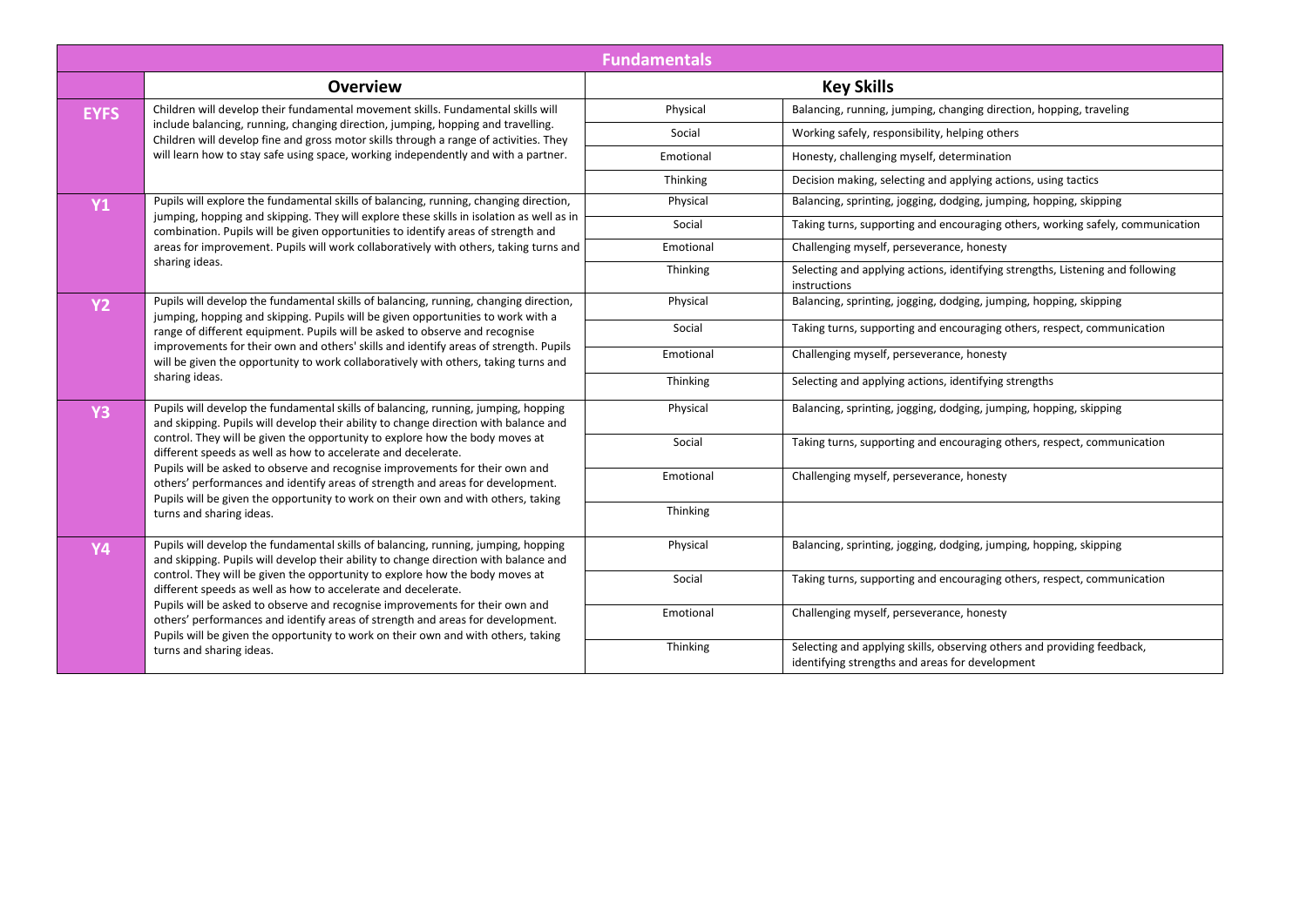| Yoga      |                                                                                                                                                                                                                                                                          |           |                                                                                              |
|-----------|--------------------------------------------------------------------------------------------------------------------------------------------------------------------------------------------------------------------------------------------------------------------------|-----------|----------------------------------------------------------------------------------------------|
|           | <b>Overview</b>                                                                                                                                                                                                                                                          |           | <b>Key Skills</b>                                                                            |
|           | Pupils learn about mindfulness and body awareness. They begin to learn yoga<br>poses and techniques that will help them to connect their mind and body. The unit                                                                                                         | Physical  | Breathing, balance, flexibility, strength                                                    |
| <b>Y1</b> | builds strength, flexibility and balance. The learning includes breathing and<br>meditation taught through fun and engaging activities. Pupils will work<br>independently and with others, sharing ideas and creating their own poses in                                 | Social    | Sharing ideas, leadership                                                                    |
|           | response to a theme.                                                                                                                                                                                                                                                     | Emotional | Calmness, patience, understanding                                                            |
|           |                                                                                                                                                                                                                                                                          | Thinking  | Selecting actions, creating poses, focus, providing feedback                                 |
|           | Pupils learn about mindfulness and body awareness. They begin to learn yoga poses<br>and techniques that will help them to connect their mind and body. The unit builds                                                                                                  | Physical  | Breathing, balance, flexibility, strength                                                    |
| <b>Y2</b> | strength, flexibility and balance. The learning includes breathing and meditation taught<br>through fun and engaging activities. Pupils will work independently and with others,<br>sharing ideas and creating their own poses in response to a theme.                   | Social    | Sharing ideas, leadership                                                                    |
|           |                                                                                                                                                                                                                                                                          | Emotional | Calmness, patience, understanding                                                            |
|           |                                                                                                                                                                                                                                                                          | Thinking  | Selecting actions, creating poses, focus, providing feedback                                 |
|           | Pupils learn about mindfulness and body awareness. They learn yoga poses and<br>techniques that will help them to connect their mind and body. The unit looks to                                                                                                         | Physical  | Breathing, balancing, flexibility, strength, co-ordination                                   |
| <b>Y3</b> | improve well being by building strength, flexibility and balance. The learning includes<br>breathing and meditation taught through fun and engaging activities. Pupils will work                                                                                         | Social    | Working safely, sharing ideas, leadership                                                    |
|           | independently and with others to create their own yoga flows.                                                                                                                                                                                                            | Emotional | Calmness, focus, confidence                                                                  |
|           |                                                                                                                                                                                                                                                                          | Thinking  | Selecting actions, creating poses and flow, providing feedback                               |
|           | Pupils learn about mindfulness and body awareness. They learn yoga poses and<br>techniques that will help them to connect their mind and body. The unit looks to                                                                                                         | Physical  | Breathing, balance, flexibility, strength, co- ordination                                    |
| <b>Y4</b> | improve well being by building strength, flexibility and balance. The learning includes<br>breathing and meditation taught through fun and engaging activities. Pupils will work<br>independently and with others to create their own yoga flows.                        | Social    | Working safely, sharing ideas, leadership                                                    |
|           |                                                                                                                                                                                                                                                                          | Emotional | Calmness, focus, confidence                                                                  |
|           |                                                                                                                                                                                                                                                                          | Thinking  | Selecting actions, creating poses and flow, providing feedback                               |
|           | Pupils learn about mindfulness and body awareness. They learn yoga poses and<br>techniques that will help them to connect their mind and body. The unit looks to                                                                                                         | Physical  | Balance, flexibility, strength, co-ordination                                                |
| <b>Y5</b> | improve well being by building strength, flexibility and balance. The learning includes<br>breathing and meditation taught through fun and engaging activities. Pupils will be<br>given the opportunity to work collaboratively with others and be given the opportunity | Social    | Working safely, sharing ideas, leadership                                                    |
|           | to create their own flows and lead others.                                                                                                                                                                                                                               | Emotional | Confidence                                                                                   |
|           |                                                                                                                                                                                                                                                                          | Thinking  | Selecting and applying actions, creating poses and flow, observing and providing<br>feedback |
|           | Pupils learn about mindfulness and body awareness. They learn yoga poses and<br>techniques that will help them to connect their mind and body. The unit looks to                                                                                                         | Physical  | Balance, flexibility, strength, co-ordination                                                |
| <b>Y6</b> | improve well being by building strength, flexibility and balance. The learning includes<br>breathing and meditation taught through fun and engaging activities. Pupils will be<br>given the opportunity to work collaboratively with others and be given the opportunity | Social    | Working safely, sharing ideas, leadership                                                    |
|           | to create their own flows and lead others.                                                                                                                                                                                                                               | Emotional | Confidence                                                                                   |
|           |                                                                                                                                                                                                                                                                          | Thinking  | Selecting and applying actions, creating poses and flow, observing and providing<br>feedback |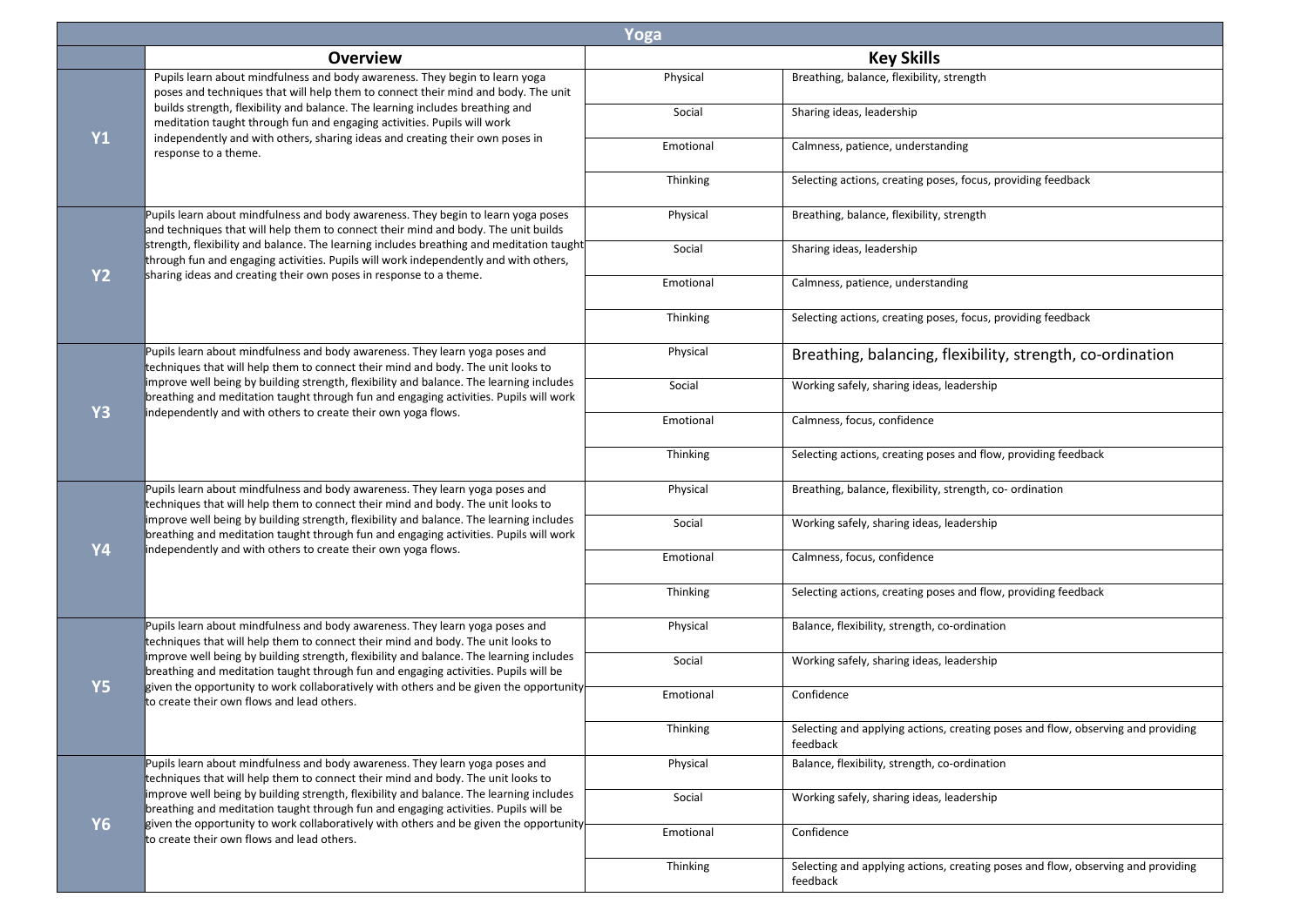| <b>Dance</b> |                                                                                                                                                                                                                                                                                                                                                                                                                                                                                                 |           |                                                                                                                                              |
|--------------|-------------------------------------------------------------------------------------------------------------------------------------------------------------------------------------------------------------------------------------------------------------------------------------------------------------------------------------------------------------------------------------------------------------------------------------------------------------------------------------------------|-----------|----------------------------------------------------------------------------------------------------------------------------------------------|
|              | <b>Overview</b>                                                                                                                                                                                                                                                                                                                                                                                                                                                                                 |           | <b>Key Skills</b>                                                                                                                            |
|              | Children explore space and how to use space safely.<br>They explore travelling movements, shapes and balances. Children choose their<br>own actions in response to a stimulus. They are given the opportunity to copy,<br>repeat and remember actions. They are introduced to counting to help them                                                                                                                                                                                             | Physical  | Travel, action, perform, copy, balance, co- ordinate                                                                                         |
|              |                                                                                                                                                                                                                                                                                                                                                                                                                                                                                                 | Social    | Respect, co-operation                                                                                                                        |
| <b>EYFS</b>  | keep in time with the music. They perform to others and begin to provide simple<br>feedback.                                                                                                                                                                                                                                                                                                                                                                                                    | Emotional | Working independently, confidence                                                                                                            |
|              |                                                                                                                                                                                                                                                                                                                                                                                                                                                                                                 | Thinking  | Counting, observing and providing feedback, selecting and applying actions                                                                   |
|              | Pupils will explore travelling actions, movement skills and balancing. They will                                                                                                                                                                                                                                                                                                                                                                                                                | Physical  | Travel, action, shape, perform, copy, balance, coordination                                                                                  |
|              | understand why it is important to count to music and use this in their dances.<br>Pupils will copy and repeat actions linking them together to make short dance                                                                                                                                                                                                                                                                                                                                 | Social    | Co-operation, communication, coming to decisions with a partner, respect                                                                     |
| <b>Y1</b>    | phrases. Pupils will work individually and with a partner to create ideas in relation<br>to the theme. Pupils will be given the opportunity to perform and also to provide                                                                                                                                                                                                                                                                                                                      | Emotional | Confidence, acceptance                                                                                                                       |
|              | feedback, beginning to use dance terminology to do so.                                                                                                                                                                                                                                                                                                                                                                                                                                          | Thinking  | Counting, observing and providing feedback, selecting and applying actions                                                                   |
|              | Pupils will explore space and how their body can move to express and idea,<br>mood, character or feeling. They will expand their knowledge of travelling actions                                                                                                                                                                                                                                                                                                                                | Physical  | Travel, action, shape, perform, copy, using dynamics, using expression, using speed,<br>using pathways, balance, coordination                |
|              | and use them in relation to a stimulus. They will build on their understanding of<br>dynamics and expression. They will use counts of 8 consistently to keep in time                                                                                                                                                                                                                                                                                                                            | Social    | Respect, consideration, sharing ideas, decision making with others                                                                           |
| <b>Y2</b>    | with the music and a partner. Pupils will also explore pathways, levels, shapes,<br>directions, speeds and timing. They will be given the opportunity to work<br>independently and with others to perform and provide feedback beginning to use<br>key terminology.                                                                                                                                                                                                                             | Emotional | Confidence, acceptance                                                                                                                       |
|              |                                                                                                                                                                                                                                                                                                                                                                                                                                                                                                 | Thinking  | Observing and providing feedback, selecting and applying actions, creating, counting                                                         |
|              | Pupils create dances in relation to an idea including historical and scientific<br>stimuli. Pupils work individually, with a partner and in small groups, sharing their<br>ideas. Pupils develop their use of counting and rhythm. Pupils learn to use canon,<br>unison, formation and levels in their dances. They will be given the opportunity                                                                                                                                               | Physical  |                                                                                                                                              |
|              |                                                                                                                                                                                                                                                                                                                                                                                                                                                                                                 | Social    | Sharing ideas, respect, inclusion of others, leadership, working safely                                                                      |
| <b>Y3</b>    |                                                                                                                                                                                                                                                                                                                                                                                                                                                                                                 | Emotional | Confidence, acceptance                                                                                                                       |
|              | to perform to others and provide feedback using key terminology.                                                                                                                                                                                                                                                                                                                                                                                                                                | Thinking  | Observing and providing feedback, selecting and applying actions, creating                                                                   |
|              | Pupils focus on creating characters and narrative through movement and<br>gesture. They gain inspiration from a range of stimuli, working individually, in<br>pairs and small groups. In dance as a whole, pupils think about how to use<br>movement to explore and communicate ideas and issues, and their own feelings<br>and thoughts. Pupils will develop confidence in performing and will be given the<br>opportunity to provide feedback and utilise feedback to improve their own work. | Physical  | Performing actions, using canon, unison, formation, dynamics, character, structure,<br>space                                                 |
| <b>Y4</b>    |                                                                                                                                                                                                                                                                                                                                                                                                                                                                                                 | Social    | Collaboration, consideration, inclusion, respect                                                                                             |
|              |                                                                                                                                                                                                                                                                                                                                                                                                                                                                                                 | Emotional | Empathy, confidence,                                                                                                                         |
|              |                                                                                                                                                                                                                                                                                                                                                                                                                                                                                                 | Thinking  | Observing and providing feedback, selecting and applying actions                                                                             |
|              | Pupils learn different styles of dance, working individually, as a pair and in small<br>groups. In dance as a whole, pupils think about how to use movement to explore                                                                                                                                                                                                                                                                                                                          | Physical  | Performing actions, using canon, unison, formation, dynamics, character, structure,<br>space, emotion, matching, mirroring, transitions      |
| <b>Y5</b>    | and communicate ideas and issues, and their own feelings and thoughts. As they<br>work, they develop an awareness of the historical and cultural origins of different                                                                                                                                                                                                                                                                                                                           | Social    | Collaboration, consideration and awareness of others, inclusion, respect                                                                     |
|              | dances. Pupils will be provided with the opportunity to create and perform their<br>work. They will be asked to provide feedback using the correct dance terminology                                                                                                                                                                                                                                                                                                                            | Emotional | Empathy, confidence                                                                                                                          |
|              | and will be able to use this feedback to improve their work. Pupils will work safely<br>with each other and show respect towards others.                                                                                                                                                                                                                                                                                                                                                        | Thinking  | Observing and providing feedback, selecting and applying actions, creating, using<br>feedback to improve performance                         |
|              | Pupils will focus on developing an idea or theme into dance choreography. They<br>will work in pairs and groups using different choreographing tools to create dances                                                                                                                                                                                                                                                                                                                           | Physical  | Performing actions, using canon, unison, formation, dynamics, character, structure,<br>space, emotion, matching, mirroring, transitions      |
| <b>Y6</b>    | e.g. formations, timing, dynamics. Pupils will have opportunities to choreograph,<br>perform and provide feedback on dance. Pupils think about how to use movement                                                                                                                                                                                                                                                                                                                              | Social    | Collaboration and sharing ideas, consideration and awareness of others, inclusion,<br>respect, leadership, supporting and encouraging others |
|              | to convey ideas, emotions, feelings and characters. Pupils will show an awareness<br>of keeping others safe and will have the opportunity to lead others through short                                                                                                                                                                                                                                                                                                                          | Emotional | Empathy, confidence                                                                                                                          |
|              | warm ups.                                                                                                                                                                                                                                                                                                                                                                                                                                                                                       | Thinking  | Observing and providing feedback, selecting and applying actions, creating, using<br>feedback to improve performance                         |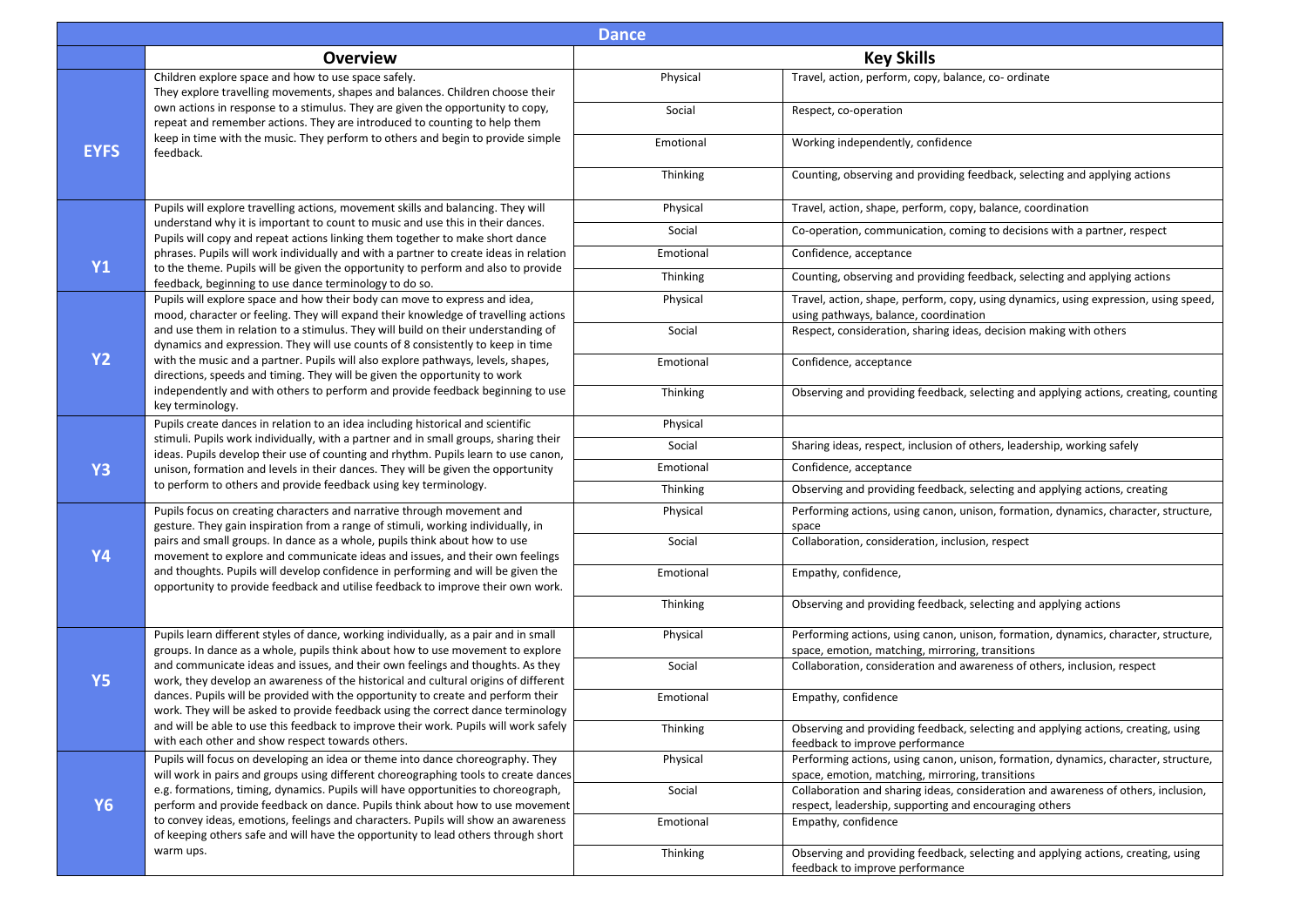| <b>Gymnastics</b> |                                                                                                                                                                                                                                                                                                                                                                                                                                                                                                                                                                                                                                                                                                        |           |                                                                                                                                                               |
|-------------------|--------------------------------------------------------------------------------------------------------------------------------------------------------------------------------------------------------------------------------------------------------------------------------------------------------------------------------------------------------------------------------------------------------------------------------------------------------------------------------------------------------------------------------------------------------------------------------------------------------------------------------------------------------------------------------------------------------|-----------|---------------------------------------------------------------------------------------------------------------------------------------------------------------|
|                   | <b>Overview</b>                                                                                                                                                                                                                                                                                                                                                                                                                                                                                                                                                                                                                                                                                        |           | <b>Key Skills</b>                                                                                                                                             |
|                   | Children explore basic movements, creating shapes, balances, jumps and rolls. They begin to<br>develop an awareness of space and how to use it safely. They perform basic skills on both                                                                                                                                                                                                                                                                                                                                                                                                                                                                                                               | Physical  | Shapes, balances, jumps, rock and roll, barrel roll, straight roll, progressions of a<br>forward roll, travelling                                             |
|                   | floor and apparatus. They copy, create, remember and repeat short sequences. They begin<br>to understand using levels and directions when traveling and balancing.                                                                                                                                                                                                                                                                                                                                                                                                                                                                                                                                     | Social    | Co-operation, taking turns, communicating                                                                                                                     |
| <b>EYFS</b>       |                                                                                                                                                                                                                                                                                                                                                                                                                                                                                                                                                                                                                                                                                                        | Emotional | Confidence, determination                                                                                                                                     |
|                   |                                                                                                                                                                                                                                                                                                                                                                                                                                                                                                                                                                                                                                                                                                        | Thinking  | Selecting and applying skills, creating sequences                                                                                                             |
|                   | Pupils learn to use space safely and effectively. They explore and develop basic gymnastic<br>actions on the floor and using low apparatus. Basic skills of jumping, rolling, balancing and                                                                                                                                                                                                                                                                                                                                                                                                                                                                                                            | Physical  | Travelling, shapes, balances, jumps, barrel roll, straight roll, progressions of a<br>forward roll                                                            |
|                   | travelling are used individually and in combination to create movement phrases. Pupils are<br>given opportunities to select their own actions to build short sequences and develop their                                                                                                                                                                                                                                                                                                                                                                                                                                                                                                               | Social    | Sharing, working safely,                                                                                                                                      |
| <b>Y1</b>         | confidence in performing. Pupils begin to understand the use of levels, directions and shapes<br>when travelling and balancing.                                                                                                                                                                                                                                                                                                                                                                                                                                                                                                                                                                        | Emotional | Confidence                                                                                                                                                    |
|                   |                                                                                                                                                                                                                                                                                                                                                                                                                                                                                                                                                                                                                                                                                                        | Thinking  | Observing and providing feedback, selecting and applying skills                                                                                               |
|                   | Pupils learn explore and develop basic gymnastic actions on the floor and using apparatus.<br>They develop gymnastic skills of jumping, rolling, balancing and travelling individually and in                                                                                                                                                                                                                                                                                                                                                                                                                                                                                                          | Physical  | Shapes, balances, shape jumps, take-off and landing, travelling, barrel roll, straight<br>roll, forwards roll                                                 |
| <b>Y2</b>         | combination to create short sequences and movement phrases. Pupils develop an awareness<br>of compositional devices when creating sequences to include the use of shapes, levels and                                                                                                                                                                                                                                                                                                                                                                                                                                                                                                                   | Social    | Sharing equipment, working safely                                                                                                                             |
|                   | directions. They learn to work safely with and around others and whilst using apparatus. Pupils<br>are given opportunities to provide feedback to others and recognise elements of high quality                                                                                                                                                                                                                                                                                                                                                                                                                                                                                                        | Emotional | Confidence, independence                                                                                                                                      |
|                   | performance.                                                                                                                                                                                                                                                                                                                                                                                                                                                                                                                                                                                                                                                                                           | Thinking  | Observing and providing feedback, selecting and applying skills                                                                                               |
|                   | Pupils focus on improving the quality of their gymnastic movements. They are introduced to<br>the terms 'extension' and 'body tension.' They develop the basic skills of rolling, jumping and<br>balancing and use them individually and in combination. Pupils develop their sequence work,<br>collaborating with others to use matching and contrasting actions and shapes and develop<br>linking sequences smoothly with actions that flow. Pupils develop their confidence to<br>perform, considering the quality and control of their actions.                                                                                                                                                    | Physical  | Individual point and patch balances, straight roll, barrel roll, forwards roll, straight<br>jump, tuck jump, star jump, rhythmic gymnastics                   |
|                   |                                                                                                                                                                                                                                                                                                                                                                                                                                                                                                                                                                                                                                                                                                        | Social    | Collaboration, communication, respect                                                                                                                         |
| Y <sub>3</sub>    |                                                                                                                                                                                                                                                                                                                                                                                                                                                                                                                                                                                                                                                                                                        | Emotional | Confidence                                                                                                                                                    |
|                   |                                                                                                                                                                                                                                                                                                                                                                                                                                                                                                                                                                                                                                                                                                        | Thinking  | Observing and providing feedback, selecting and applying skills, evaluating and<br>improving                                                                  |
|                   | Pupils create more complex sequences. They learn a wider range of travelling actions and<br>include the use of pathways. They develop more advanced actions such as inverted<br>movements and explore ways to include apparatus. They will demonstrate control in their<br>behaviour to create a safe environment for themselves and others to work in. They work<br>independently and in collaboration with a partner to create and develop sequences. Pupils are<br>given opportunities to receive and provide feedback in order to make improvements on their<br>performances. In gymnastics as a whole, pupils develop performance skills considering the<br>quality and control of their actions. | Physical  | Individual and partner balances, jumps using rotation, straight roll, barrel roll,<br>forward roll, straddle roll, bridge, shoulder stand                     |
|                   |                                                                                                                                                                                                                                                                                                                                                                                                                                                                                                                                                                                                                                                                                                        | Social    | Collaboration, communication, respect, responsibility                                                                                                         |
| Y4                |                                                                                                                                                                                                                                                                                                                                                                                                                                                                                                                                                                                                                                                                                                        | Emotional | Confidence                                                                                                                                                    |
|                   |                                                                                                                                                                                                                                                                                                                                                                                                                                                                                                                                                                                                                                                                                                        | Thinking  | Observing and providing feedback, selecting and applying skills, evaluating and<br>improving                                                                  |
|                   | Pupils create longer sequences individually, with a partner and a small group. They learn a<br>wider range of actions such as inverted movements to include cartwheels and handstands.                                                                                                                                                                                                                                                                                                                                                                                                                                                                                                                 | Physical  | Symmetrical and asymmetrical balances, straight roll, forward roll, backward roll,<br>straddle roll, cartwheel, bridge, shoulder stand, handstand.            |
|                   | They explore partner relationships such as canon and synchronisation and matching and<br>mirroring. Pupils are given opportunities to receive and provide feedback in order to make<br>improvements on their performances. In Gymnastics as a whole, pupils develop performance                                                                                                                                                                                                                                                                                                                                                                                                                        | Social    | Collaboration, communication, respect, responsibility                                                                                                         |
| Y5                | skills considering the quality and control of their actions.                                                                                                                                                                                                                                                                                                                                                                                                                                                                                                                                                                                                                                           | Emotional | Confidence                                                                                                                                                    |
|                   |                                                                                                                                                                                                                                                                                                                                                                                                                                                                                                                                                                                                                                                                                                        | Thinking  | Observing and providing feedback, selecting and applying skills, evaluating and<br>improving                                                                  |
|                   | Pupils use their knowledge of compositional principles e.g. how to use variations in level,<br>direction and pathway, how to combine and link actions, how to relate to a partner and                                                                                                                                                                                                                                                                                                                                                                                                                                                                                                                  | Physical  | Straddle roll, forward roll, backward roll, counterbalance, countertension, group<br>balances, cartwheel, bridge, shoulder stand, handstand, headstand, vault |
|                   | apparatus, when developing sequences. They build trust when working<br>collaboratively in larger groups, using formations to improve the aesthetics of their                                                                                                                                                                                                                                                                                                                                                                                                                                                                                                                                           | Social    | Collaboration, communication, respect, responsibility                                                                                                         |
| <b>Y6</b>         | performances. Pupils are given opportunities to receive and provide feedback in order to<br>make improvements on performances. In Gymnastics as a whole, pupils develop<br>performance skills considering the quality and control of their actions.                                                                                                                                                                                                                                                                                                                                                                                                                                                    | Emotional | Confidence                                                                                                                                                    |
|                   |                                                                                                                                                                                                                                                                                                                                                                                                                                                                                                                                                                                                                                                                                                        | Thinking  | Observing and providing feedback, selecting and applying skills, evaluating and<br>improving                                                                  |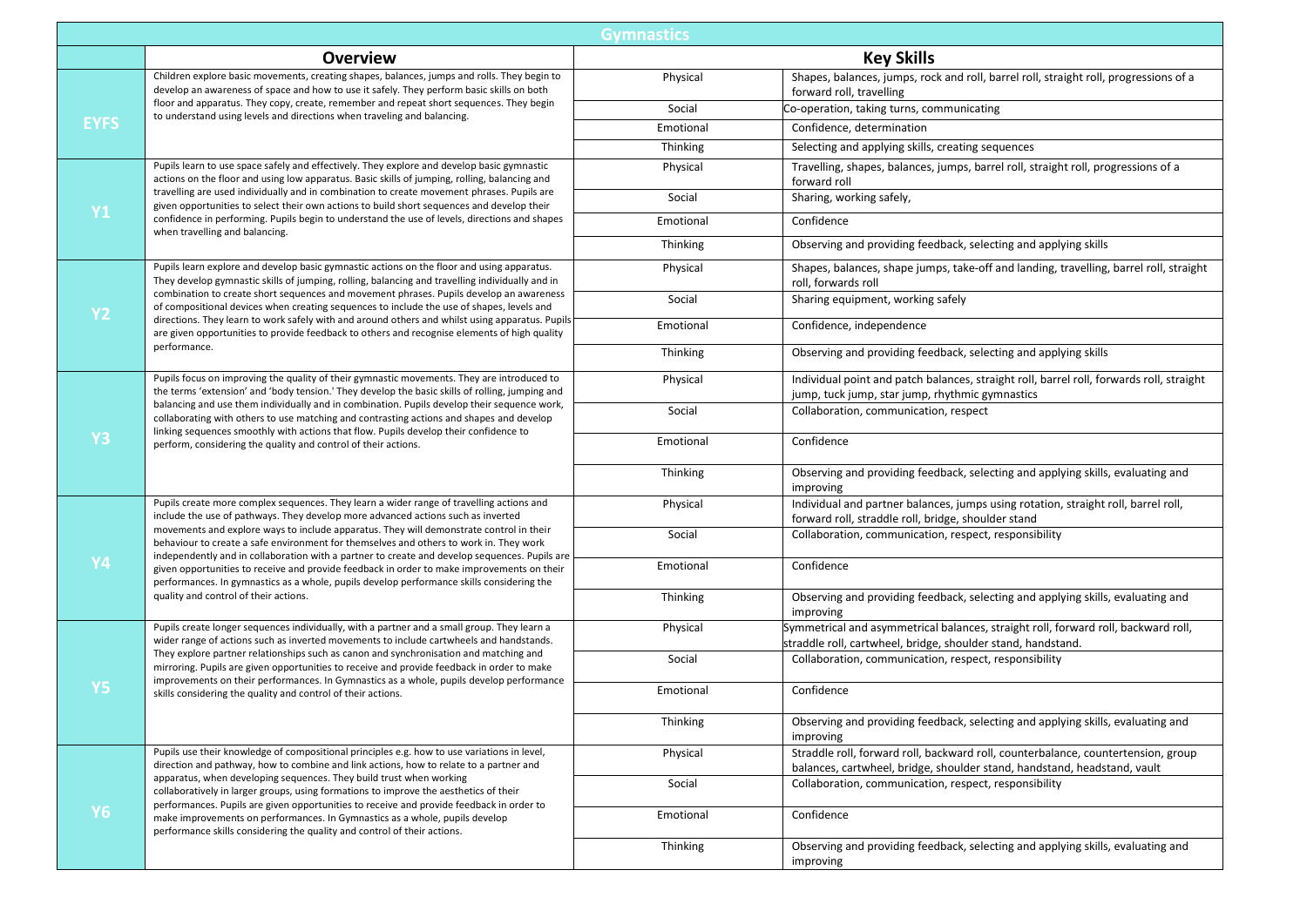| <b>Athletics</b> |                                                                                                                                                                                                                                                                                                                                               |           |                                                                                                                                                             |
|------------------|-----------------------------------------------------------------------------------------------------------------------------------------------------------------------------------------------------------------------------------------------------------------------------------------------------------------------------------------------|-----------|-------------------------------------------------------------------------------------------------------------------------------------------------------------|
|                  | <b>Overview</b>                                                                                                                                                                                                                                                                                                                               |           | <b>Key Skills</b>                                                                                                                                           |
|                  | Pupils will develop skills required in athletic activities such as running at different<br>speeds, changing direction, jumping and throwing. In all athletic based activities,                                                                                                                                                                | Physical  | Running at varying speeds, agility, balance, running over obstacles, jumping, hopping<br>and leaping in combination and for distance, throwing for distance |
| <b>Y1</b>        | pupils will engage in performing skills and measuring performance, competing to<br>improve on their own score and against others. They are given opportunities to                                                                                                                                                                             | Social    | Working safely, collaborating with others                                                                                                                   |
|                  | work collaboratively as well as independently.                                                                                                                                                                                                                                                                                                | Emotional | Working independently, honesty<br>and playing to the rules, determination                                                                                   |
|                  |                                                                                                                                                                                                                                                                                                                                               | Thinking  | Exploring ideas                                                                                                                                             |
|                  | Pupils will develop skills required in athletic activities such as running at different<br>speeds, changing direction, jumping and throwing. In all athletic based activities,                                                                                                                                                                | Physical  | Running at varying speeds, agility, co-ordination, combining running and jumping,<br>throwing for distance                                                  |
| <b>Y2</b>        | pupils will engage in performing skills and measuring performance, competing to<br>improve on their own score and against others. They are given opportunities to                                                                                                                                                                             | Social    | Working safely, collaborating with others                                                                                                                   |
|                  | work collaboratively as well as independently. They learn how to improve by<br>identifying areas of strength as well as areas to develop.                                                                                                                                                                                                     | Emotional | Working independently, determination                                                                                                                        |
|                  |                                                                                                                                                                                                                                                                                                                                               | Thinking  | Exploring ideas, observing and providing feedback                                                                                                           |
|                  | Pupils will develop basic running, jumping and throwing techniques. They are set<br>challenges for distance and time that involve using different styles and                                                                                                                                                                                  | Physical  | Sprinting, running over obstacles, jumping for distance and height, push and pull throw<br>for distance                                                     |
|                  | combinations of running, jumping and throwing. As in all athletic activities, pupils<br>think about how to achieve their greatest possible speed, height, distance or                                                                                                                                                                         | Social    |                                                                                                                                                             |
| Y3               | accuracy and learn how to persevere to achieve their personal best. Pupils are<br>also given opportunities to measure, time and record scores.                                                                                                                                                                                                | Emotional | Perseverance, determination                                                                                                                                 |
|                  |                                                                                                                                                                                                                                                                                                                                               | Thinking  | Observing and providing feedback                                                                                                                            |
|                  | Pupils will develop basic running, jumping and throwing techniques. They are set<br>challenges for distance and time that involve using different styles and                                                                                                                                                                                  | Physical  | Pacing, sprinting, jumping for distance and height, throw, heave, launch for distance                                                                       |
|                  | combinations of running, jumping and throwing. As in all athletic activities, pupils<br>think about how to achieve their greatest possible speed, height, distance or<br>accuracy and learn how to persevere to achieve their personal best. In this unit<br>pupils are able to experience running for distance, sprinting, relay, long jump, | Social    | Working collaboratively, working safely                                                                                                                     |
| Y4               |                                                                                                                                                                                                                                                                                                                                               | Emotional | Perseverance, determination                                                                                                                                 |
|                  | vertical jump and javelin.                                                                                                                                                                                                                                                                                                                    | Thinking  | Observing and providing feedback, exploring ideas                                                                                                           |
|                  | Pupils are set challenges for distance and time that involve using different styles<br>and combinations of running, jumping and throwing. As in all athletic activities,                                                                                                                                                                      | Physical  | Pacing, sprinting, relay changeovers, jumping for distance and height, push and pull<br>throw for distance                                                  |
|                  | pupils think about how to achieve their greatest possible speed, height, distance<br>or accuracy and learn how to persevere to achieve their personal best. They learn                                                                                                                                                                        | Social    | Collaborating with others, supporting others                                                                                                                |
| <b>Y5</b>        | how to improve by identifying areas of strength as well as areas to develop.<br>Pupils are also given opportunities to lead when officiating as well as observe and<br>provide feedback to others. In this unit pupils learn the following athletic                                                                                           | Emotional | Perseverance, determination                                                                                                                                 |
|                  | activities: running over longer distances, sprinting, relay, long jump, triple jump,<br>shot put and javelin.                                                                                                                                                                                                                                 | Thinking  | Observing and providing feedback                                                                                                                            |
|                  | Pupils are set challenges for distance and time that involve using different styles<br>and combinations of running, jumping and throwing. As in all athletic activities,                                                                                                                                                                      | Physical  | Pacing, sprinting, relay changeovers, jumping for distance and height, push and fling<br>throw for distance                                                 |
|                  | pupils think about how to achieve their greatest possible speed, height, distance or<br>accuracy and learn how to persevere to achieve their personal best. They learn                                                                                                                                                                        | Social    | Collaborating with others, negotiating                                                                                                                      |
| <b>Y6</b>        | how to improve by identifying areas of strength as well as areas to develop. Pupils<br>are also given opportunities to lead when officiating as well as observe and                                                                                                                                                                           | Emotional | Perseverance, determination                                                                                                                                 |
|                  | provide feedback to others.<br>In this unit pupils learn the following athletic activities: long distance running,<br>sprinting, hurdles, high jump, triple jump, discus and shot put.                                                                                                                                                        | Thinking  | Observing and providing feedback                                                                                                                            |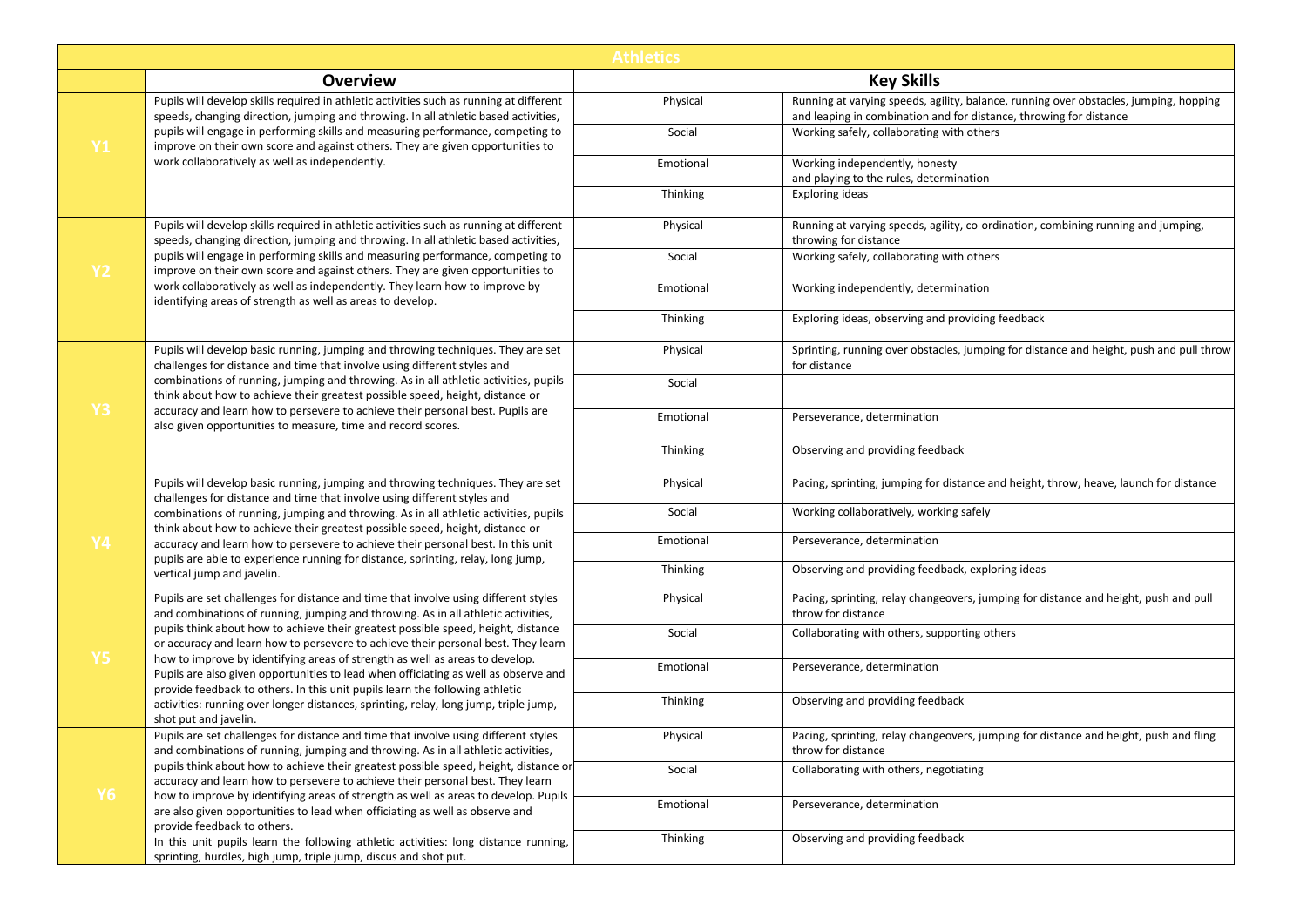| <b>Fitness</b> |                                                                                                                                                                                                                                                                                                                                                                                                                                                                                                                                                                                                                                                                                      |                 |                                                                                          |
|----------------|--------------------------------------------------------------------------------------------------------------------------------------------------------------------------------------------------------------------------------------------------------------------------------------------------------------------------------------------------------------------------------------------------------------------------------------------------------------------------------------------------------------------------------------------------------------------------------------------------------------------------------------------------------------------------------------|-----------------|------------------------------------------------------------------------------------------|
|                | <b>Overview</b>                                                                                                                                                                                                                                                                                                                                                                                                                                                                                                                                                                                                                                                                      |                 | <b>Key Skills</b>                                                                        |
|                | Pupils will take part in a range of fitness activities to develop components of fitness. Pupils<br>will begin to explore and develop agility, balance, co- ordination, speed and stamina. Pupils                                                                                                                                                                                                                                                                                                                                                                                                                                                                                     | Physical        | Agility, balance, co-ordination, speed, stamina, skipping                                |
|                | will be given the opportunity to work independently and with others. Pupils will develop<br>perseverance and show determination to work for longer periods of time.                                                                                                                                                                                                                                                                                                                                                                                                                                                                                                                  | Social          | Taking turns, supporting and encouraging others                                          |
| <b>EYFS</b>    |                                                                                                                                                                                                                                                                                                                                                                                                                                                                                                                                                                                                                                                                                      | Emotional       | Determination, perseverance, challenging myself                                          |
|                |                                                                                                                                                                                                                                                                                                                                                                                                                                                                                                                                                                                                                                                                                      | Thinking        | Identifying strengths and areas for improvement, observing and providing feedback        |
|                | Pupils will take part in a range of fitness activities to develop components of fitness. Pupils<br>will begin to explore and develop agility, balance, co- ordination, speed and stamina. Pupils                                                                                                                                                                                                                                                                                                                                                                                                                                                                                     | Physical        | Agility, balance, co-ordination, speed, stamina, skipping                                |
|                | will be given the opportunity to work independently and with others. Pupils will develop                                                                                                                                                                                                                                                                                                                                                                                                                                                                                                                                                                                             | Social          | Taking turns, supporting and encouraging others                                          |
|                | perseverance and show determination to work for longer periods of time.                                                                                                                                                                                                                                                                                                                                                                                                                                                                                                                                                                                                              | Emotional       | Determination, perseverance, challenging myself                                          |
| <b>Y1</b>      |                                                                                                                                                                                                                                                                                                                                                                                                                                                                                                                                                                                                                                                                                      | <b>Thinking</b> | Identifying strengths and areas for improvement, observing and providing feedback        |
|                | Pupils will take part in a range of fitness challenges to test, monitor and record their data.<br>They will learn to understand different components of fitness; speed, stamina, strength,                                                                                                                                                                                                                                                                                                                                                                                                                                                                                           | Physical        | Agility, balance, co-ordination, speed, stamina, strength, power                         |
|                | coordination, balance and agility. Pupils will be given opportunities to work at their maximum<br>and improve their fitness levels. They will need to persevere when they get tired or when                                                                                                                                                                                                                                                                                                                                                                                                                                                                                          | Emotional       | Perseverance, determination                                                              |
| <b>Y2</b>      | they find a challenge hard and are encouraged to support others to do the same. Pupils are<br>asked to recognise areas for improvement and suggest activities that they could do to do this.                                                                                                                                                                                                                                                                                                                                                                                                                                                                                         | Thinking        | Identifying areas of strength and areas for development                                  |
|                | Pupils will be encouraged to work safely and with control when performing new tasks.                                                                                                                                                                                                                                                                                                                                                                                                                                                                                                                                                                                                 | Social          | Supporting others, working safely                                                        |
|                | Pupils will take part in a range of fitness challenges to test, monitor and record their data.<br>They will learn to understand different components of fitness; speed, stamina, strength,<br>coordination, balance and agility. Pupils will be given opportunities to work at their<br>maximum and improve their fitness levels. They will need to persevere when they get tired<br>or when they find a challenge hard and are encouraged to support others to do the same.<br>Pupils are asked to recognise areas for improvement and suggest activities that they could<br>do to do this. Pupils will be encouraged to work safely and with control when performing<br>new tasks. | Physical        | Agility, balance, co-ordination, speed, Agility, balance, co-ordination, speed, stamina, |
| <b>Y3</b>      |                                                                                                                                                                                                                                                                                                                                                                                                                                                                                                                                                                                                                                                                                      | Social          | Supporting others, working safely                                                        |
|                |                                                                                                                                                                                                                                                                                                                                                                                                                                                                                                                                                                                                                                                                                      | Emotional       | Perseverance, determination                                                              |
|                |                                                                                                                                                                                                                                                                                                                                                                                                                                                                                                                                                                                                                                                                                      | Thinking        | Identifying areas of strength and areas for development                                  |
| <b>Y4</b>      | Pupils will take part in a range of fitness challenges to test, monitor and record their data.<br>They will learn different components of fitness including speed, stamina, strength,<br>coordination, balance and agility. Pupils will be given opportunities to work at their<br>maximum and improve their fitness levels. They will need to persevere when they get tired<br>or when they find a challenge hard and are encouraged to support others to do the same.<br>Pupils are asked to recognise areas in which they make the most improvement using the<br>data they have collected.                                                                                        | Physical        | Agility, balance, co-ordination, speed, stamina, strength, power                         |
|                |                                                                                                                                                                                                                                                                                                                                                                                                                                                                                                                                                                                                                                                                                      | Social          | Supporting and encouraging others, working collaboratively                               |
|                |                                                                                                                                                                                                                                                                                                                                                                                                                                                                                                                                                                                                                                                                                      | Emotional       | Perseverance, determination                                                              |
|                |                                                                                                                                                                                                                                                                                                                                                                                                                                                                                                                                                                                                                                                                                      | Thinking        | Analysing data                                                                           |
|                | Pupils will take part in a range of fitness challenges to test, monitor and record their data. They<br>will learn different components of fitness including speed, stamina, strength, coordination,                                                                                                                                                                                                                                                                                                                                                                                                                                                                                  | Physical        | Agility, balance, co-ordination, speed, stamina, strength, power                         |
| <b>Y5</b>      | balance and agility. Pupils will be given opportunities to work at their maximum and improve<br>their fitness levels. They will need to persevere when they get tired or when they find a<br>challenge hard and are encouraged to support others to do the same. Pupils are asked to                                                                                                                                                                                                                                                                                                                                                                                                 | Social          | Supporting and encouraging others, working collaboratively                               |
|                | recognise areas in which they make the most improvement using the data they have collected.                                                                                                                                                                                                                                                                                                                                                                                                                                                                                                                                                                                          | Emotional       | Perseverance, determination                                                              |
|                |                                                                                                                                                                                                                                                                                                                                                                                                                                                                                                                                                                                                                                                                                      | Thinking        | Analysing data                                                                           |
|                | Pupils will take part in a range of fitness challenges to test, monitor and record their data. They<br>will learn different components of fitness including speed, stamina, strength, coordination,                                                                                                                                                                                                                                                                                                                                                                                                                                                                                  | Physical        | Agility, balance, co-ordination, speed, stamina, strength, power                         |
|                | balance and agility. Pupils will be given opportunities to work at their maximum and improve<br>their fitness levels. They will need to persevere when they get tired or when they find a                                                                                                                                                                                                                                                                                                                                                                                                                                                                                            | Social          | Supporting and encouraging others, working collaboratively                               |
| <b>Y6</b>      | challenge hard and are encouraged to support others to do the same. Pupils are asked to<br>recognise areas in which they make the most improvement using the data they have collected.                                                                                                                                                                                                                                                                                                                                                                                                                                                                                               | Emotional       | Perseverance, determination                                                              |
|                |                                                                                                                                                                                                                                                                                                                                                                                                                                                                                                                                                                                                                                                                                      | Thinking        | Analysing data                                                                           |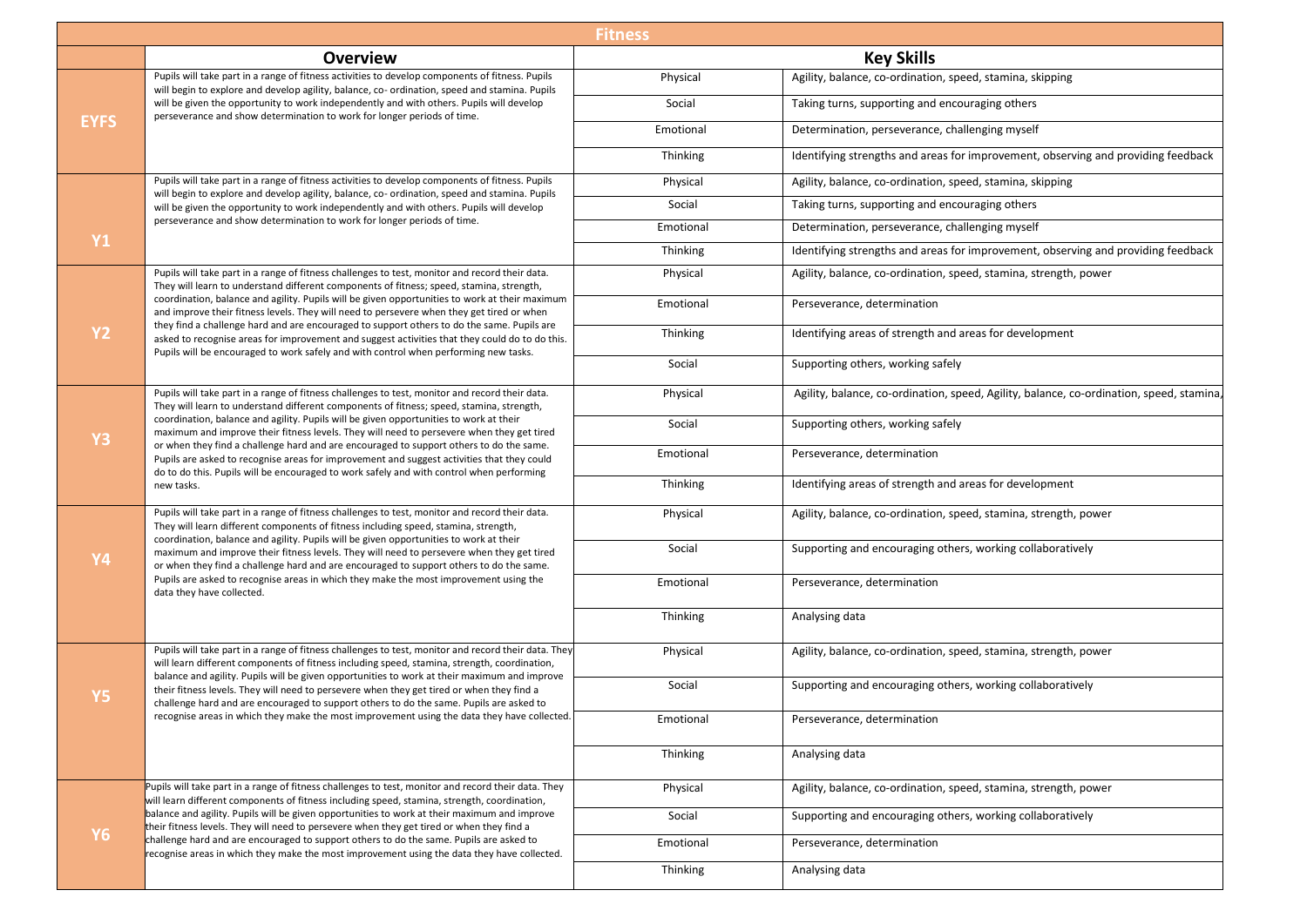| <b>Team Building / OAA</b> |                                                                                                                                                                                                                                                           |           |                                                                                   |
|----------------------------|-----------------------------------------------------------------------------------------------------------------------------------------------------------------------------------------------------------------------------------------------------------|-----------|-----------------------------------------------------------------------------------|
|                            | <b>Overview</b>                                                                                                                                                                                                                                           |           | <b>Key Skills</b>                                                                 |
| <b>Y1</b>                  | Pupils develop their communication and problem-solving skills. They work<br>individually, in pairs and in small groups, learning to take turns, work                                                                                                      | Physical  | Balancing, travelling                                                             |
|                            | collaboratively and lead each other. They are given the opportunity to discuss<br>and plan their ideas.                                                                                                                                                   | Social    | Communication, sharing ideas, inclusion, encouraging and supporting others        |
|                            |                                                                                                                                                                                                                                                           | Emotional | Confidence, trust, honesty                                                        |
|                            |                                                                                                                                                                                                                                                           | Thinking  | Decision making, using tactics, providing instructions, planning, problem solving |
| <b>Y2</b>                  | Pupils develop their communication and problem-solving skills. They work<br>individually, in pairs and in small groups. Throughout, there is an emphasis on                                                                                               | Physical  | Balancing, travelling, jumping                                                    |
|                            | teamwork. They learn to discuss, plan and reflect on ideas and strategies. They<br>lead a partner whilst considering safety. Pupils have the opportunity to show<br>honesty and fair play.                                                                | Social    | Communication, listening inclusion, leading                                       |
|                            |                                                                                                                                                                                                                                                           | Emotional | Trust, honesty, fair play, acceptance                                             |
|                            |                                                                                                                                                                                                                                                           | Thinking  | Decision making, planning, problem solving                                        |
|                            | Pupils develop problem solving skills through a range of challenges. Pupils work<br>as a pair and small group to plan, solve, reflect and improve on strategies. They                                                                                     | Physical  | Balance, running                                                                  |
| Y3                         | learn to be inclusive of others and work collaboratively to overcome challenges.<br>Pupils learn to orientate a map, identify key symbols and follow routes.                                                                                              | Social    | Communication, teamwork, trust, inclusion, listening                              |
|                            |                                                                                                                                                                                                                                                           | Emotional | Confidence                                                                        |
|                            |                                                                                                                                                                                                                                                           | Thinking  | Planning, map reading, decision making, problem solving                           |
|                            | Pupils develop problem solving skills through a range of challenges. Pupils work<br>as a pair and small group to plan, solve, reflect and improve on strategies. They                                                                                     | Physical  | Balance, running                                                                  |
| Y4                         | learn to be inclusive of others and work collaboratively to overcome challenges.<br>Pupils learn to orientate a map, identify key symbols and follow routes.                                                                                              | Social    | Communication, teamwork, trust, inclusion, listening                              |
|                            |                                                                                                                                                                                                                                                           | Emotional | Confidence                                                                        |
|                            |                                                                                                                                                                                                                                                           | Thinking  | Planning, map reading, decision making, problem solving                           |
|                            | Pupils develop teamwork skills through completion of a number of<br>challenges. Pupils work individually,                                                                                                                                                 | Physical  | Stamina, running                                                                  |
| Y <sub>5</sub>             | collaboratively in pairs and groups to solve problems. They are encouraged to be<br>inclusive of others, share ideas to create strategies and plans to produce the best<br>solution to a challenge. Pupils are also given the opportunity to lead a small | Social    | Communication, teamwork, trust, inclusion, listening                              |
|                            | group. Pupils learn to orientate and navigate using a map.                                                                                                                                                                                                | Emotional | Confidence                                                                        |
|                            |                                                                                                                                                                                                                                                           | Thinking  | Planning, , map reading, decision making, problem solving                         |
|                            | Pupils develop teamwork skills through completion of a number of challenges.<br>Pupils work individually,                                                                                                                                                 | Physical  | Stamina, running                                                                  |
| <b>Y6</b>                  | collaboratively in pairs and groups to solve problems. They are encouraged to be<br>inclusive of others, share ideas to create strategies and plans to produce the best<br>solution to a challenge. Pupils are also given the opportunity to lead a small | Social    | Communication, teamwork, trust, inclusion, listening                              |
|                            | group. Pupils learn to orientate and navigate using a map.                                                                                                                                                                                                | Emotional | Confidence                                                                        |
|                            |                                                                                                                                                                                                                                                           | Thinking  | Planning, map reading, decision making, problem solving                           |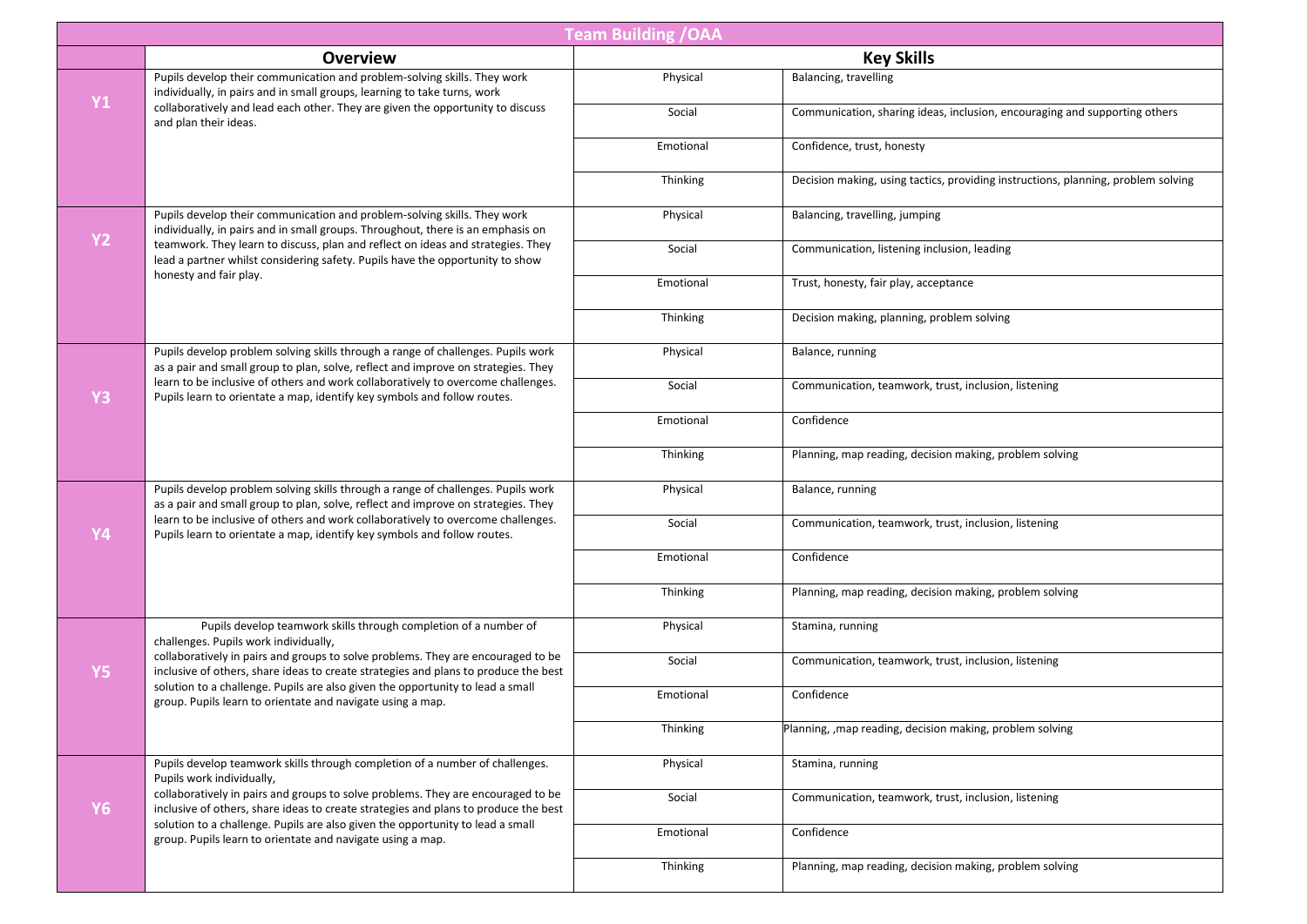| <b>Dodge ball</b> |                                                                                                                                                                                                                                                                                                                                                                                                                                                        |           |                                                 |
|-------------------|--------------------------------------------------------------------------------------------------------------------------------------------------------------------------------------------------------------------------------------------------------------------------------------------------------------------------------------------------------------------------------------------------------------------------------------------------------|-----------|-------------------------------------------------|
|                   | <b>Overview</b>                                                                                                                                                                                                                                                                                                                                                                                                                                        |           | <b>Key Skills</b>                               |
|                   | Pupils will improve on key skills used in dodgeball such as throwing,<br>dodging and catching. The learn how to apply simple tactics to the                                                                                                                                                                                                                                                                                                            | Physical  | Throwing, catching, dodging, blocking           |
| <b>Y3</b>         | game to outwit their opponent. In dodgeball, pupils achieve this by<br>hitting opponents with a ball whilst avoiding being hit. Pupils are given                                                                                                                                                                                                                                                                                                       | Social    | Respect, collaboration, communication           |
|                   | opportunities to play games independently and are taught the<br>importance of being honest whilst playing to the rules. Pupils are given                                                                                                                                                                                                                                                                                                               | Emotional | Honesty, perseverance                           |
|                   | opportunities to evaluate and improve on their own and others<br>performances.                                                                                                                                                                                                                                                                                                                                                                         | Thinking  | Decision making, Selecting and applying skills  |
|                   | Pupils will improve on key skills used in dodgeball such as throwing,<br>dodging and catching. The learn how to apply simple tactics to the                                                                                                                                                                                                                                                                                                            | Physical  | Throwing, catching, dodging, blocking           |
| <b>Y4</b>         | game to outwit their opponent. In dodgeball, pupils achieve this by<br>hitting opponents with a ball whilst avoiding being hit. Pupils are given                                                                                                                                                                                                                                                                                                       | Social    | Respect, collaboration, communication           |
|                   | opportunities to play games independently and are taught the<br>importance of being honest whilst playing to the rules. Pupils are given                                                                                                                                                                                                                                                                                                               | Emotional | Honesty, perseverance,                          |
|                   | opportunities to evaluate and improve on their own and others<br>performances.                                                                                                                                                                                                                                                                                                                                                                         | Thinking  | Decision making, Selecting and applying skills  |
|                   | Pupils will improve on key skills used in dodgeball such as throwing,<br>dodging and catching. They also learn how to select and apply tactics to                                                                                                                                                                                                                                                                                                      | Physical  | Throwing, catching, dodging, blocking           |
| <b>Y5</b>         | the game to outwit their opponent. In dodgeball, pupils achieve this by<br>hitting opponents with a ball whilst avoiding being hit. Pupils are given<br>opportunities to play games independently and are taught the<br>importance of being honest whilst playing to the rules. Pupils learn<br>officiating skills when refereeing games and are given opportunities to<br>evaluate and suggest improvements to their own and others'<br>performances. | Social    | Respect, collaboration, leadership              |
|                   |                                                                                                                                                                                                                                                                                                                                                                                                                                                        | Emotional | Honesty, determination, confidence              |
|                   |                                                                                                                                                                                                                                                                                                                                                                                                                                                        | Thinking  | Decision making, selecting and applying tactics |
|                   | Pupils will improve on key skills used in dodgeball such as throwing,<br>dodging and catching. They also learn how to select and apply tactics to                                                                                                                                                                                                                                                                                                      | Physical  | Throwing, catching, dodging, blocking           |
|                   | the game to outwit their opponent. In dodgeball, pupils achieve this by<br>nitting opponents with a ball whilst avoiding being hit. Pupils are given                                                                                                                                                                                                                                                                                                   | Social    | Respect, collaboration, leadership              |
| <b>Y6</b>         | opportunities to play games independently and are taught the<br>importance of being honest whilst playing to the rules. Pupils learn                                                                                                                                                                                                                                                                                                                   | Emotional | Honesty, determination, confidence              |
|                   | officiating skills when refereeing games and are given opportunities to<br>evaluate and suggest improvements to their own and others'<br>performances.                                                                                                                                                                                                                                                                                                 | Thinking  | Decision making, selecting and applying tactics |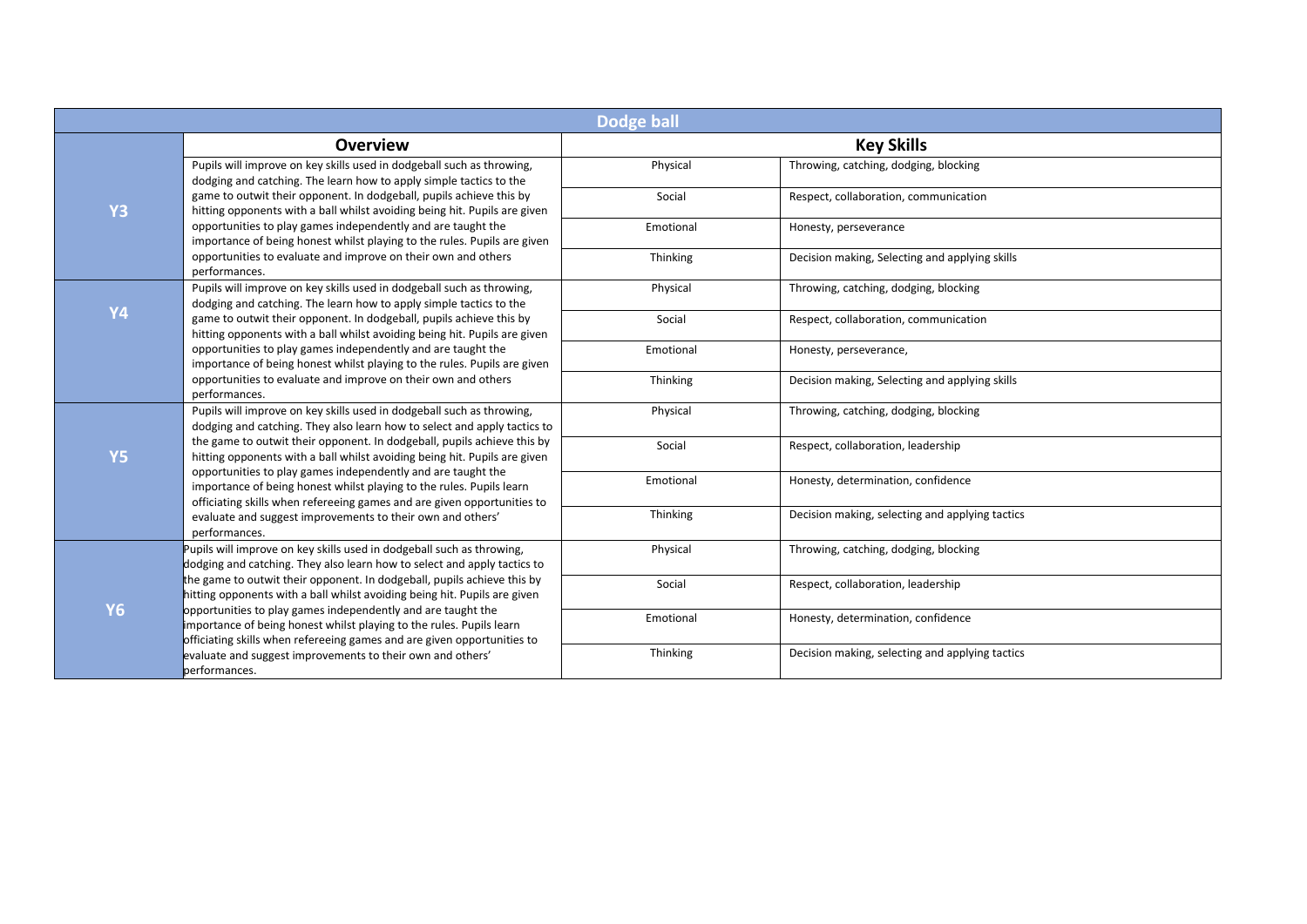|           | <b>Football</b>                                                                                                                                                                                                                                                                 |           |                                                                                        |  |
|-----------|---------------------------------------------------------------------------------------------------------------------------------------------------------------------------------------------------------------------------------------------------------------------------------|-----------|----------------------------------------------------------------------------------------|--|
|           | <b>Overview</b>                                                                                                                                                                                                                                                                 |           | <b>Key Skills</b>                                                                      |  |
|           | Pupils will be encouraged to persevere when developing competencies in key skills<br>and principles such as defending, attacking, sending, receiving and dribbling a ball.<br>They will start by playing uneven and then move onto even sided games. They learn                 | Physical  | Dribbling, passing, ball control, tracking, jockeying, turning, receiving              |  |
| <b>Y3</b> | to work one on one and cooperatively within a team, showing respect for their<br>teammates, opposition and referee. Pupils will be given opportunities to select and                                                                                                            | Social    | Communication, collaboration, cooperation                                              |  |
|           | apply tactics to outwit the opposition.                                                                                                                                                                                                                                         | Emotional | Honesty, perseverance                                                                  |  |
|           |                                                                                                                                                                                                                                                                                 | Thinking  | Selecting and applying tactics, decision making                                        |  |
|           | Pupils will be encouraged to persevere when developing competencies in key skills<br>and principles such as defending, attacking, sending, receiving and dribbling a ball.                                                                                                      | Physical  | Dribbling, passing, ball control, tracking, jockeying, turning, receiving              |  |
| <b>Y4</b> | They will start by playing uneven and then move onto even sided games. They learn<br>to work one on one and cooperatively within a team, showing respect for their<br>teammates, opposition and referee. Pupils will be given opportunities to select and                       | Social    | Communication, collaboration, cooperation                                              |  |
|           | apply tactics to outwit the opposition.                                                                                                                                                                                                                                         | Emotional | Honesty, perseverance                                                                  |  |
|           |                                                                                                                                                                                                                                                                                 | Thinking  | Selecting and applying tactics, decision making                                        |  |
|           | Pupils will improve their defending and attacking play, developing further<br>knowledge of the principles and tactics of each. Pupils will begin to develop<br>consistency and control in dribbling, passing and receiving a ball. They will also learn                         | Physical  | Dribbling, passing, ball control, tracking, jockeying, turning, goalkeeping, receiving |  |
|           | the basics of goalkeeping. Pupils will evaluate their own and other's performances,<br>suggesting improvements. They will learn the importance of playing games fairly,<br>abiding by the rules of the game and being respectful of their teammates,<br>opponents and referees. | Social    | Communication, collaboration, cooperation, respect                                     |  |
| <b>Y5</b> |                                                                                                                                                                                                                                                                                 | Emotional | Honesty, perseverance                                                                  |  |
|           |                                                                                                                                                                                                                                                                                 | Thinking  | Selecting and applying tactics, decision making                                        |  |
|           | Pupils will improve their defending and attacking play, developing further<br>knowledge of the principles and tactics of each. Pupils will begin to develop<br>consistency and control in dribbling, passing and receiving a ball. They will also learn                         | Physical  | Dribbling, passing, ball control, tracking, jockeying, turning, goalkeeping, receiving |  |
| <b>Y6</b> | the basics of goalkeeping. Pupils will evaluate their own and other's performances,<br>suggesting improvements. They will learn the importance of playing games fairly,<br>abiding by the rules of the game and being respectful of their teammates,                            | Social    |                                                                                        |  |
|           | opponents and referees.                                                                                                                                                                                                                                                         | Emotional | Honesty, perseverance                                                                  |  |
|           |                                                                                                                                                                                                                                                                                 | Thinking  | Selecting and applying tactics, decision making                                        |  |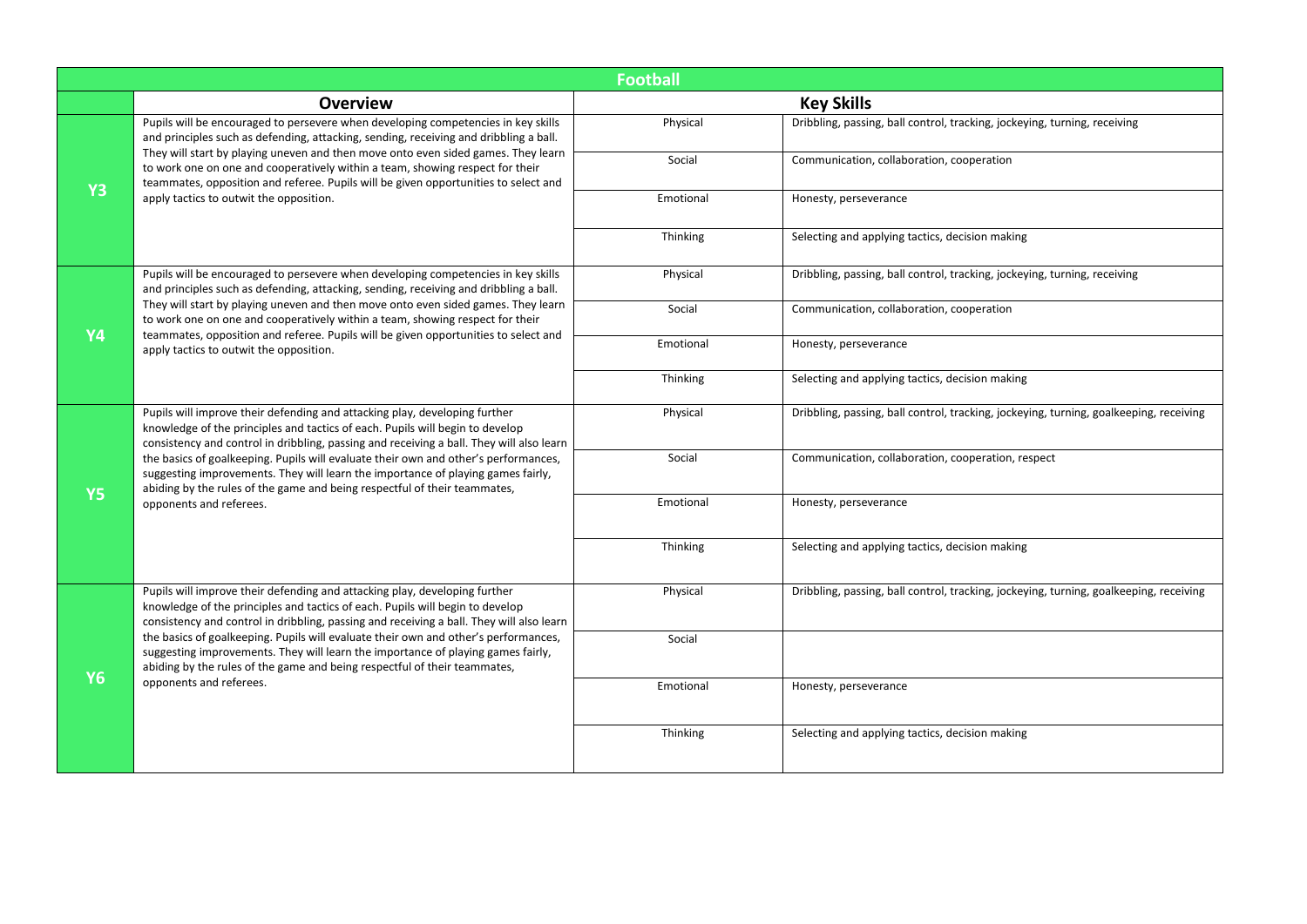|                |                                                                                                                                                                                                                                                                                                                                                                                                                                                                                                                                                                                                                                                                                                                                   | <b>Tag Rugby</b> |                                                                                                           |
|----------------|-----------------------------------------------------------------------------------------------------------------------------------------------------------------------------------------------------------------------------------------------------------------------------------------------------------------------------------------------------------------------------------------------------------------------------------------------------------------------------------------------------------------------------------------------------------------------------------------------------------------------------------------------------------------------------------------------------------------------------------|------------------|-----------------------------------------------------------------------------------------------------------|
|                | <b>Overview</b>                                                                                                                                                                                                                                                                                                                                                                                                                                                                                                                                                                                                                                                                                                                   |                  | <b>Key Skills</b>                                                                                         |
| <b>Y3</b>      | Pupils will learn to keep possession of the ball using attacking skills. They will play<br>uneven and then even sided games, developing strategies and social skills to self-                                                                                                                                                                                                                                                                                                                                                                                                                                                                                                                                                     | Physical         | Passing, catching, dodging, tagging, scoring                                                              |
|                | manage games. Pupils will understand the importance of playing fairly and<br>keeping to the rules. Pupils will think about how to use skills, strategies and                                                                                                                                                                                                                                                                                                                                                                                                                                                                                                                                                                      | Social           | Communication, collaboration, inclusion                                                                   |
|                | tactics to outwit the opposition. They will learn how to evaluate their own and<br>others' performances and suggest improvements.                                                                                                                                                                                                                                                                                                                                                                                                                                                                                                                                                                                                 | Emotional        | Honesty, perseverance, confidence                                                                         |
|                |                                                                                                                                                                                                                                                                                                                                                                                                                                                                                                                                                                                                                                                                                                                                   | Thinking         | Planning strategies and using tactics, observing and providing feedback                                   |
| <b>Y4</b>      | Pupils will learn to keep possession of the ball using attacking skills. They will play<br>uneven and then even sided games, developing strategies and social skills to self-                                                                                                                                                                                                                                                                                                                                                                                                                                                                                                                                                     | Physical         | Passing, catching, dodging, tagging, scoring                                                              |
|                | manage games. Pupils will understand the importance of playing fairly and<br>keeping to the rules. Pupils will think about how to use skills, strategies and<br>tactics to outwit the opposition. They will learn how to evaluate their own and<br>others' performances and suggest improvements.                                                                                                                                                                                                                                                                                                                                                                                                                                 | Social           | Communication, collaboration, inclusion                                                                   |
|                |                                                                                                                                                                                                                                                                                                                                                                                                                                                                                                                                                                                                                                                                                                                                   | Emotional        | Honesty, perseverance, confidence                                                                         |
|                |                                                                                                                                                                                                                                                                                                                                                                                                                                                                                                                                                                                                                                                                                                                                   | Thinking         | Planning strategies and using tactics, observing and providing<br>feedback, selecting and applying skills |
| Y <sub>5</sub> | Pupils will develop key skills and principles such as defending, attacking,<br>throwing, catching, running and dodging. When attacking, pupils will support the<br>ball carrier using width and drawing defence. When defending, pupils learn how<br>to tag, how to track and slow down an opponent, working as a defensive unit.<br>They will play collaboratively in both uneven and then even sided games. Pupils<br>will be encouraged to think about how to use skills, strategies and tactics to<br>outwit the opposition. They develop their understanding of the importance of fair<br>play and honesty while self managing games, as well as developing their ability to<br>evaluate their own and others' performances. | Physical         | Throwing, catching, running, dodging, tagging, scoring                                                    |
|                |                                                                                                                                                                                                                                                                                                                                                                                                                                                                                                                                                                                                                                                                                                                                   | Social           | Communication, collaboration                                                                              |
|                |                                                                                                                                                                                                                                                                                                                                                                                                                                                                                                                                                                                                                                                                                                                                   | Emotional        | Honesty, perseverance, confidence                                                                         |
|                |                                                                                                                                                                                                                                                                                                                                                                                                                                                                                                                                                                                                                                                                                                                                   | Thinking         | Planning strategies and using tactics, observing and providing feedback, decision<br>making               |
|                | Pupils will develop key skills and principles such as defending, attacking,<br>throwing, catching, running and dodging. When attacking, pupils will support the<br>ball carrier using width and drawing defence. When defending, pupils learn how<br>to tag, how to track and slow down an opponent, working as a defensive unit.<br>They will play collaboratively in both uneven and then even sided games. Pupils<br>will be encouraged to think about how to use skills, strategies and tactics to<br>outwit the opposition. They develop their understanding of the importance of fair<br>play and honesty while self managing games, as well as developing their ability to<br>evaluate their own and others' performances. | Physical         | Throwing, catching, running, dodging, tagging, scoring, selecting and applying skills                     |
| Y6             |                                                                                                                                                                                                                                                                                                                                                                                                                                                                                                                                                                                                                                                                                                                                   | Social           | Communication, collaboration                                                                              |
|                |                                                                                                                                                                                                                                                                                                                                                                                                                                                                                                                                                                                                                                                                                                                                   | Emotional        | Honesty, perseverance, confidence                                                                         |
|                |                                                                                                                                                                                                                                                                                                                                                                                                                                                                                                                                                                                                                                                                                                                                   | Thinking         | Planning strategies and using tactics, observing and providing feedback, decision<br>making               |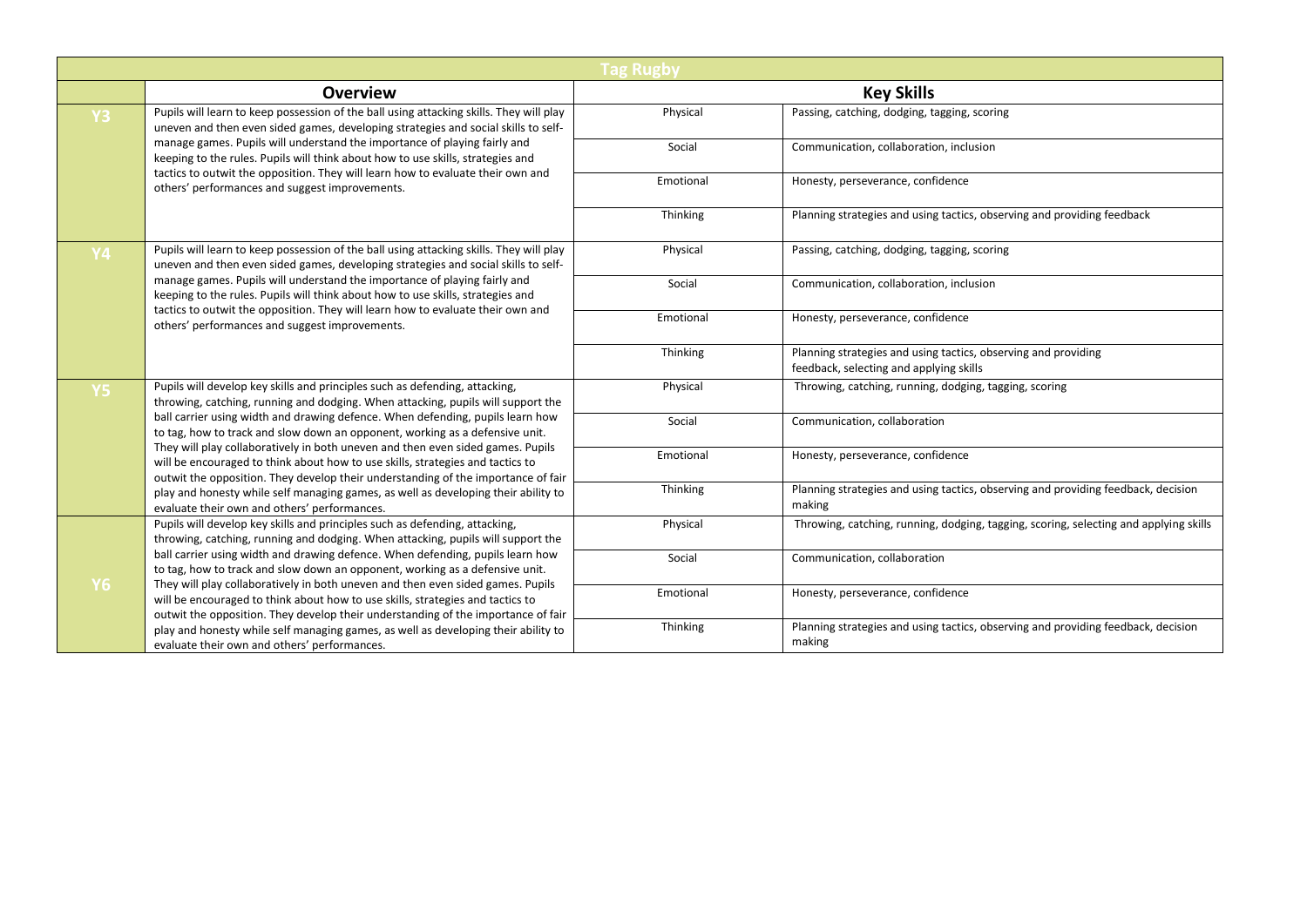| <b>Hockey</b> |                                                                                                                                                                                                                                                                                                                                                                                                                                                                                                                                            |           |                                                                                             |  |
|---------------|--------------------------------------------------------------------------------------------------------------------------------------------------------------------------------------------------------------------------------------------------------------------------------------------------------------------------------------------------------------------------------------------------------------------------------------------------------------------------------------------------------------------------------------------|-----------|---------------------------------------------------------------------------------------------|--|
|               | <b>Overview</b>                                                                                                                                                                                                                                                                                                                                                                                                                                                                                                                            |           | <b>Key Skills</b>                                                                           |  |
|               | Pupils will learn to contribute to the game by helping to keep possession of the<br>ball, use simple attacking tactics using sending, receiving and dribbling a ball.                                                                                                                                                                                                                                                                                                                                                                      | Physical  | Dribbling, passing, receiving, intercepting, tackling                                       |  |
|               | They will start by playing uneven and then move onto even sided games. They<br>will begin to think about defending and winning the ball. Pupils will be<br>encouraged to think about how to use skills, strategies and tactics to outwit the                                                                                                                                                                                                                                                                                               | Social    | Communication, collaboration, inclusion                                                     |  |
| <b>Y3</b>     | opposition. Pupils will understand the importance of playing fairly and keeping to<br>the rules. They will be encouraged to be a supportive teammate and identify why                                                                                                                                                                                                                                                                                                                                                                      | Emotional | Honesty, perseverance, empathy                                                              |  |
|               | this behaviour is important.                                                                                                                                                                                                                                                                                                                                                                                                                                                                                                               | Thinking  | Planning strategies and using tactics, observing and providing feedback, decision<br>making |  |
|               | Pupils will learn to contribute to the game by helping to keep possession of the<br>ball, use simple attacking tactics using sending, receiving and dribbling a ball.                                                                                                                                                                                                                                                                                                                                                                      | Physical  | Dribbling, passing, receiving, intercepting, tackling                                       |  |
| Y4            | They will start by playing uneven and then move onto even sided games. They<br>will begin to think about defending and winning the ball. Pupils will be<br>encouraged to think about how to use skills, strategies and tactics to outwit the<br>opposition. Pupils will understand the importance of playing fairly and keeping to<br>the rules. They will be encouraged to be a supportive teammate and identify why<br>this behaviour is important.                                                                                      | Social    | Communication, collaboration, inclusion                                                     |  |
|               |                                                                                                                                                                                                                                                                                                                                                                                                                                                                                                                                            | Emotional | Honesty, perseverance, empathy                                                              |  |
|               |                                                                                                                                                                                                                                                                                                                                                                                                                                                                                                                                            | Thinking  | Planning strategies and using tactics, observing and providing feedback, decision<br>making |  |
|               | Pupils will improve their defending and attacking play, developing further<br>knowledge of the principles and tactics of each. Pupils will begin to develop<br>consistency and control in dribbling, passing and receiving a ball. They will also<br>learn the basics of goalkeeping. Pupils will evaluate their own and other's<br>performances, suggesting improvements. They will learn the importance of<br>playing games fairly, abiding by the rules of the game and being respectful of<br>their teammates, opponents and referees. | Physical  | Dribbling, passing, ball control, tracking, jockeying, turning, goalkeeping                 |  |
| <b>Y5</b>     |                                                                                                                                                                                                                                                                                                                                                                                                                                                                                                                                            | Social    | Communication, collaboration, cooperation, respect                                          |  |
|               |                                                                                                                                                                                                                                                                                                                                                                                                                                                                                                                                            | Emotional | Honesty, perseverance                                                                       |  |
|               |                                                                                                                                                                                                                                                                                                                                                                                                                                                                                                                                            | Thinking  | Selecting and applying tactics, decision making                                             |  |
| <b>Y6</b>     | Pupils will improve their defending and attacking play, developing further<br>knowledge of the principles and tactics of each. Pupils will begin to develop                                                                                                                                                                                                                                                                                                                                                                                | Physical  | Dribbling, passing, ball control, tracking, jockeying, turning, goalkeeping                 |  |
|               | consistency and control in dribbling, passing and receiving a ball. They will also<br>learn the basics of goalkeeping. Pupils will evaluate their own and other's                                                                                                                                                                                                                                                                                                                                                                          | Social    | Communication, collaboration, cooperation, respect                                          |  |
|               | performances, suggesting improvements. They will learn the importance of<br>playing games fairly, abiding by the rules of the game and being respectful of<br>their teammates, opponents and referees.                                                                                                                                                                                                                                                                                                                                     | Emotional | Honesty, perseverance                                                                       |  |
|               |                                                                                                                                                                                                                                                                                                                                                                                                                                                                                                                                            | Thinking  | Selecting and applying tactics, decision making                                             |  |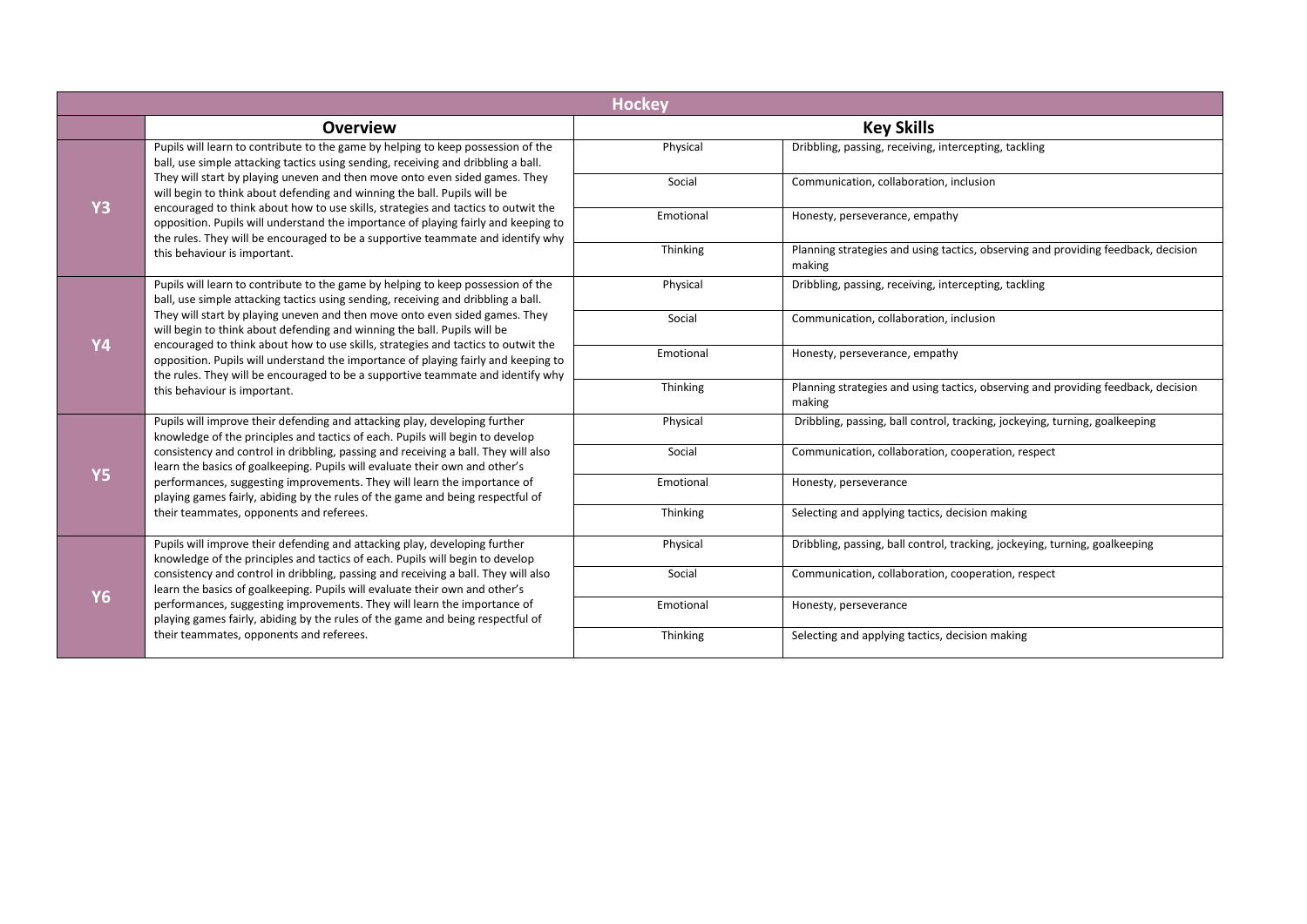| <b>Netball</b> |                                                                                                                                                                                                                                                                                                                                                              |           |                                                                                             |
|----------------|--------------------------------------------------------------------------------------------------------------------------------------------------------------------------------------------------------------------------------------------------------------------------------------------------------------------------------------------------------------|-----------|---------------------------------------------------------------------------------------------|
|                | <b>Overview</b>                                                                                                                                                                                                                                                                                                                                              |           | <b>Key Skills</b>                                                                           |
|                | Pupils will be encouraged to persevere when developing competencies in key<br>skills and principles such as defending, attacking, throwing, catching and                                                                                                                                                                                                     | Physical  | Passing, catching, footwork, intercepting, shooting, dodging                                |
|                | shooting. They will learn to use a range of different passes in different situations<br>to keep possession and attack towards goal. Pupils will learn about defending                                                                                                                                                                                        | Social    | Working safely, communication, collaboration                                                |
| <b>Y3</b>      | and attacking play as they begin to play even-sided versions of 5-a-side Netball.<br>They will learn key rules of the game such as footwork, held ball, contact and<br>obstruction.                                                                                                                                                                          | Emotional | Honesty, perseverance                                                                       |
|                |                                                                                                                                                                                                                                                                                                                                                              | Thinking  | Planning strategies and using tactics, observing and providing feedback                     |
|                | Pupils will be encouraged to persevere when developing competencies in key<br>skills and principles such as defending, attacking, throwing, catching and                                                                                                                                                                                                     | Physical  | Passing, catching, footwork, intercepting, shooting, dodging                                |
|                | shooting. They will learn to use a range of different passes in different situations<br>to keep possession and attack towards goal. Pupils will learn about defending<br>and attacking play as they begin to play even-sided versions of 5-a-side Netball.<br>They will learn key rules of the game such as footwork, held ball, contact and<br>obstruction. | Social    | Working safely, communication, collaboration                                                |
| <b>Y4</b>      |                                                                                                                                                                                                                                                                                                                                                              | Emotional | Honesty, perseverance                                                                       |
|                |                                                                                                                                                                                                                                                                                                                                                              | Thinking  | Planning strategies and using tactics, observing and providing feedback                     |
|                | Pupils will develop defending and attacking play during even-sided 5-a-side<br>netball. Pupils will learn to use a range of different passes to keep possession and                                                                                                                                                                                          | Physical  | Passing, catching, footwork, intercepting, shooting                                         |
|                | attack towards a goal. Pupils will be encouraged to work collaboratively to think<br>about how to use skills, strategies and tactics to outwit the opposition. They will                                                                                                                                                                                     | Social    | Communication, collaboration                                                                |
| <b>Y5</b>      | start to show control and fluency when passing, receiving and shooting the ball.<br>They will learn key rules of the game such as footwork, held ball, contact and                                                                                                                                                                                           | Emotional | Honesty, perseverance                                                                       |
|                | obstruction. Pupils also develop their understanding of the importance of fair<br>play and honesty while self-managing games.                                                                                                                                                                                                                                | Thinking  | Planning strategies and using tactics, observing and providing feedback, decision<br>making |
|                | Pupils will develop defending and attacking play during even-sided 5-a-side<br>netball. Pupils will learn to use a range of different passes to keep possession and                                                                                                                                                                                          | Physical  | Passing, catching, footwork, intercepting, shooting                                         |
| Y6             | attack towards a goal. Pupils will be encouraged to work collaboratively to think<br>about how to use skills, strategies and tactics to outwit the opposition. They will                                                                                                                                                                                     | Social    | Communication, collaboration                                                                |
|                | start to show control and fluency when passing, receiving and shooting the ball.<br>They will learn key rules of the game such as footwork, held ball, contact and                                                                                                                                                                                           | Emotional | Honesty, perseverance                                                                       |
|                | obstruction. Pupils also develop their understanding of the importance of fair<br>play and honesty while self-managing games.                                                                                                                                                                                                                                | Thinking  | Planning strategies and using tactics, observing and providing feedback, decision<br>making |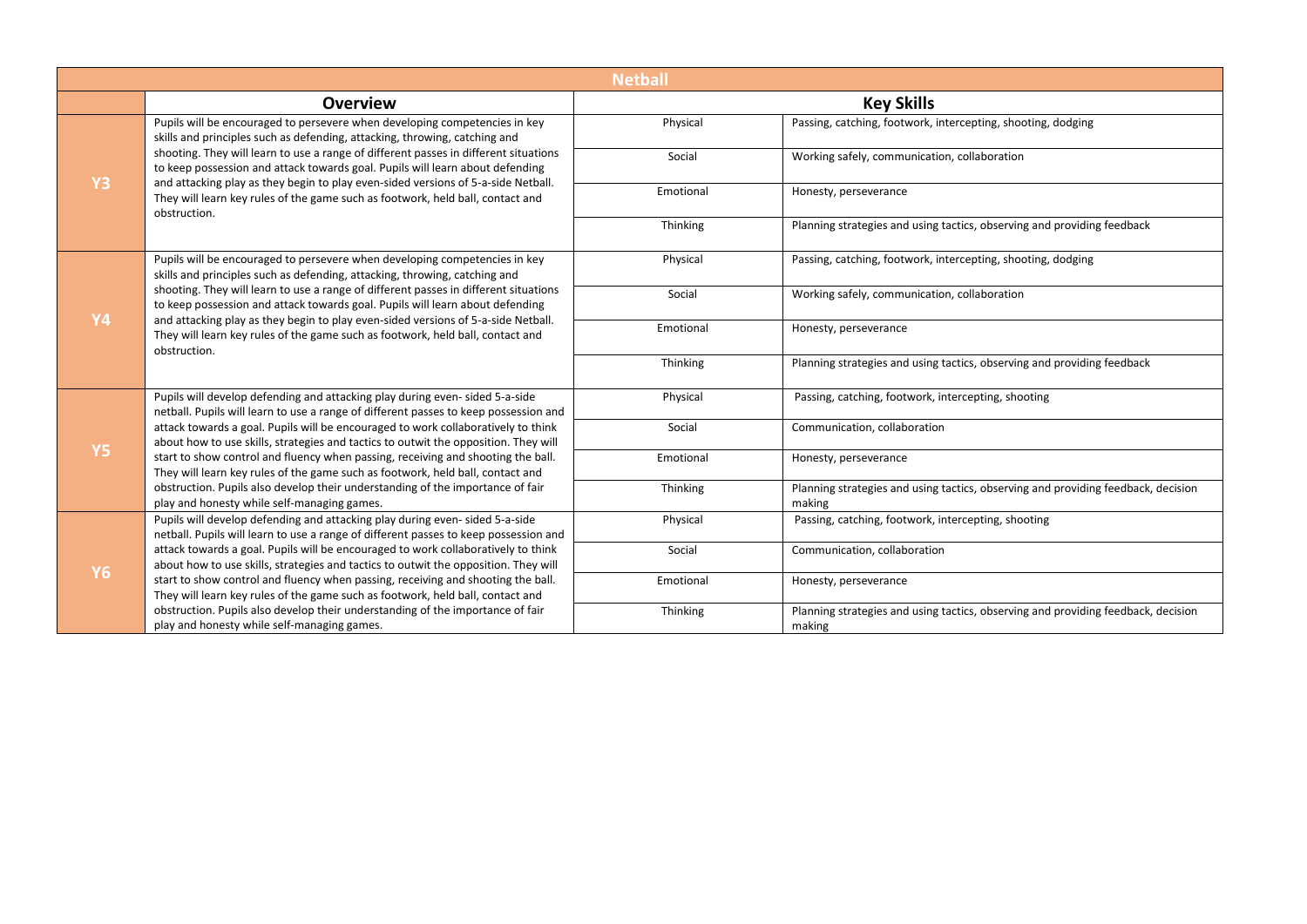|           | <b>Basketball</b>                                                                                                                                                                                                                                                                                                                                                                                                                                                                                                                              |           |                                                                                        |  |  |  |
|-----------|------------------------------------------------------------------------------------------------------------------------------------------------------------------------------------------------------------------------------------------------------------------------------------------------------------------------------------------------------------------------------------------------------------------------------------------------------------------------------------------------------------------------------------------------|-----------|----------------------------------------------------------------------------------------|--|--|--|
|           | <b>Overview</b>                                                                                                                                                                                                                                                                                                                                                                                                                                                                                                                                |           | <b>Key Skills</b>                                                                      |  |  |  |
|           | Pupils will be encouraged to persevere when developing competencies in<br>key skills and principles such as defending, attacking, throwing, catching<br>and dribbling. Pupils will learn to use attacking skills to maintain<br>possession of the ball. They will start by playing uneven and then move<br>onto even sided games. Pupils will understand the importance of playing<br>fairly and keeping to the rules. They will be encouraged to think about<br>how to use skills, strategies and tactics to outwit the opposition as well as | Physical  | Throwing, catching, dribbling, intercepting, changing direction and speed,<br>shooting |  |  |  |
|           |                                                                                                                                                                                                                                                                                                                                                                                                                                                                                                                                                | Social    | Working safely, communication, collaboration                                           |  |  |  |
| <b>Y3</b> |                                                                                                                                                                                                                                                                                                                                                                                                                                                                                                                                                | Emotional | Honesty and fair play, perseverance                                                    |  |  |  |
|           | learn how to evaluate their own and others' performances, and how to<br>identify a focus for improvement.                                                                                                                                                                                                                                                                                                                                                                                                                                      | Thinking  | Planning strategies, using tactics, observing and providing feedback                   |  |  |  |
|           | Pupils will be encouraged to persevere when developing competencies<br>in key skills and principles such as defending, attacking, throwing,                                                                                                                                                                                                                                                                                                                                                                                                    | Physical  | Throwing, catching, dribbling, intercepting, changing direction and speed,<br>shooting |  |  |  |
| <b>Y4</b> | catching and dribbling. Pupils will learn to use attacking skills to maintain<br>possession of the ball. They will start by playing uneven and then move<br>onto even sided games. Pupils will understand the importance of playing<br>fairly and keeping to the rules. They will be encouraged to think about<br>how to use skills, strategies and tactics to outwit the opposition as well                                                                                                                                                   | Social    | Working safely, communication, collaboration                                           |  |  |  |
|           |                                                                                                                                                                                                                                                                                                                                                                                                                                                                                                                                                | Emotional | Honesty and fair play, perseverance                                                    |  |  |  |
|           | as learn how to evaluate their own and others' performances, and how<br>to identify a focus for improvement.                                                                                                                                                                                                                                                                                                                                                                                                                                   | Thinking  | Planning strategies, using tactics, observing and providing feedback                   |  |  |  |
|           | Pupils will develop key skills and principles such as defending, attacking,<br>throwing, catching, dribbling and shooting. Pupils will learn to use                                                                                                                                                                                                                                                                                                                                                                                            | Physical  | Throwing, catching, dribbling, intercepting, shooting                                  |  |  |  |
| <b>Y5</b> | attacking skills to maintain possession as well as defending skills to gain<br>possession. Pupils will be encouraged to work collaboratively to think<br>about how to use skills, strategies and tactics to outwit the opposition.<br>They develop their understanding of the importance of fair play and                                                                                                                                                                                                                                      | Social    | Communication, collaboration                                                           |  |  |  |
|           |                                                                                                                                                                                                                                                                                                                                                                                                                                                                                                                                                | Emotional | Honesty and fair play, perseverance                                                    |  |  |  |
|           | honesty while self-managing games, as well as developing their ability<br>to evaluate their own and others' performances.                                                                                                                                                                                                                                                                                                                                                                                                                      | Thinking  | Planning strategies, using tactics, observing and providing feedback                   |  |  |  |
|           | Pupils will develop key skills and principles such as defending, attacking,<br>throwing, catching, dribbling and shooting. Pupils will learn to use                                                                                                                                                                                                                                                                                                                                                                                            | Physical  | Throwing, catching, dribbling, intercepting, shooting                                  |  |  |  |
| <b>Y6</b> | attacking skills to maintain possession as well as defending skills to gain<br>possession. Pupils will be encouraged to work collaboratively to think                                                                                                                                                                                                                                                                                                                                                                                          | Social    |                                                                                        |  |  |  |
|           | about how to use skills, strategies and tactics to outwit the opposition.<br>They develop their understanding of the importance of fair play and                                                                                                                                                                                                                                                                                                                                                                                               | Emotional | Honesty and fair play, perseverance                                                    |  |  |  |
|           | honesty while self-managing games, as well as developing their ability<br>to evaluate their own and others' performances.                                                                                                                                                                                                                                                                                                                                                                                                                      | Thinking  | Planning strategies, using tactics, observing and providing feedback                   |  |  |  |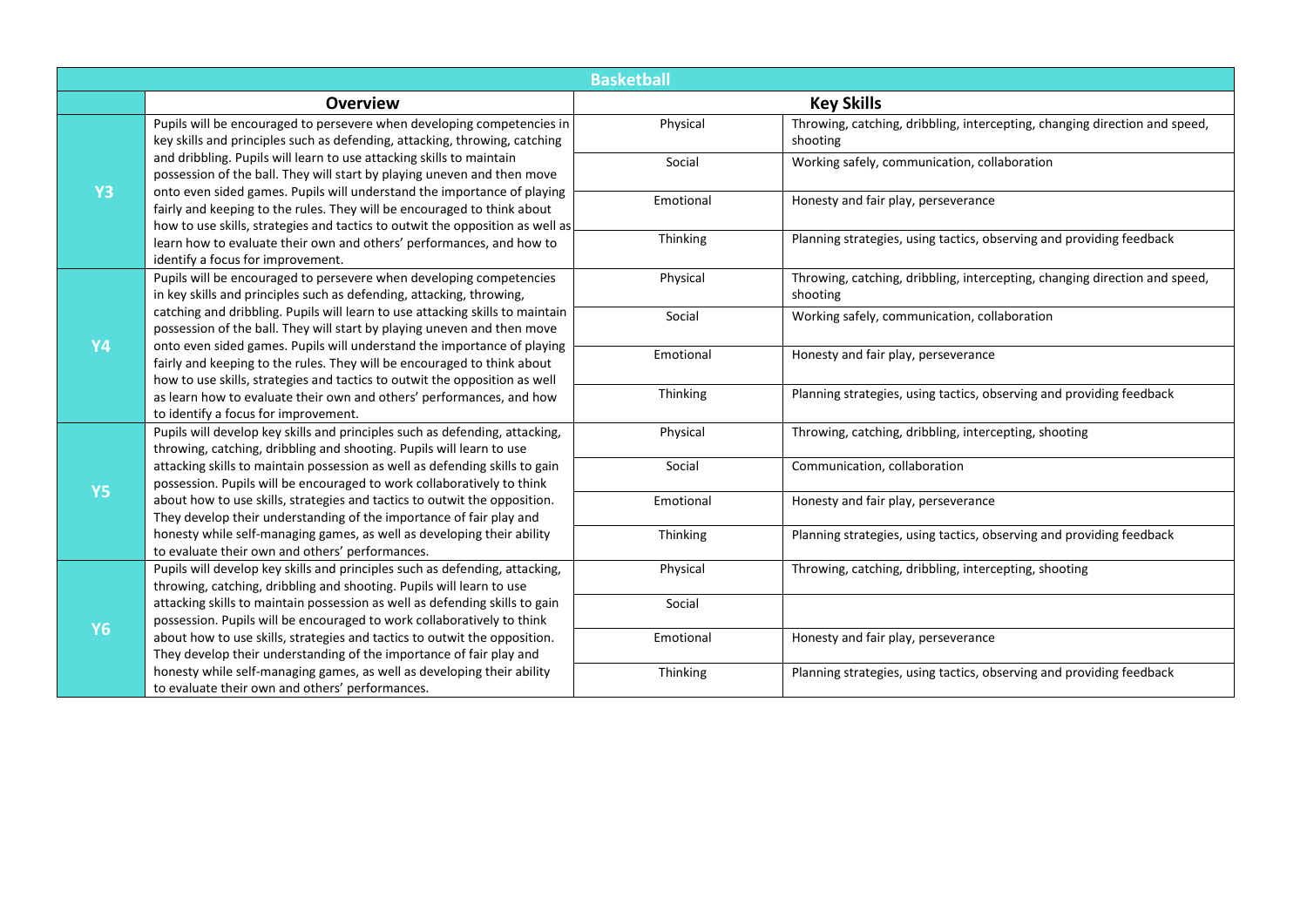| <b>Cricket</b> |                                                                                                                                                                                                                                                                                                                                                                                                                                                                                                                                                                                                                                                                                                         |           |                                                                                                        |  |  |
|----------------|---------------------------------------------------------------------------------------------------------------------------------------------------------------------------------------------------------------------------------------------------------------------------------------------------------------------------------------------------------------------------------------------------------------------------------------------------------------------------------------------------------------------------------------------------------------------------------------------------------------------------------------------------------------------------------------------------------|-----------|--------------------------------------------------------------------------------------------------------|--|--|
|                | <b>Overview</b>                                                                                                                                                                                                                                                                                                                                                                                                                                                                                                                                                                                                                                                                                         |           | <b>Key Skills</b>                                                                                      |  |  |
|                | Pupils learn how to strike the ball into space so that they can score runs.<br>When fielding, they learn how to keep the batters' scores low. In all<br>games activities, pupils have to think about how they use skills, strategies<br>and tactics to outwit the opposition. In cricket, pupils achieve this by<br>striking a ball and trying to deceive or avoid fielders, so that they can run<br>between wickets to score runs. Pupils are given opportunities to work in<br>collaboration with others, play fairly demonstrating an understanding of                                                                                                                                               | Physical  | Underarm and overarm throwing, catching, over and underarm bowling,<br>batting                         |  |  |
|                |                                                                                                                                                                                                                                                                                                                                                                                                                                                                                                                                                                                                                                                                                                         | Social    | Communication, collaboration, respect                                                                  |  |  |
| <b>Y3</b>      |                                                                                                                                                                                                                                                                                                                                                                                                                                                                                                                                                                                                                                                                                                         | Emotional | Perseverance, honesty                                                                                  |  |  |
|                | the rules, as well as being respectful of the people they play with and<br>against.                                                                                                                                                                                                                                                                                                                                                                                                                                                                                                                                                                                                                     | Thinking  | Observing and providing feedback, applying strategies                                                  |  |  |
|                | Pupils learn how to strike the ball into space so that they can score runs.<br>When fielding, they learn how to keep the batters' scores low. In all                                                                                                                                                                                                                                                                                                                                                                                                                                                                                                                                                    | Physical  | Underarm and overarm throwing, catching, over and underarm bowling,<br>batting                         |  |  |
|                | games activities, pupils have to think about how they use skills, strategies<br>and tactics to outwit the opposition. In cricket, pupils achieve this by<br>striking a ball and trying to deceive or avoid fielders, so that they can run<br>between wickets to score runs. Pupils are given opportunities to work in<br>collaboration with others, play fairly demonstrating an understanding of                                                                                                                                                                                                                                                                                                       | Social    | Communication, collaboration, respect                                                                  |  |  |
| <b>Y4</b>      |                                                                                                                                                                                                                                                                                                                                                                                                                                                                                                                                                                                                                                                                                                         | Emotional | Perseverance, honesty                                                                                  |  |  |
|                | the rules, as well as being respectful of the people they play with and<br>against.                                                                                                                                                                                                                                                                                                                                                                                                                                                                                                                                                                                                                     | Thinking  | Observing and providing feedback, applying strategies                                                  |  |  |
|                | Pupils develop the range and quality of striking and fielding skills and<br>their understanding of cricket. They learn how to play the different roles<br>of bowler, wicket keeper, fielder and batter. In all games activities,<br>pupils have to think about how they use skills, strategies and tactics to<br>outwit the opposition. In cricket, pupils achieve this by striking a ball and<br>trying to deceive or avoid fielders, so that they can run between wickets<br>to score runs. Pupils are given opportunities to work in collaboration<br>with others, play fairly demonstrating an understanding of the rules, as<br>well as being respectful of the people they play with and against. | Physical  | Underarm and overarm throwing, catching, over and underarm bowling,<br>batting, long and short barrier |  |  |
| <b>Y5</b>      |                                                                                                                                                                                                                                                                                                                                                                                                                                                                                                                                                                                                                                                                                                         | Social    | Communication, collaboration, respect                                                                  |  |  |
|                |                                                                                                                                                                                                                                                                                                                                                                                                                                                                                                                                                                                                                                                                                                         | Emotional | Honesty                                                                                                |  |  |
|                |                                                                                                                                                                                                                                                                                                                                                                                                                                                                                                                                                                                                                                                                                                         | Thinking  | Observing and providing feedback, applying strategies                                                  |  |  |
|                | Pupils develop the range and quality of striking and fielding skills and<br>their understanding of cricket. They learn how to play the different roles                                                                                                                                                                                                                                                                                                                                                                                                                                                                                                                                                  | Physical  | Underarm and overarm throwing, catching, over and underarm bowling,<br>batting, long and short barrier |  |  |
| <b>Y6</b>      | of bowler, wicket keeper, fielder and batter. In all games activities,<br>pupils have to think about how they use skills, strategies and tactics to                                                                                                                                                                                                                                                                                                                                                                                                                                                                                                                                                     | Social    | Communication, collaborating, respect                                                                  |  |  |
|                | outwit the opposition. In cricket, pupils achieve this by striking a ball and<br>trying to deceive or avoid fielders, so that they can run between wickets<br>to score runs. Pupils are given opportunities to work in collaboration                                                                                                                                                                                                                                                                                                                                                                                                                                                                    | Emotional | Honesty                                                                                                |  |  |
|                | with others, play fairly demonstrating an understanding of the rules, as<br>well as being respectful of the people they play with and against.                                                                                                                                                                                                                                                                                                                                                                                                                                                                                                                                                          | Thinking  | Observing and providing feedback, applying strategies                                                  |  |  |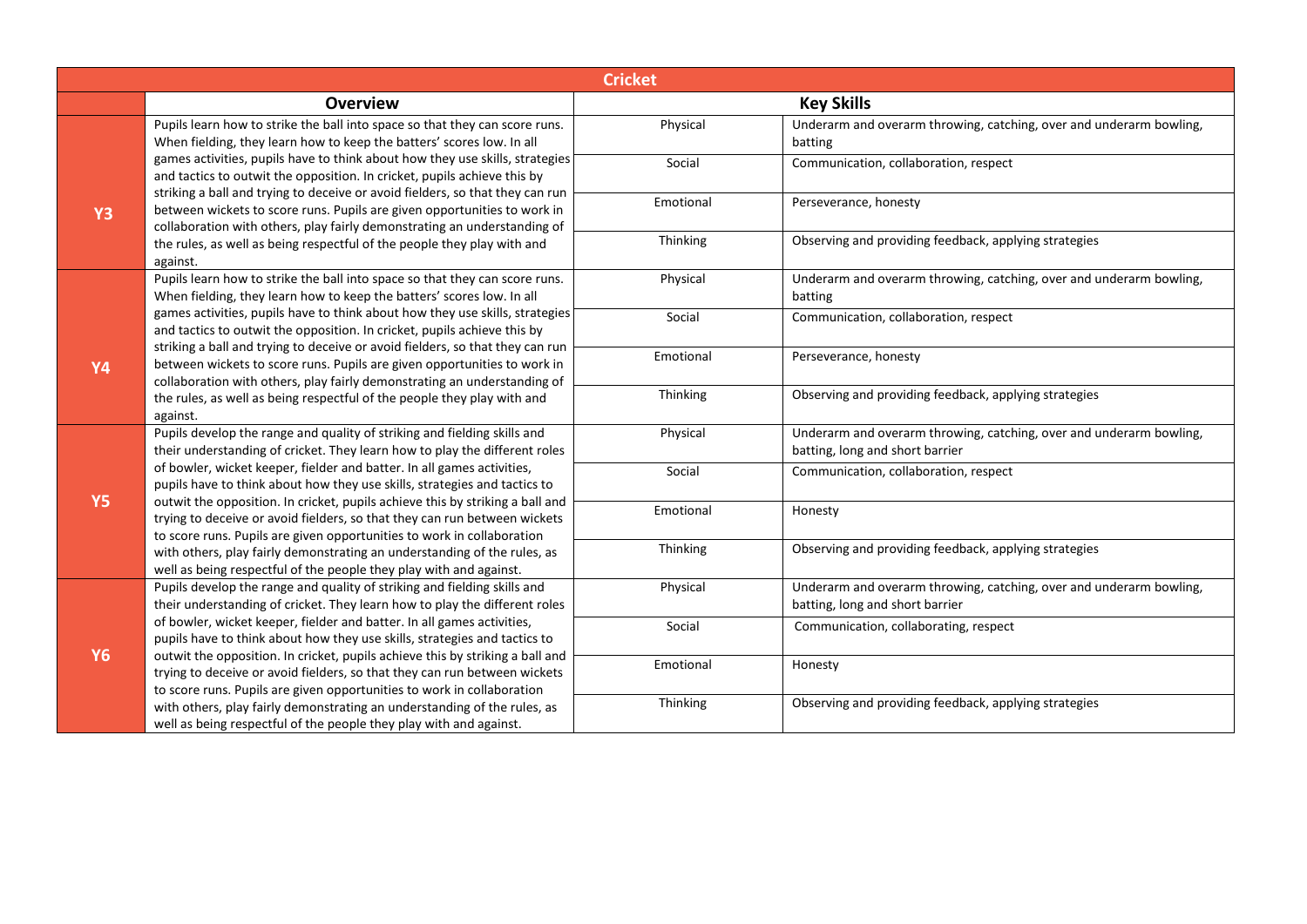|           |                                                                                                                                                                                                                                                                                                                                                                                                                                           | <b>Rounders</b> |                                                                                                                                   |
|-----------|-------------------------------------------------------------------------------------------------------------------------------------------------------------------------------------------------------------------------------------------------------------------------------------------------------------------------------------------------------------------------------------------------------------------------------------------|-----------------|-----------------------------------------------------------------------------------------------------------------------------------|
|           | Overview                                                                                                                                                                                                                                                                                                                                                                                                                                  |                 | <b>Key Skills</b>                                                                                                                 |
|           | Pupils learn how to score points by striking a ball into space and running around<br>cones or bases. When fielding, they learn how to play in different fielding roles.<br>They focus on developing their throwing, catching and batting skills. In all games<br>activities, pupils have to think about how they use skills, strategies and tactics to                                                                                    | Physical        | Underarm and overarm throwing, catching, tracking a ball, fielding a ball, batting                                                |
|           |                                                                                                                                                                                                                                                                                                                                                                                                                                           | Social          | Communication, collaboration, respect, supporting and encouraging others                                                          |
| Y3        | outwit the opposition. Pupils are given opportunities to work in collaboration with<br>others, play fairly demonstrating an understanding of the rules, as well as being<br>respectful of the people they play with and against.                                                                                                                                                                                                          | Emotional       | Honesty and fair play, confident to take risks, managing emotions                                                                 |
|           |                                                                                                                                                                                                                                                                                                                                                                                                                                           | Thinking        | Observing and providing feedback, decision making, using tactics                                                                  |
|           | Pupils learn how to score points by striking a ball into space and running around<br>cones or bases. When fielding, they learn how to play in different fielding roles.                                                                                                                                                                                                                                                                   | Physical        | Underarm and overarm throwing, catching, tracking a ball, fielding a ball, batting                                                |
|           | They focus on developing their throwing, catching and batting skills. In all games<br>activities, pupils have to think about how they use skills, strategies and tactics to<br>outwit the opposition. Pupils are given opportunities to work in collaboration with<br>others, play fairly demonstrating an understanding of the rules, as well as being<br>respectful of the people they play with and against.                           | Social          | Communication, collaboration, respect, supporting and encouraging others                                                          |
| Y4        |                                                                                                                                                                                                                                                                                                                                                                                                                                           | Emotional       | Honesty and fair play, confident to take risks, managing emotions                                                                 |
|           |                                                                                                                                                                                                                                                                                                                                                                                                                                           | Thinking        | Observing and providing feedback, decision making, using tactics                                                                  |
|           | Pupils develop the quality and consistency of their fielding skills and understanding<br>of when to use them such as throwing underarm and overarm, catching and                                                                                                                                                                                                                                                                          | Physical        | Throwing and catching tracking, fielding and retrieving a ball, batting                                                           |
| <b>Y5</b> | retrieving a ball. They learn how to play the different roles of bowler, backstop,<br>fielder and batter and to apply tactics in these positions. In all games activities,<br>pupils have to think about how they use skills, strategies and tactics to outwit the<br>opposition. Pupils work with a partner and group to organise and self-manage their<br>own games. Pupils play with honesty and fair play when playing competitively. | Social          | Organising and self-managing games, respect, supporting and encouraging others,<br>communicating ideas and reflecting with others |
|           |                                                                                                                                                                                                                                                                                                                                                                                                                                           | Emotional       | Honesty and fair play, confident to take risks, managing emotions                                                                 |
|           |                                                                                                                                                                                                                                                                                                                                                                                                                                           | Thinking        | Using tactics, identifying how to improve, selecting skills                                                                       |
| <b>Y6</b> | Pupils develop the quality and consistency of their fielding skills and understanding<br>of when to use them such as throwing underarm and overarm, catching and<br>retrieving a ball. They learn how to play the different roles of bowler, backstop,<br>fielder and batter and to apply tactics in these positions. In all games activities,                                                                                            | Physical        | Throwing and catching tracking, fielding and retrieving a ball, batting                                                           |
|           |                                                                                                                                                                                                                                                                                                                                                                                                                                           | Social          | Organising and self-managing games, respect, supporting and encouraging others,<br>communicating ideas and reflecting with others |
|           | pupils have to think about how they use skills, strategies and tactics to outwit the<br>opposition. Pupils work with a partner and group to organise and self-manage their                                                                                                                                                                                                                                                                | Emotional       | Honesty and fair play, confident to take risks, managing emotions                                                                 |
|           | own games. Pupils play with honesty and fair play when playing competitively.                                                                                                                                                                                                                                                                                                                                                             | Thinking        | Using tactics, identifying how to improve, selecting skills                                                                       |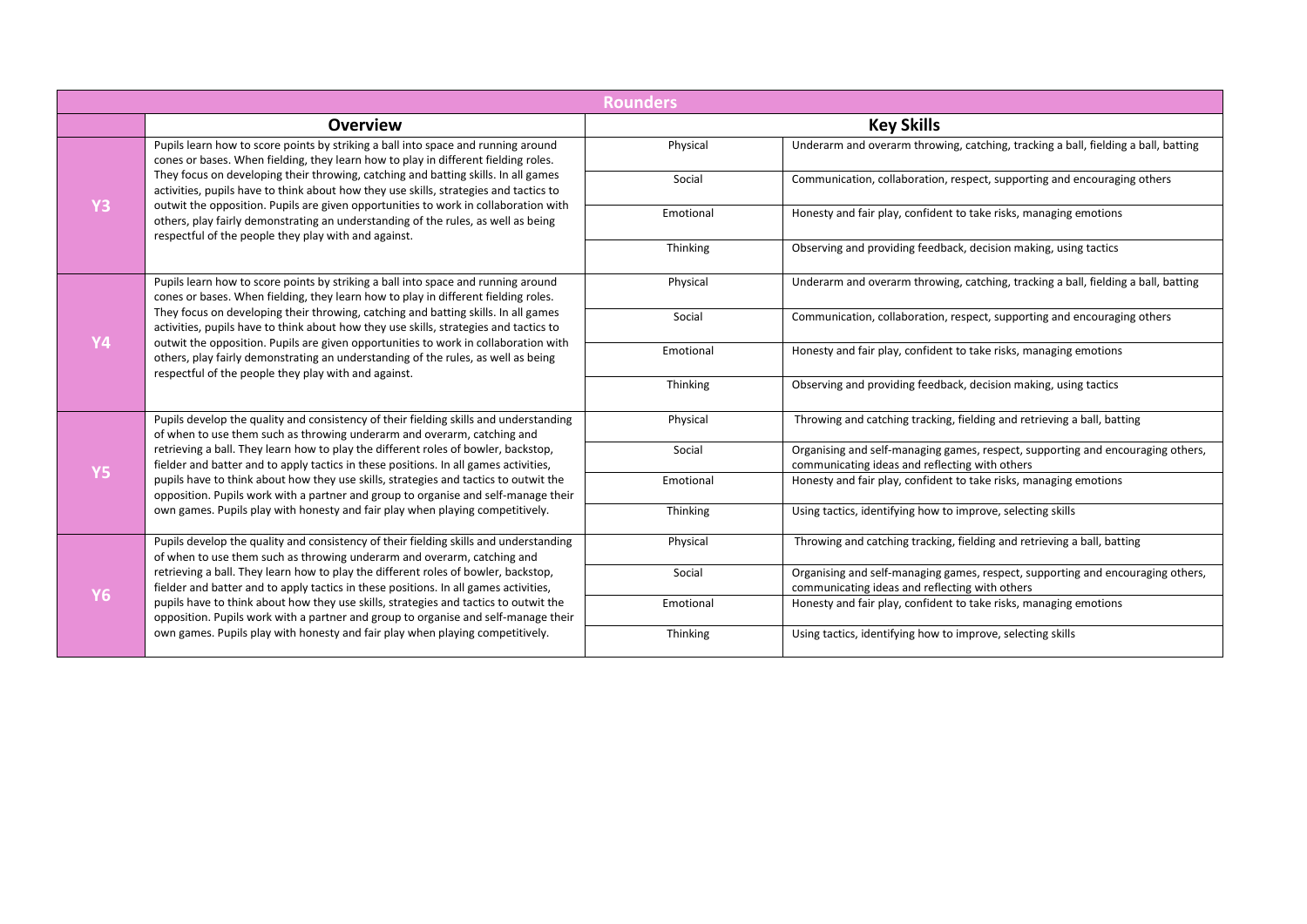|                | <b>Tennis</b>                                                                                                                                                                                                                                                                                                                                                                  |           |                                                                                                               |  |  |
|----------------|--------------------------------------------------------------------------------------------------------------------------------------------------------------------------------------------------------------------------------------------------------------------------------------------------------------------------------------------------------------------------------|-----------|---------------------------------------------------------------------------------------------------------------|--|--|
|                | <b>Overview</b>                                                                                                                                                                                                                                                                                                                                                                |           | <b>Key Skills</b>                                                                                             |  |  |
|                | Pupils develop the key skills required for tennis such as the ready<br>position, racket control and hitting a ball. They learn how to score<br>points and how to use skills, simple strategies and tactics to outwit<br>the opposition. Pupils are given opportunities to play games                                                                                           | Physical  | Forehand, backhand, throwing, catching, ready position                                                        |  |  |
| Y <sub>3</sub> |                                                                                                                                                                                                                                                                                                                                                                                | Social    | Respect, collaboration, supporting others                                                                     |  |  |
|                | independently and are taught the importance of being honest whilst<br>playing to the rules.                                                                                                                                                                                                                                                                                    | Emotional | Honesty, perseverance                                                                                         |  |  |
|                |                                                                                                                                                                                                                                                                                                                                                                                | Thinking  | Decision making, using tactics, understanding rules                                                           |  |  |
|                | Pupils develop the key skills required for tennis such as the ready<br>position, racket control and forehand and backhand ground strokes.                                                                                                                                                                                                                                      | Physical  | Forehand, backhand, throwing, catching, ready position                                                        |  |  |
|                | <b>Y4</b><br>Pupils learn how to score points and how to use skills, strategies and<br>tactics to outwit the opposition. Pupils are given opportunities to<br>play games independently and are taught the importance of being<br>honest whilst playing to the rules.                                                                                                           | Social    | Respect, collaboration, supporting others                                                                     |  |  |
|                |                                                                                                                                                                                                                                                                                                                                                                                | Emotional | Honesty, perseverance                                                                                         |  |  |
|                |                                                                                                                                                                                                                                                                                                                                                                                | Thinking  | Decision making, selecting and applying skills and tactics, understanding rules                               |  |  |
|                | Pupils develop their competencies in racket skills when playing<br>Tennis. They learn specific skills such as a forehand, backhand,<br>volley and underarm serve. Pupils given opportunities to work<br>cooperatively with others and show honesty and fair play when<br>abiding by the rules. Pupils develop their tactical awareness,<br>learning how to outwit an opponent. | Physical  | Forehand groundstroke, backhand groundstroke, forehand volley, backhand volley,<br>underarm serve             |  |  |
| <b>Y5</b>      |                                                                                                                                                                                                                                                                                                                                                                                | Social    | Respect, communication, collaboration                                                                         |  |  |
|                |                                                                                                                                                                                                                                                                                                                                                                                | Emotional | Honesty and fair play, determination                                                                          |  |  |
|                |                                                                                                                                                                                                                                                                                                                                                                                | Thinking  | Decision making, selecting and applying tactics                                                               |  |  |
| <b>Y6</b>      | Pupils develop their racket skills when playing tennis. They learn<br>specific skills such as a forehand, backhand, volley and underarm                                                                                                                                                                                                                                        | Physical  | Forehand groundstroke, backhand groundstroke, forehand volley, backhand volley,<br>underarm serve, split step |  |  |
|                | serve. Pupils develop their tactical awareness including how to play<br>with a partner and against another pair. They are encouraged to                                                                                                                                                                                                                                        | Social    | Respect, communication, collaboration                                                                         |  |  |
|                | show respect for their teammates as well as their opponents when<br>self managing games. Pupils are also given opportunities to reflect<br>on their own and other's performances and identify areas to                                                                                                                                                                         | Emotional | Honesty, perseverance                                                                                         |  |  |
|                | improve.                                                                                                                                                                                                                                                                                                                                                                       | Thinking  | Decision making, selecting and applying tactics, evaluating and improving                                     |  |  |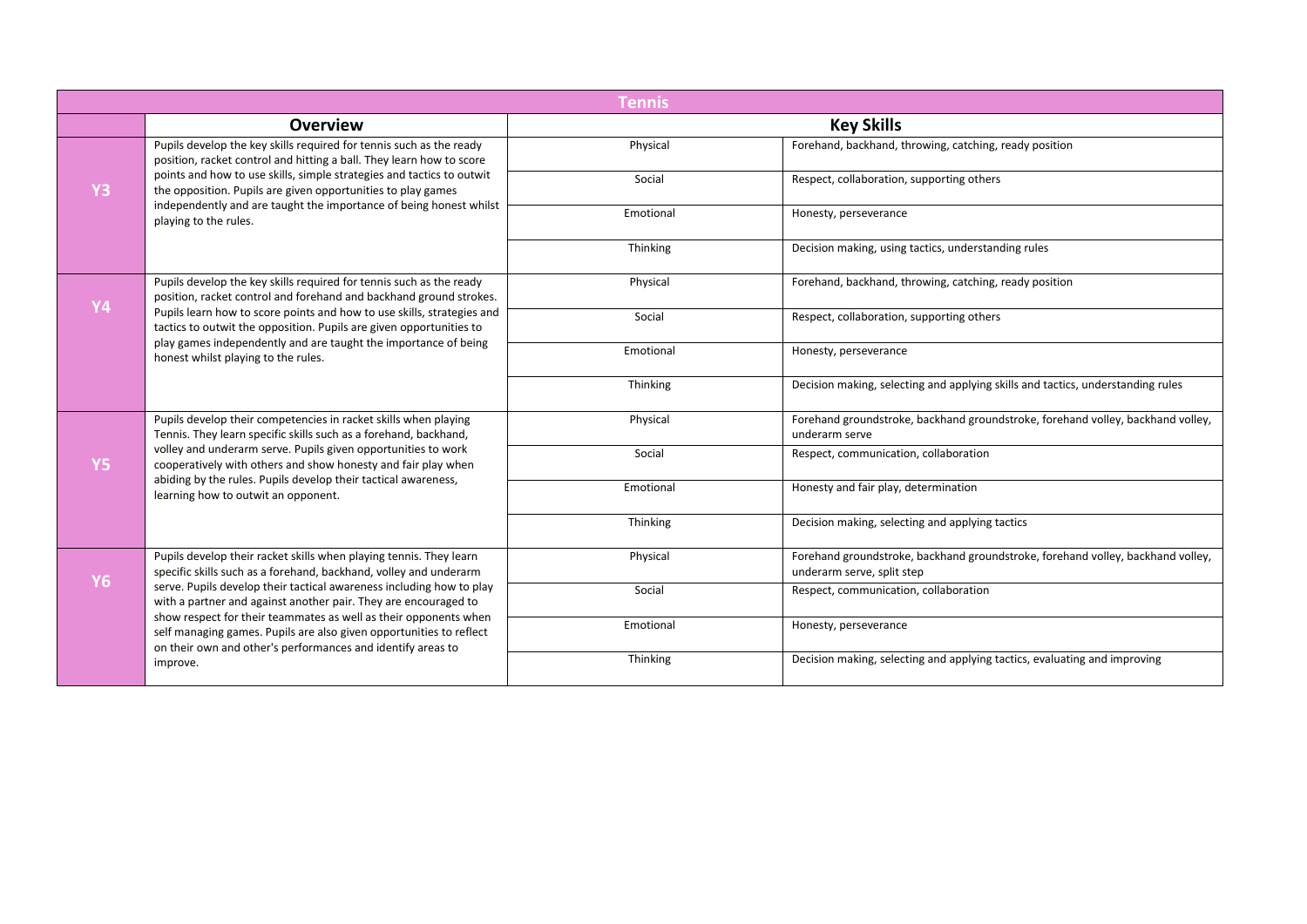|           | <b>Team Building / OAA</b>                                                                                                                                                                                                                                                                                                                                                         |           |                                                                                                               |  |  |
|-----------|------------------------------------------------------------------------------------------------------------------------------------------------------------------------------------------------------------------------------------------------------------------------------------------------------------------------------------------------------------------------------------|-----------|---------------------------------------------------------------------------------------------------------------|--|--|
|           | Overview                                                                                                                                                                                                                                                                                                                                                                           |           | <b>Key Skills</b>                                                                                             |  |  |
|           | Pupils develop the key skills required for tennis such as the ready<br>position, racket control and hitting a ball. They learn how to score<br>points and how to use skills, simple strategies and tactics to outwit<br>the opposition. Pupils are given opportunities to play games                                                                                               | Physical  | Forehand, backhand, throwing, catching, ready position                                                        |  |  |
| <b>Y3</b> |                                                                                                                                                                                                                                                                                                                                                                                    | Social    | Respect, collaboration, supporting others                                                                     |  |  |
|           | independently and are taught the importance of being honest whilst<br>playing to the rules.                                                                                                                                                                                                                                                                                        | Emotional | Honesty, perseverance                                                                                         |  |  |
|           |                                                                                                                                                                                                                                                                                                                                                                                    | Thinking  | Decision making, using tactics, understanding rules                                                           |  |  |
| <b>Y4</b> | Pupils develop the key skills required for tennis such as the ready<br>position, racket control and forehand and backhand ground strokes.                                                                                                                                                                                                                                          | Physical  | Forehand, backhand, throwing, catching, ready position                                                        |  |  |
|           | Pupils learn how to score points and how to use skills, strategies and<br>tactics to outwit the opposition. Pupils are given opportunities to                                                                                                                                                                                                                                      | Social    | Respect, collaboration, supporting others                                                                     |  |  |
|           | play games independently and are taught the importance of being<br>honest whilst playing to the rules.                                                                                                                                                                                                                                                                             | Emotional | Honesty, perseverance                                                                                         |  |  |
|           |                                                                                                                                                                                                                                                                                                                                                                                    | Thinking  | Decision making, selecting and applying skills and tactics, understanding rules                               |  |  |
| <b>Y5</b> | Pupils develop their competencies in racket skills when playing<br>Tennis. They learn specific skills such as a forehand, backhand,<br>volley and underarm serve. Pupils are given opportunities to work<br>cooperatively with others and show honesty and fair play when<br>abiding by the rules. Pupils develop their tactical awareness,<br>learning how to outwit an opponent. | Physical  | Forehand groundstroke, backhand groundstroke, forehand volley, backhand volley,<br>underarm serve             |  |  |
|           |                                                                                                                                                                                                                                                                                                                                                                                    | Social    | Respect, communication, collaboration                                                                         |  |  |
|           |                                                                                                                                                                                                                                                                                                                                                                                    | Emotional | Honesty and fair play, determination                                                                          |  |  |
|           |                                                                                                                                                                                                                                                                                                                                                                                    | Thinking  | Decision making, selecting and applying tactics                                                               |  |  |
|           | Pupils develop their racket skills when playing tennis. They learn<br>specific skills such as a forehand, backhand, volley and underarm<br>serve. Pupils develop their tactical awareness including how to play<br>with a partner and against another pair. They are encouraged to                                                                                                 | Physical  | Forehand groundstroke, backhand groundstroke, forehand volley, backhand volley,<br>underarm serve, split step |  |  |
| <b>Y6</b> |                                                                                                                                                                                                                                                                                                                                                                                    | Social    | Respect, communication, collaboration                                                                         |  |  |
|           | show respect for their teammates as well as their opponents when<br>self managing games. Pupils are also given opportunities to reflect<br>on their own and other's performances and identify areas to                                                                                                                                                                             | Emotional | Honesty, perseverance                                                                                         |  |  |
|           | improve.                                                                                                                                                                                                                                                                                                                                                                           | Thinking  | Decision making, selecting and applying tactics, evaluating and improving                                     |  |  |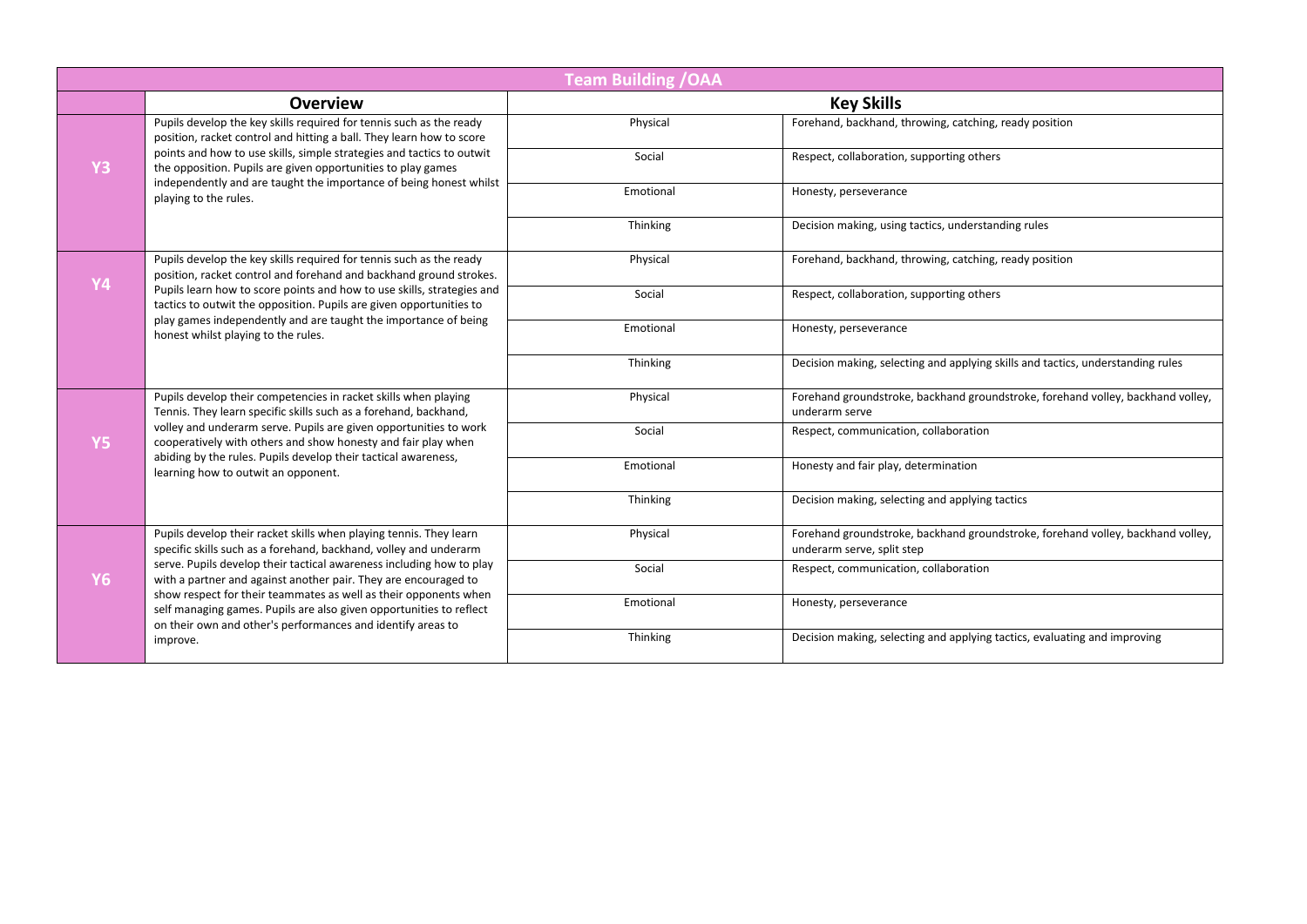|           |                                                                                                                                                                                                                        | Golf      |                                                                                                           |  |  |
|-----------|------------------------------------------------------------------------------------------------------------------------------------------------------------------------------------------------------------------------|-----------|-----------------------------------------------------------------------------------------------------------|--|--|
|           | <b>Overview</b>                                                                                                                                                                                                        |           | <b>Key Skills</b>                                                                                         |  |  |
|           | Pupils will develop the skills and apply them to striking, chipping,<br>putting, and playing a short and long game. They will develop their<br>coordination, accuracy, and control of movements. These lesson          | Physical  | Balancing, co-ordination, accuracy, striking, throwing                                                    |  |  |
| <b>Y3</b> | plans will enable teachers to provide pupils with activities that help<br>them understand the principles of the golf game and develop fluid                                                                            | Social    | Respect, supporting and encouraging others, taking turn, communication                                    |  |  |
|           | movements that can be used in game situations. Pupils will be given<br>the opportunity to work with a range of different equipment. Pupils<br>will be asked to observe and recognise improvements for their own        | Emotional | Challenging myself, honesty, perseverance, determination                                                  |  |  |
|           | and others' skills and identify areas of strengths. Pupils will be given<br>the opportunity to work on their own and others, taking turns and<br>sharing ideas.                                                        | Thinking  |                                                                                                           |  |  |
|           | Pupils will develop the skills and apply them to striking, chipping,<br>putting, and playing a short and long game. They will develop their<br>coordination, accuracy, and control of movements. These lesson          | Physical  | Balancing, co-ordination, accuracy, striking, throwing                                                    |  |  |
|           | plans will enable teachers to provide pupils with activities that help<br>them understand the principles of the golf game and develop fluid                                                                            | Social    | Respect, supporting and encouraging others, taking turn, communication                                    |  |  |
| <b>Y4</b> | movements that can be used in game situations. Pupils will be given<br>the opportunity to work with a range of different equipment. Pupils<br>will be asked to observe and recognise improvements for their own        | Emotional | Challenging myself, honesty, perseverance, determination                                                  |  |  |
|           | and others' skills and identify areas of strengths. Pupils will be given<br>the opportunity to work on their own and others, taking turns and<br>sharing ideas.                                                        | Thinking  | Selecting and applying skills, identifying strengths and weaknesses, creativity                           |  |  |
|           | Pupils will develop skills and apply them to striking, chipping,<br>putting and playing a short and long game. They will develop their<br>coordination, accuracy and control of movements. These lesson                | Physical  | Accuracy, balance, co-ordination, striking                                                                |  |  |
|           | plans will enable teachers to provide pupils with activities that help<br>them understand the principles of golf and develop fluid                                                                                     | Social    | Respect, taking turns, supporting and encouraging others, communication, sharing<br>and agreeing on ideas |  |  |
| <b>Y5</b> | movements that can be used in game situations. They will be<br>confident in selecting the appropriate shot for the situation. Pupils<br>will be asked to observe and recognise improvements for their own              | Emotional | Honesty, perseverance, challenging myself, being proud of work                                            |  |  |
|           | and others' skills and identify areas of strengths. Pupils will be given<br>the opportunity to work on their own and others, taking turns and<br>sharing ideas. Pupils will be creative in designing their own course. | Thinking  | Selecting and applying skills, identifying strengths and weaknesses, creativity                           |  |  |
| <b>Y6</b> | Pupils will develop skills and apply them to striking, chipping, putting<br>and playing a short and long game. They will develop their<br>coordination, accuracy and control of movements. These lesson plans          | Physical  | Accuracy, balance, co-ordination, striking                                                                |  |  |
|           | will enable teachers to provide pupils with activities that help them<br>understand the principles of golf and develop fluid movements that<br>can be used in game situations. They will be confident in selecting the | Social    | Respect, taking turns, supporting and encouraging others, communication, sharing<br>and agreeing on ideas |  |  |
|           | appropriate shot for the situation. Pupils will be asked to observe and<br>recognise improvements for their own and others' skills and identify<br>areas of strengths. Pupils will be given the opportunity to work on | Emotional | Honesty, perseverance, challenging myself, being proud of work                                            |  |  |
|           | their own and others, taking turns and sharing ideas. Pupils will be<br>creative in designing their own course.                                                                                                        | Thinking  | Selecting and applying skills, identifying strengths and weaknesses, creativity                           |  |  |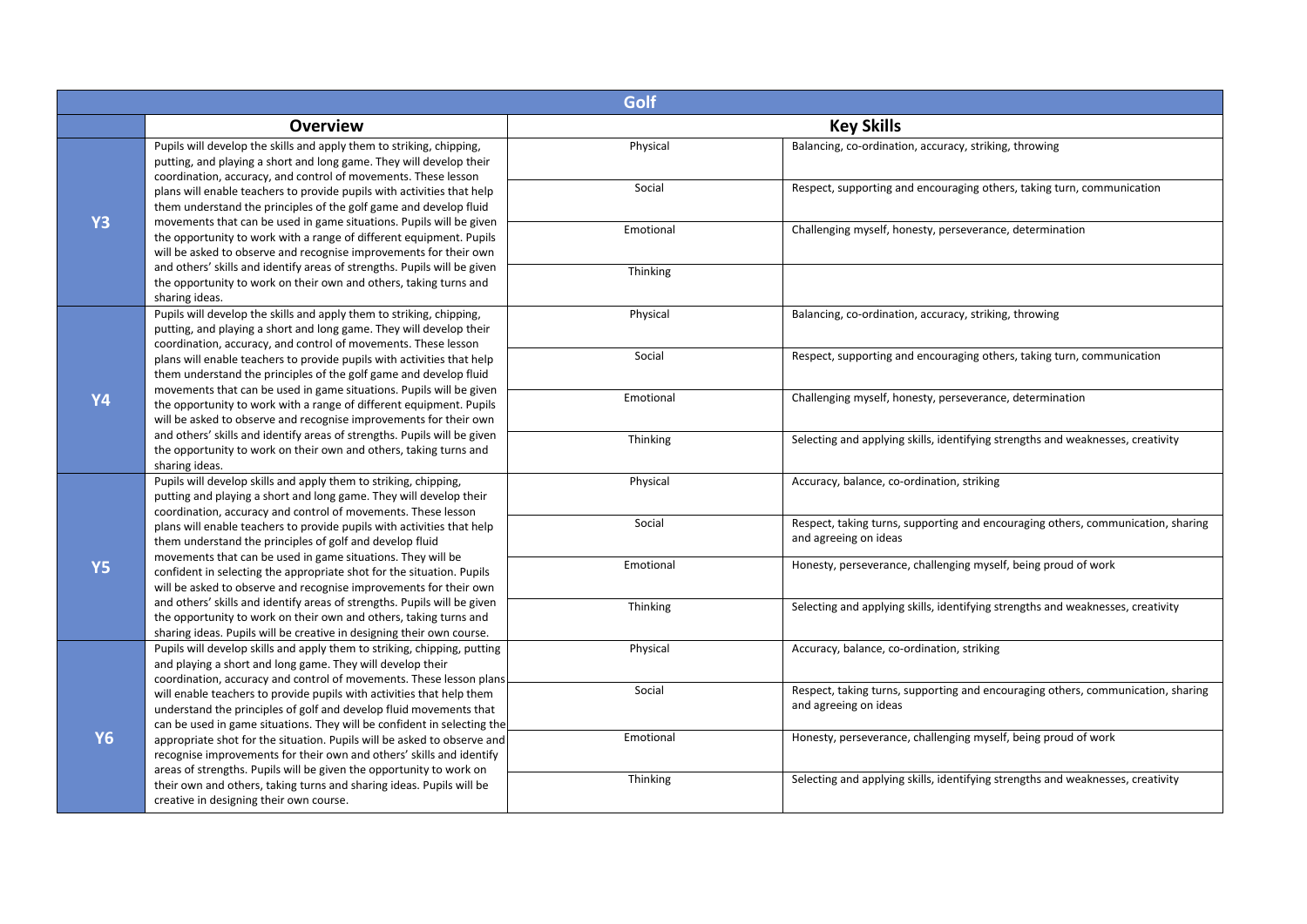|                |                                                                                                                                                                                                                                                                                                                                                                                                                                                                                                                                                                                                                                                                                                                                                                                                                         | <b>Volleyball</b> |                                                                                                  |
|----------------|-------------------------------------------------------------------------------------------------------------------------------------------------------------------------------------------------------------------------------------------------------------------------------------------------------------------------------------------------------------------------------------------------------------------------------------------------------------------------------------------------------------------------------------------------------------------------------------------------------------------------------------------------------------------------------------------------------------------------------------------------------------------------------------------------------------------------|-------------------|--------------------------------------------------------------------------------------------------|
|                | <b>Overview</b>                                                                                                                                                                                                                                                                                                                                                                                                                                                                                                                                                                                                                                                                                                                                                                                                         |                   | <b>Key Skills</b>                                                                                |
| <b>Y5</b>      | Pupils focus on developing the skills they need to play continuous<br>rallies in volleyball. They will learn about the ready position, ball<br>control, sending a ball over a net and how to use these skills to<br>make the game difficult for their opponent. In all games activities,<br>pupils have to think about how they use skills, strategies and tactics<br>to outwit the opposition. Pupils will be given the opportunity to<br>work collaboratively with others and will develop confidence to<br>achieve their best. They will understand the importance of abiding<br>by rules to keep themselves & others safe. Pupils will develop<br>character and control through engaging with coping strategies when<br>exposed to competition and will be given the opportunity to take on<br>the role of referee. | Physical          | Volley, dig, set, serve, ready position                                                          |
|                |                                                                                                                                                                                                                                                                                                                                                                                                                                                                                                                                                                                                                                                                                                                                                                                                                         | Social            | Respect, communication, supporting and encouraging others                                        |
|                |                                                                                                                                                                                                                                                                                                                                                                                                                                                                                                                                                                                                                                                                                                                                                                                                                         | Emotional         | Honesty, confidence, perseverance                                                                |
|                |                                                                                                                                                                                                                                                                                                                                                                                                                                                                                                                                                                                                                                                                                                                                                                                                                         | Thinking          | Using tactics, selecting and applying skills, identifying strengths and areas for<br>development |
| Y <sub>6</sub> | Pupils focus on developing the skills they need to play continuous<br>rallies in volleyball. They will learn about the ready position, ball<br>control, sending a ball over a net and how to use these skills to<br>make the game difficult for their opponent. In all games activities,<br>pupils have to think about how they use skills, strategies and tactics<br>to outwit the opposition. Pupils will be given the opportunity to<br>work collaboratively with others and will develop confidence to<br>achieve their best. They will understand the importance of abiding<br>by rules to keep themselves & others safe. Pupils will develop<br>character and control through engaging with coping strategies when                                                                                                | Physical          | Volley, dig, set, serve, ready position                                                          |
|                |                                                                                                                                                                                                                                                                                                                                                                                                                                                                                                                                                                                                                                                                                                                                                                                                                         | Social            | Respect, communication, supporting and encouraging others                                        |
|                |                                                                                                                                                                                                                                                                                                                                                                                                                                                                                                                                                                                                                                                                                                                                                                                                                         | Emotional         | Honesty, confidence, perseverance                                                                |
|                | exposed to competition and will be given the opportunity to take on<br>the role of referee.                                                                                                                                                                                                                                                                                                                                                                                                                                                                                                                                                                                                                                                                                                                             | Thinking          | Using tactics, selecting and applying skills, identifying strengths and areas for<br>development |

| <b>Badminton</b>                                                                                                                                                                      |                                                                                                                                                                                                                                                                                                                                                                                                                          |                                                                                                  |                                                                                                  |  |
|---------------------------------------------------------------------------------------------------------------------------------------------------------------------------------------|--------------------------------------------------------------------------------------------------------------------------------------------------------------------------------------------------------------------------------------------------------------------------------------------------------------------------------------------------------------------------------------------------------------------------|--------------------------------------------------------------------------------------------------|--------------------------------------------------------------------------------------------------|--|
|                                                                                                                                                                                       | <b>Overview</b>                                                                                                                                                                                                                                                                                                                                                                                                          |                                                                                                  | <b>Key Skills</b>                                                                                |  |
| <b>Y5</b>                                                                                                                                                                             | Pupils focus on developing the skills they need to play continuous<br>rallies in badminton. They will learn about the ready position, racket<br>control, serving and hitting over a net and how to use these skills to                                                                                                                                                                                                   | Physical                                                                                         | Ready position, grip, forehand, backhand, serve, footwork                                        |  |
|                                                                                                                                                                                       | make the game difficult for their opponent. In all games activities,<br>pupils have to think about how they use skills, strategies and tactics<br>to outwit the opposition. Pupils will be given the opportunity to<br>work collaboratively with others. They will understand the<br>importance of abiding by rules to keep themselves & others safe.                                                                    | Social                                                                                           |                                                                                                  |  |
| Pupils will develop character and control through engaging with<br>coping strategies when exposed to competition and will be given the<br>opportunity to take on the role of referee. |                                                                                                                                                                                                                                                                                                                                                                                                                          | Emotional                                                                                        | Honesty, confidence, perseverance                                                                |  |
|                                                                                                                                                                                       | Thinking                                                                                                                                                                                                                                                                                                                                                                                                                 | Using tactics, selecting and applying skills, identifying strengths and areas for<br>development |                                                                                                  |  |
| Y <sub>6</sub>                                                                                                                                                                        | Pupils focus on developing the skills they need to play continuous<br>rallies in badminton. They will learn about the ready position, racket<br>control, serving and hitting over a net and how to use these skills to                                                                                                                                                                                                   | Physical                                                                                         | Ready position, grip, forehand, backhand, serve, footwork                                        |  |
|                                                                                                                                                                                       | make the game difficult for their opponent. In all games activities,<br>pupils have to think about how they use skills, strategies and tactics<br>to outwit the opposition. Pupils will be given the opportunity to<br>work collaboratively with others. They will understand the<br>importance of abiding by rules to keep themselves & others safe.<br>Pupils will develop character and control through engaging with | Social                                                                                           | Respect, communication, supporting and encouraging others                                        |  |
|                                                                                                                                                                                       |                                                                                                                                                                                                                                                                                                                                                                                                                          | Emotional                                                                                        | Honesty, confidence, perseverance                                                                |  |
|                                                                                                                                                                                       | coping strategies when exposed to competition and will be given the<br>opportunity to take on the role of referee.                                                                                                                                                                                                                                                                                                       | Thinking                                                                                         | Using tactics, selecting and applying skills, identifying strengths and areas for<br>development |  |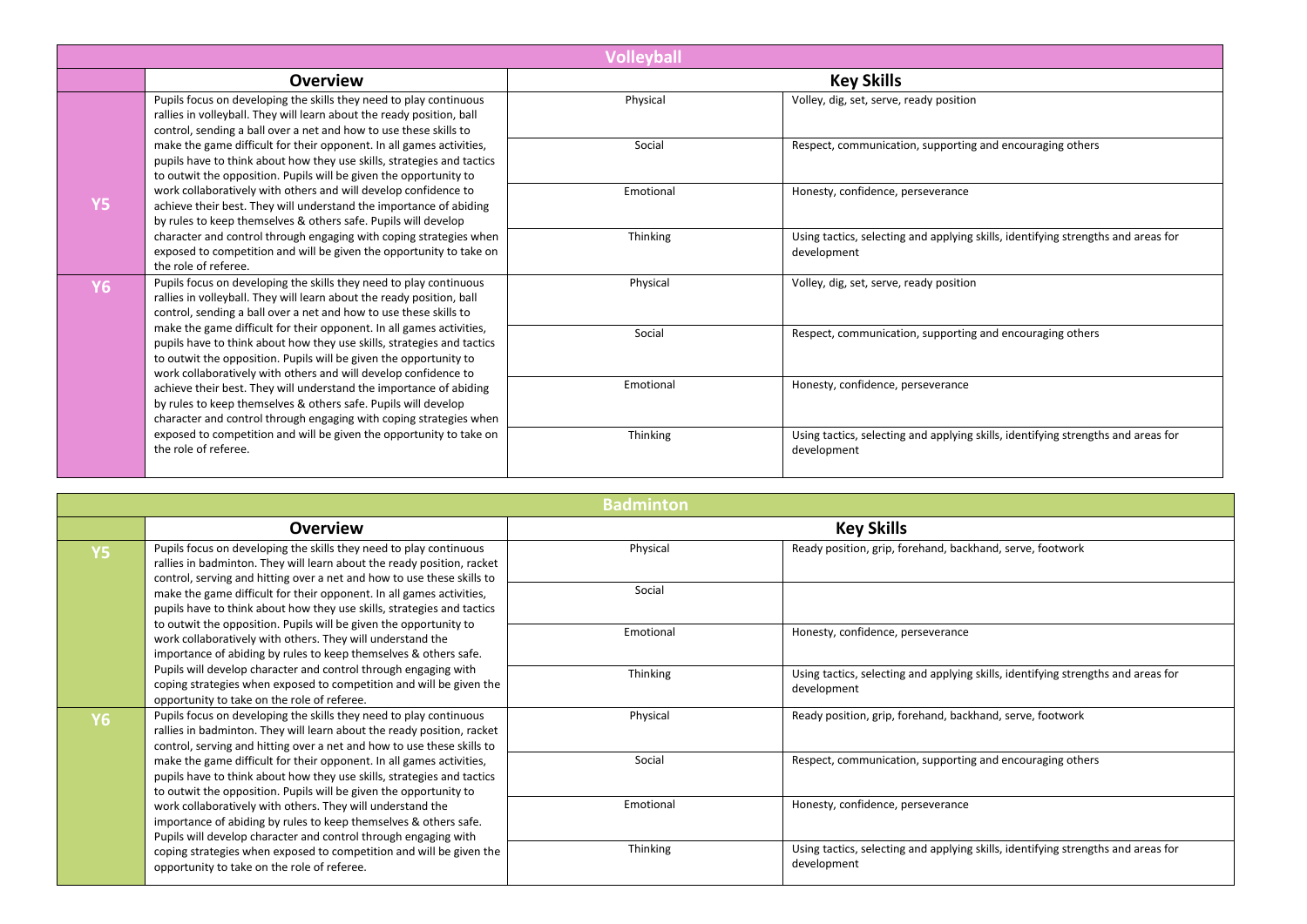|                   |                                                                                                                                                                                                                                                               | <b>Swimming</b> |                                                                                                                                                                        |
|-------------------|---------------------------------------------------------------------------------------------------------------------------------------------------------------------------------------------------------------------------------------------------------------|-----------------|------------------------------------------------------------------------------------------------------------------------------------------------------------------------|
|                   | <b>Overview</b>                                                                                                                                                                                                                                               |                 | <b>Key Skills</b>                                                                                                                                                      |
| <b>Beginners</b>  | This unit is aimed at beginner swimmers. In this unit pupils will learn<br>about water safety and enjoy being in the water. They will learn how to travel,                                                                                                    | Physical        | Float, travel, submerge, kick with legs, pull with arms, glide                                                                                                         |
|                   | float and submerge with increasing confidence. Pupils will begin to learn to use<br>legs and arms to propel them. Pupils will be given the opportunity to work                                                                                                | Social          | Cooperation, supporting others                                                                                                                                         |
|                   | independently and with others. They will develop confidence to persevere with<br>new and challenging situations.                                                                                                                                              | Emotional       | Confidence, determination, challenging myself                                                                                                                          |
|                   |                                                                                                                                                                                                                                                               | Thinking        | Using tactics, creating actions                                                                                                                                        |
| <b>Developers</b> | This unit is aimed at developing swimmers. In this unit, pupils will be introduced<br>to specific swimming strokes on their front and on their back. They will learn how<br>to travel, float and submerge with increasing confidence. They will learn and use | Physical        | Submersion, floating, gliding, front crawl, backstroke, breaststroke, rotation, sculling,<br>treading water, handstands, surface dives,<br>H.E.L.P and huddle position |
|                   | different kicking and arm actions. Pupils will be given opportunities to observe<br>others and provide feedback. They will also be introduced to some personal<br>survival skills and how to stay save around water.                                          | Social          | Communication, supporting and encouraging others, keeping myself and others safe                                                                                       |
|                   |                                                                                                                                                                                                                                                               | Emotional       | Confidence                                                                                                                                                             |
|                   |                                                                                                                                                                                                                                                               | Thinking        | Comprehension, planning tactics                                                                                                                                        |
| ntermediat        | This unit is aimed at intermediate swimmers. Pupils focus on swimming more<br>fluently and with increased confidence and control. Pupils work to improve their                                                                                                | Physical        | Rotation, sculling, treading water, gliding, front crawl, backstroke, breaststroke, surfa                                                                              |
|                   | swimming strokes, learn personal survival techniques and how to stay safe<br>around water. Pupils have to keep afloat and propel themselves through the                                                                                                       | Social          | Communication, supporting and encouraging others                                                                                                                       |
|                   | water. Pupils are given the opportunity to be creative, designing their own<br>personal survival course and creating a synchronised swimming sequence. Pupils                                                                                                 | Emotional       | Determination                                                                                                                                                          |
|                   | take part in team games, collaborating and communicating with others.                                                                                                                                                                                         | Thinking        | Creating, decision making, using tactics                                                                                                                               |